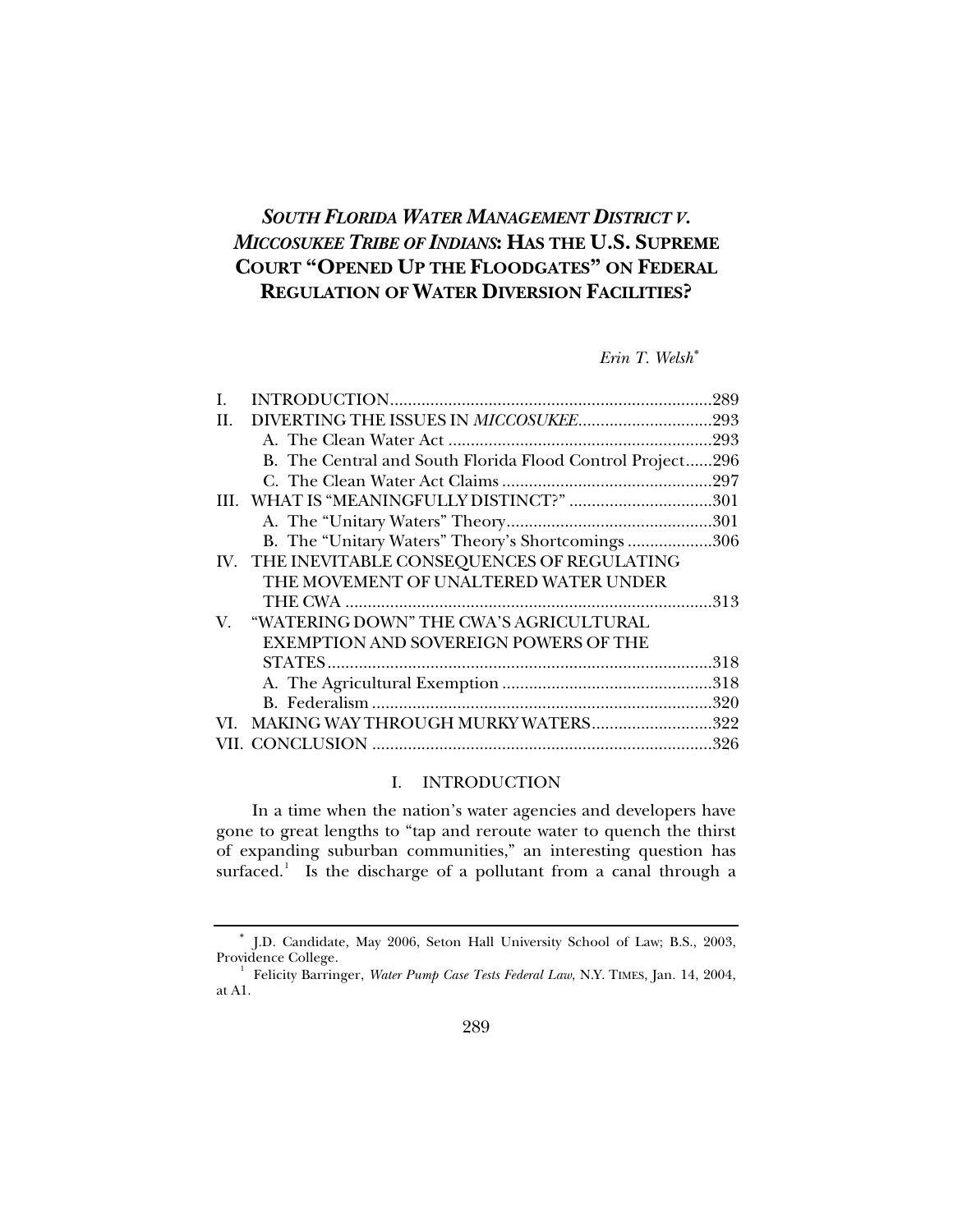pumping station into a "navigable water,"<sup>[2](#page-1-0)</sup> such as a wetland,<sup>[3](#page-1-1)</sup> like taking a spoonful of soup from one bowl and passing it into another; or is such a discharge as "[i]f one takes a ladle of soup from a pot, lifts it above the pot, and pours it back into the pot, [without having] 'added' soup or anything else to the pot?"<sup>[4](#page-1-2)</sup> In March of 2004, the United States Supreme Court decided *South Florida Water Management District v. Miccosukee Tribe of Indians*, [5](#page-1-3) holding that the federal Clean Water Act ("CWA") and its permitting requirements<sup>[6](#page-1-4)</sup> apply to point sources that do not themselves generate pollutants.<sup>[7](#page-1-5)</sup> The Court, however, declined to answer whether the engineered movement of water from one "navigable water" to another requires compliance with the CWA. $^8$  $^8$  The Court stated that a permit under the CWA is not necessary when a pollutant from one body of water is added to another body of water that is not "meaningfully distinct" from the first.<sup>[9](#page-1-7)</sup> The question of what constitutes "meaningfully distinct" was left open for remand, $10^{\circ}$  $10^{\circ}$  and the various circuits will inevitably have to develop their own definitions in order to determine whether or not certain water diversion facilities are subject to the permitting regulations of the CWA.

*Miccosukee* involved a canal which pumped polluted water into a natural wetland.<sup>[11](#page-1-9)</sup> The Supreme Court remanded the case for further development of the Government's "unitary waters" theory.<sup>[12](#page-1-10)</sup> According to this theory, all "navigable waters" of the United States

The term "wetlands" means those areas that are inundated or saturated by surface or ground water at a frequency and duration sufficient to support, and that under normal circumstances do support, a prevalence of vegetation typically adapted for life in saturated soil conditions. Wetlands generally include swamps, marshes, bogs and similar areas.

*Id.* (citing 33 C.F.R. § 323.2(c) (1978)).

<span id="page-1-0"></span><sup>2</sup> 33 U.S.C. § 1362(7) (2000) (defining "navigable waters" as "the waters of the United States").

<span id="page-1-1"></span>A "wetland" may fall within the jurisdiction of the Clean Water Act. *See* United States v. Riverside Bayview Homes, Inc., 474 U.S. 121, 124 (1985) (concluding that a definition of "waters of the United States" includes wetlands adjacent to other bodies of water).

<span id="page-1-6"></span><span id="page-1-5"></span><span id="page-1-4"></span><span id="page-1-3"></span><span id="page-1-2"></span><sup>4</sup> Catskill Mountains Chapter of Trout Unlimited, Inc. v. New York, 273 F.3d 481, 492 (2d Cir. 2001). 5

 <sup>541</sup> U.S. 95 (2004).

<sup>6</sup> See infra notes 38–47 and accompanying text.

*Miccosukee*, 541 U.S. at 105.

*Id.* at 112.

<span id="page-1-8"></span><span id="page-1-7"></span> $\int_{10}^{9}$  *Id.* 

 $\frac{10}{11}$  *Id.* 

<span id="page-1-10"></span><span id="page-1-9"></span><sup>&</sup>lt;sup>11</sup> *Id.* at 99–100.<br><sup>12</sup> *Id.* at 104–12.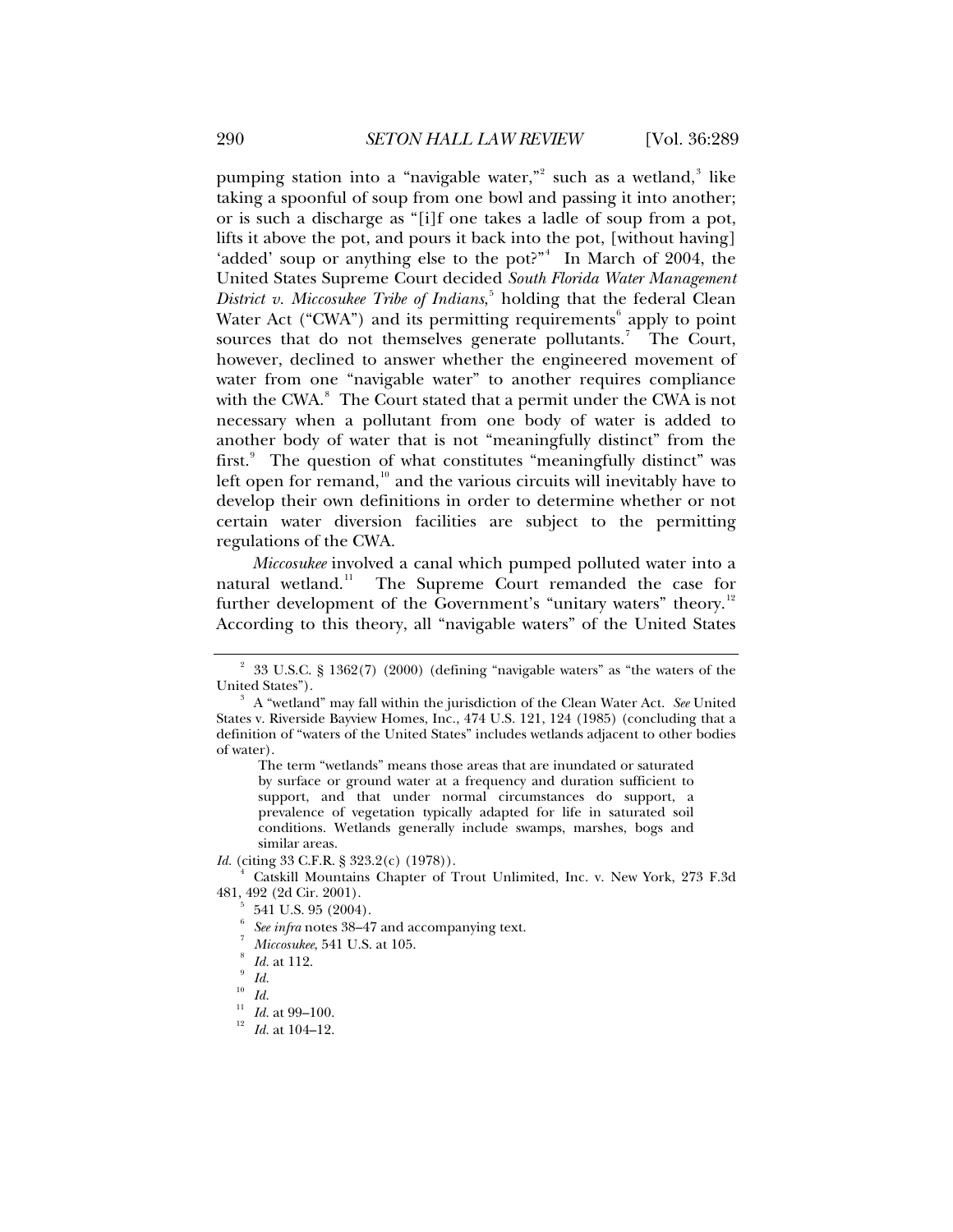should be viewed unitarily and, therefore, a CWA permit would not be required when "one navigable water body is discharged, unaltered, into another navigable water body."<sup>[13](#page-2-0)</sup> If courts accept this theory, "meaningfully distinct" waters will not exist and water diversion facilities will not likely be subject to the CWA permitting mandates. There is considerable precedent, however, which may establish that the "unitary waters" theory is incorrect.<sup>[14](#page-2-1)</sup>

If courts find that water diversion facilities do, in fact, connect "meaningfully distinct" bodies of water, activities never before regulated by the CWA could be subject to permitting requirements.<sup>[15](#page-2-2)</sup> Suppliers of drinking water,  $16$  agricultural irrigation districts,  $17$  and mineral extraction operations<sup>[18](#page-2-5)</sup> may be among the many required to obtain permits under the CWA. This may result in disruptions to their operations, as well as permitting and treatment costs in the

<span id="page-2-2"></span>*Miccosukee Tribe of Indians: Supreme Court Considers Extending Clean Water Act Regulation*, 35 ENV'T REP. (BNA) 91, 92 (Jan. 9, 2004) [hereinafter Davis & Doster].

The court's decision of the *Miccosukee* case has the potential to extend the reach of the Clean Water Act to activities and industries historically exempt from regulation under that statute. Moreover, by its decision of the case, the court could restructure legal responsibilities and economic relationships in ways that could scarcely have been contemplated by the framers of the act.

<span id="page-2-1"></span><span id="page-2-0"></span><sup>&</sup>lt;sup>13</sup> *Miccosukee*, 541 U.S. at 104.<br><sup>14</sup> *See, e.g.*, Dubois v. U.S. Dep't of Agric., 102 F.3d 1273, 1299 (1st Cir. 1996) (holding that the transfer of water from a river through snow-making pipes to a pond, which resulted in the transfer of pollutants, required a National Pollution Discharge Elimination System permit because the river and pond were two distinct "waters of the United States"); *Catskill Mountains*, 273 F.3d at 481 (holding that New York City's use of a tunnel to transfer drinking water from a reservoir into a creek triggered the Clean Water Act's permit requirements); N. Plains Res. Council v. Fid. Exploration and Dev. Co., 325 F.3d 1155, 1162 (9th Cir. 2003) ("The requirement that the physical, biological, or chemical integrity of the water be a 'man-induced' alteration refers to the effect of the discharge on the receiving water; it does not require that the discharged water be altered by man."); Borden Ranch P'ship v. U.S. Army Corps of Eng'rs, 261 F.3d 810, 815 (9th Cir. 2001), *aff'd*, 527 U.S. 99 (2002) (holding that a pollutant is "added" into wetlands through the process of deep ripping where the "soil [is] wrenched up, moved around, and redeposited"). 15 Richard Davis & Brian Doster, *South Florida Water Management District v.* 

<span id="page-2-3"></span>*Id.* <sup>16</sup> "Suppliers of drinking water . . . often move water from basins in which it is **30.** The state of a weage supply  $H$ , at 91-92.

<span id="page-2-5"></span><span id="page-2-4"></span><sup>&</sup>lt;sup>17</sup> "[A]gricultural irrigation districts frequently move water from basin to basin to allow productive use of fertile but arid lands." *Id.* Furthermore, Congress has exempted "agricultural stormwater discharges and return flows from irrigated agriculture" from the definition of "point source." 33 U.S.C. § 1362(14) (2000). 18 *See* Davis & Doster, *supra* note 15, at 91.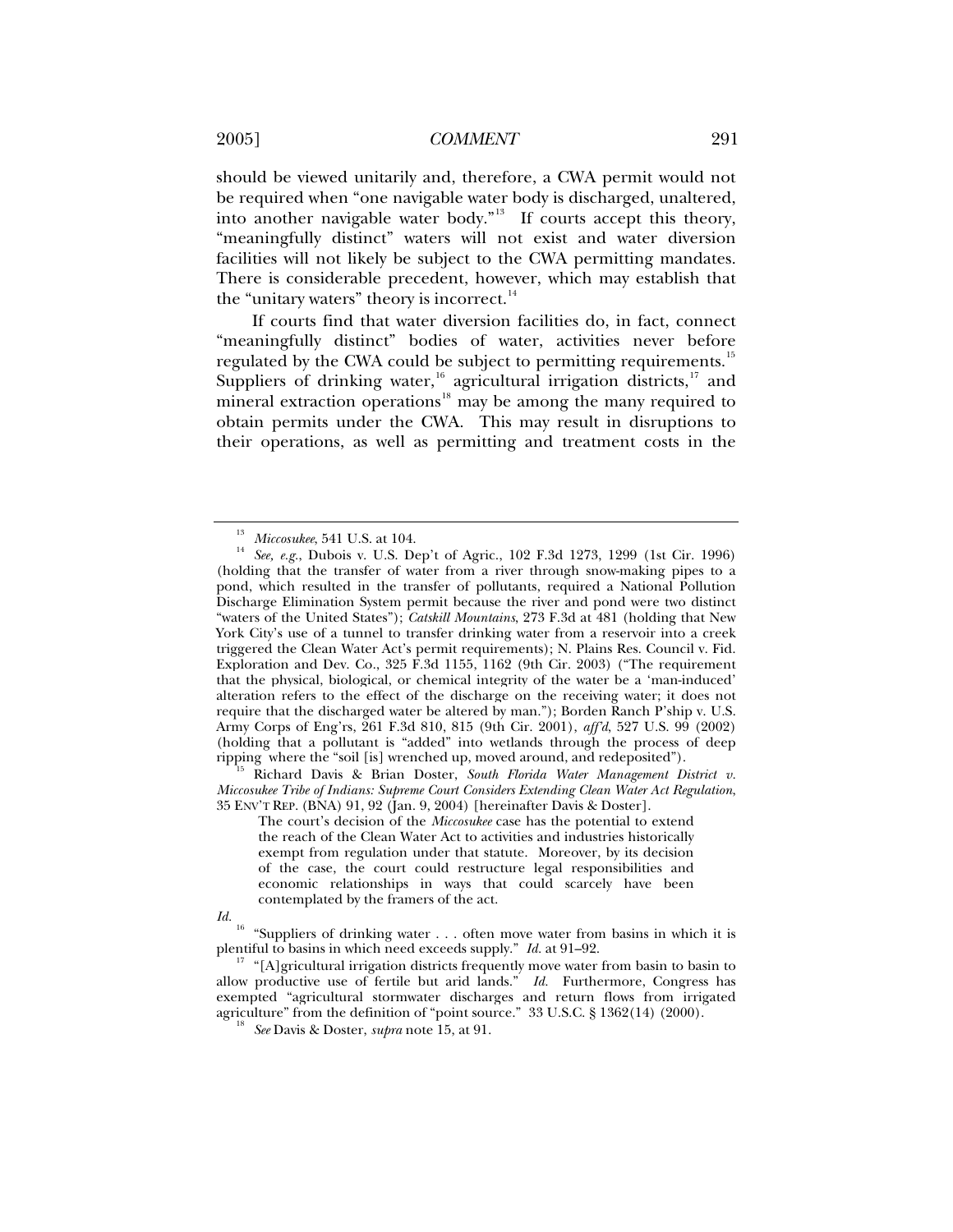hundreds of millions of dollars.<sup>[19](#page-3-0)</sup> Costs could be passed on to farmers and ranchers who will either have to increase their own costs and lose competitiveness, or move away from certain practices and products altogether.<sup>[20](#page-3-1)</sup> A more regulated permitting requirement for water diversion facilities would also raise issues of federalism and the powers of the states to regulate their own environmental laws.<sup>[21](#page-3-2)</sup> It may be argued that such permitting requirements interfere with the states' sovereign prerogatives to manage their own water resources and meet the interests and needs of their own citizens.<sup>[22](#page-3-3)</sup>

These controversies all revolve around the fundamental issue of whether or not a water diversion facility connects two bodies of water that are "meaningfully distinct." It appears that the only argument which may save these facilities from permitting requirements under the CWA is the "unitary waters" theory raised in *Miccosukee*. [23](#page-3-4) Unless courts favor strong public policy arguments, however, or unless Congress decides to expressly exempt water diversion facilities from the permitting requirements, $^{24}$  $^{24}$  $^{24}$  it is likely that these facilities will have

<span id="page-3-4"></span><span id="page-3-3"></span><span id="page-3-2"></span><span id="page-3-1"></span>*Id.* <sup>20</sup> See id. at 97.<br><sup>21</sup> See 33 U.S.C. § 1251(g) (2000). <sup>22</sup> See id. § 1370.<br><sup>23</sup> The "unitary waters" theory may also potentially impact decisions that have held hydroelectric or dam facilities not subject to CWA permitting requirements because they do not add pollutants to a waterway. *See* Nat'l Wildlife Fed'n v. Consumers Power Co., 862 F.2d 580, 590 (6th Cir. 1988); Nat'l Wildlife Fed'n v. Gorsuch, 693 F.2d 156, 183 (D.C. Cir. 1982).

<span id="page-3-5"></span> $^4$  Even when the Environmental Protection Agency ("EPA") was faced with issuing "millions of applications" and argued that Congress "could not have intended to impose such burdens," it was held that the EPA Administrator does not have the authority to exempt any categories of "point sources" from permit requirements. NRDC v. Costle, 568 F.2d 1369, 1377 (D.C. Cir. 1977). Therefore, the court could not acquiesce to the Agency's sympathetic pleas, concluding that only Congress could create such exemptions. *Id.* <sup>("</sup>This is a proper task for the Legislature where the public interest may be considered from the multifaceted points of view of the representational process.").

<span id="page-3-0"></span><sup>19</sup> *Id.* at 92.

The additional costs of compliance with the Clean Water Act will have to be absorbed somewhere—whether they are borne by those who move water from one watershed to another, passed back upstream to the sources of the pollutants, or passed forward to end-users of the water. Regardless, the movement of these costs through the nation's economy can be expected to result in changes, both foreseen and unforeseeable, that restructure economic relationships at the most fundamental level.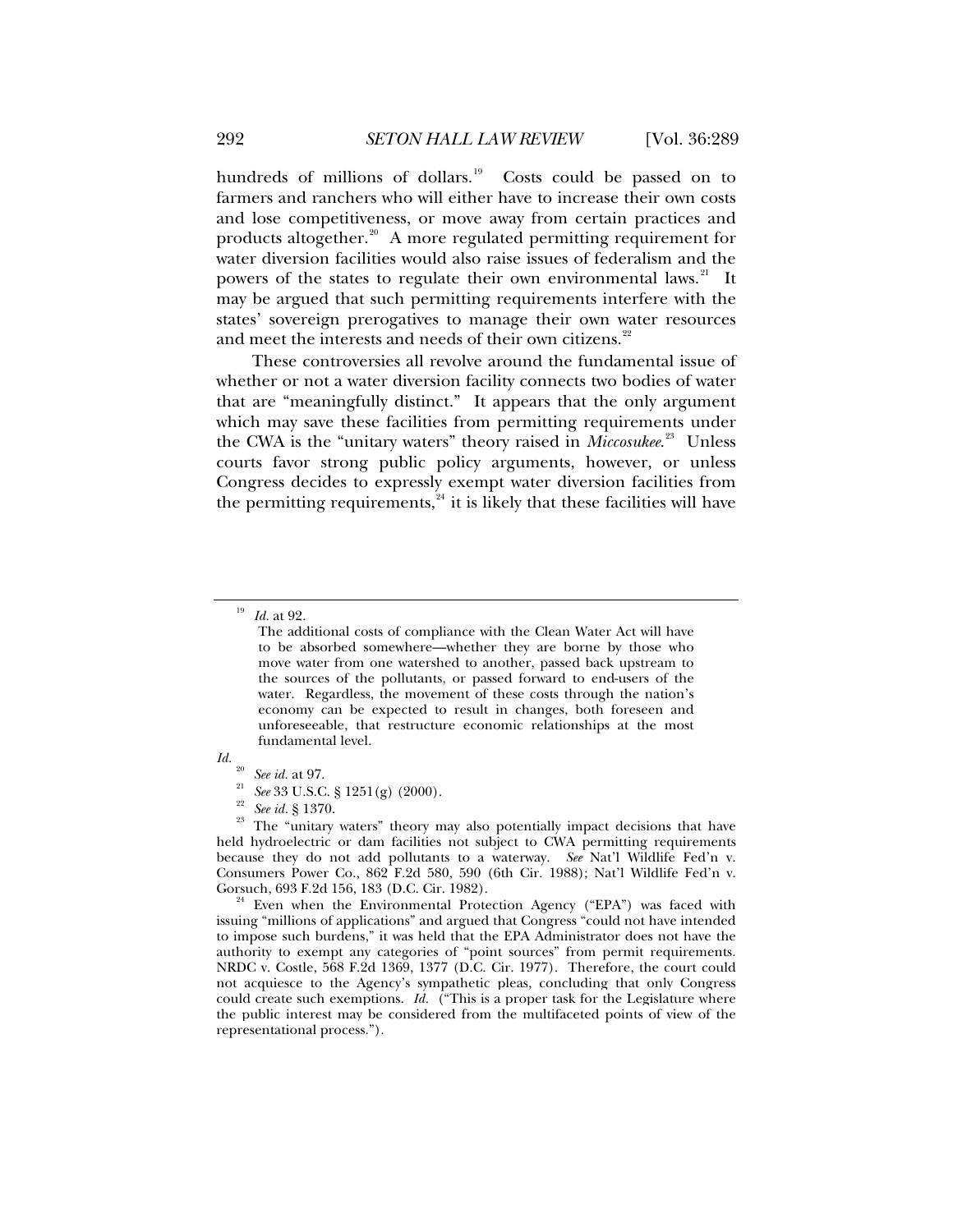<span id="page-4-0"></span>to spend millions of dollars to comply with the CWA, leaving both urban and rural communities to suffer the consequences.<sup>[25](#page-4-1)</sup>

This Comment will explore how a court may define "meaningfully distinct" in light of the "unitary waters" theory posited by the Government in *Miccosukee*. It will also discuss the consequences of subjecting water diversion facilities to the strict permitting requirements of the CWA. Part II will provide an overview of the central issues of *Miccosukee*, [26](#page-4-2) while Part III will comprehensively analyze the "unitary waters" theory, as well as the arguments against it. $27$  Part IV will consider the many consequences of imposing permitting requirements on water diversion facilities, should the "unitary waters" theory be rejected.<sup>[28](#page-4-4)</sup> Part V will look to whether such permitting requirements will undermine essential aspects of the CWA, including the agricultural exemption and sovereign powers of the states. $29$  Finally, Part VI will attempt to explore the next logical steps and possible resolution to the queries raised in *Miccosukee*. [30](#page-4-6)

#### II. DIVERTING THE ISSUES IN *MICCOSUKEE*

## *A. The Clean Water Act*

A brief overview of the CWA is essential to fully understand the significant issues and arguments raised in *Miccosukee*. In 1972, Congress enacted the Federal Water Pollution Control Act, now known, along with its amendments, as the CWA. The CWA's purpose

<span id="page-4-1"></span><sup>25</sup> Drew Douglas, *Environment: Requiring Permit for Everglades Pumping May Slow Restoration, Solicitor General Says*, DAILY RPT. FOR EXECUTIVES: REG. & LAW (BNA), No. 178, at A-26 (Sept. 15, 2003). As stated by Nicolas Gutierrez, the District's chairman:

We're already well on the way to cleaning up the Everglades. Yet today's progress could be diverted—or even reversed—if the law is wrongly applied, and if new procedures are added to existing regulations. Unless the lower court's misreading of the law is overturned, there will be serious national consequences for the environment and the economy. . . . If we win this case, the real winner will be our nation's environment, which will enjoy a faster and more effective cleanup. But if we lose this case, the real losers will be the nation's taxpayers, who will see their scarce resources frittered away on needless bureaucratic paperwork instead of practical measures that protect our environment.

<span id="page-4-6"></span><span id="page-4-5"></span><span id="page-4-4"></span><span id="page-4-3"></span><span id="page-4-2"></span>*Id.* <sup>26</sup> *See infra* Part II. 27 *See infra* Part III. 28 *See infra* Part IV. 29 *See infra* Part V. 30 *See infra* Part VI.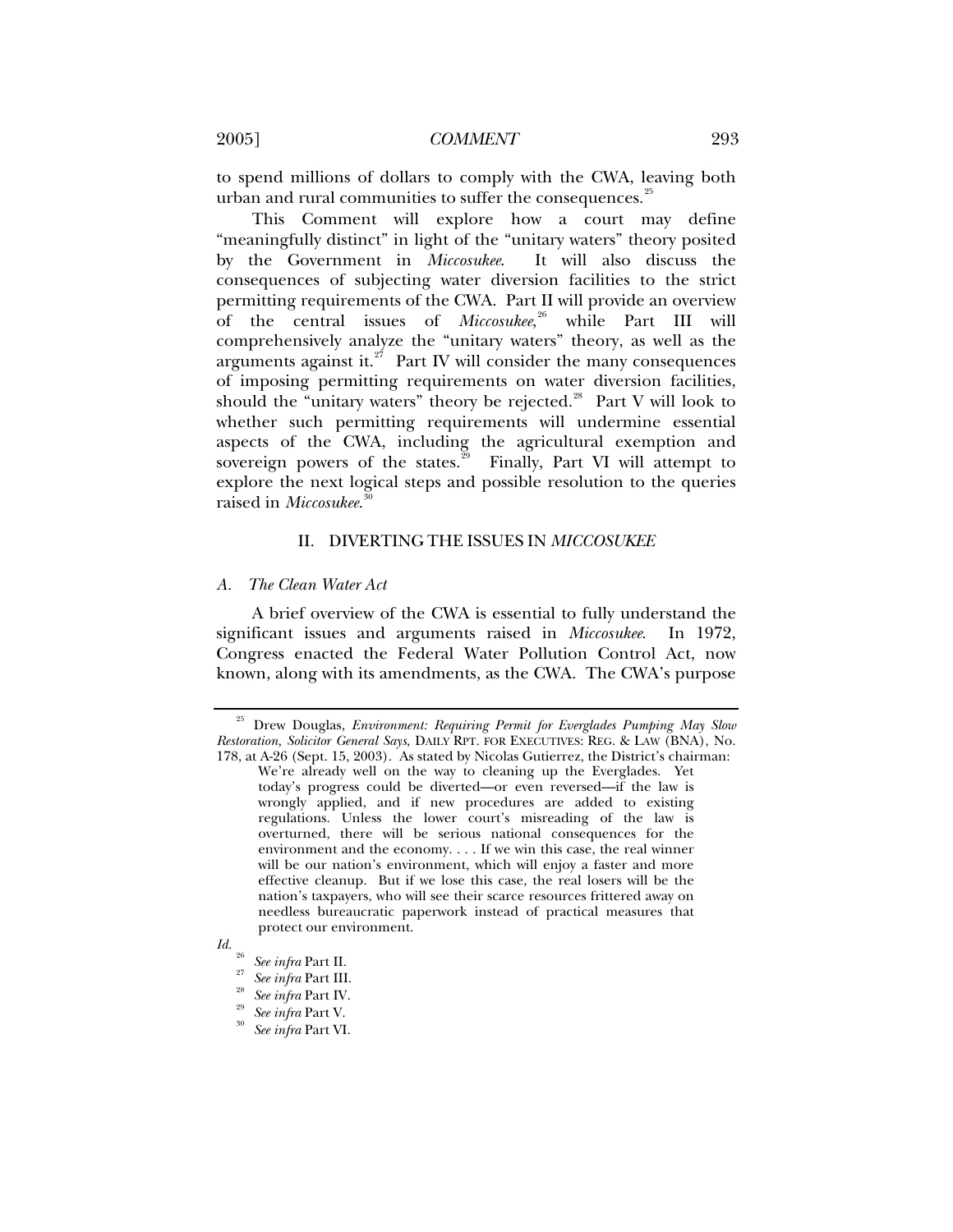is to respond, comprehensively, as a matter of national policy, to the complex problem of restoring and maintaining the "chemical, physical, and biological integrity of the Nation's waters."<sup>[31](#page-5-0)</sup> The CWA generally prohibits the discharge of any pollutant by any person into certain waters and "effectively creates a five-part jurisdictional test: Is there  $(1)$  an addition  $(2)$  of a pollutant  $(3)$  to the navigable waters (4) from a point source (5) by a person?"<sup>[32](#page-5-1)</sup> One of the most challenging aspects of the CWA is understanding its many definitional complexities, yet this must be overcome in order to apply the CWA to particular circumstances.

The CWA defines "pollutant" as "dredged spoil, solid waste, incinerator residue, sewage, garbage, sewage sludge, munitions, chemical wastes, biological materials, radioactive materials, heat, wrecked or discarded equipment, rock, sand, cellar dirt and industrial, municipal, and agricultural waste discharged into water."<sup>[33](#page-5-2)</sup> The phrase "discharge of a pollutant" is defined as "any addition of any pollutant to navigable waters from any point source."<sup>[34](#page-5-3)</sup> Furthermore, the CWA defines "navigable waters" as "the waters of the United States."[35](#page-5-4)

The CWA distinguishes between point sources and non-point sources. A "point source" is "any discernable, confined and discrete conveyance, including but not limited to any pipe, ditch, channel, tunnel, conduit, well, discrete fissure, container, rolling stock, concentrated animal feeding operation, or vessel or other floating craft, from which pollutants are or may be discharged."<sup>[36](#page-5-5)</sup> Congress determined that federally mandated permitting programs are appropriate responses for addressing the addition of pollutants to the waters of the United States from "point sources" but that tailored state regulations are more appropriate for non-point sources.<sup>[37](#page-5-6)</sup>

<span id="page-5-0"></span><sup>31 33</sup> U.S.C. § 1251 (2000). Though the CWA establishes an important role for the federal government, it also recognizes the primary responsibilities of the individual states to protect water quality and to manage water resources, including "the authority of each State to allocate quantities of water within its jurisdiction." *Id.*

<span id="page-5-1"></span><sup>§ 1251(</sup>b), (g). 32 Robin Kundis Craig, *Beyond* SWANCC*: The New Federalism and Clean Water Act Jurisdiction*, 33 ENVTL. L. 113, 115 (2003).<br><sup>33</sup> 33 U.S.C. § 1362(6) (2000).<br><sup>34</sup> Id. § 1362(12).

<span id="page-5-6"></span><span id="page-5-5"></span><span id="page-5-4"></span><span id="page-5-3"></span><span id="page-5-2"></span><sup>&</sup>lt;sup>35</sup> *Id.*  $\frac{8}{3}$  1362(7).<br><sup>36</sup> *Id.* § 1362(14).<br><sup>37</sup> *See* Brief for the United States as Amicus Curiae Supporting Petitioner at 5, *Miccosukee*, 541 U.S. 95 (No. 02-626), 2003 WL 22137034. "Congress recognized that a wide variety of human and nonhuman activities affect water quality and that the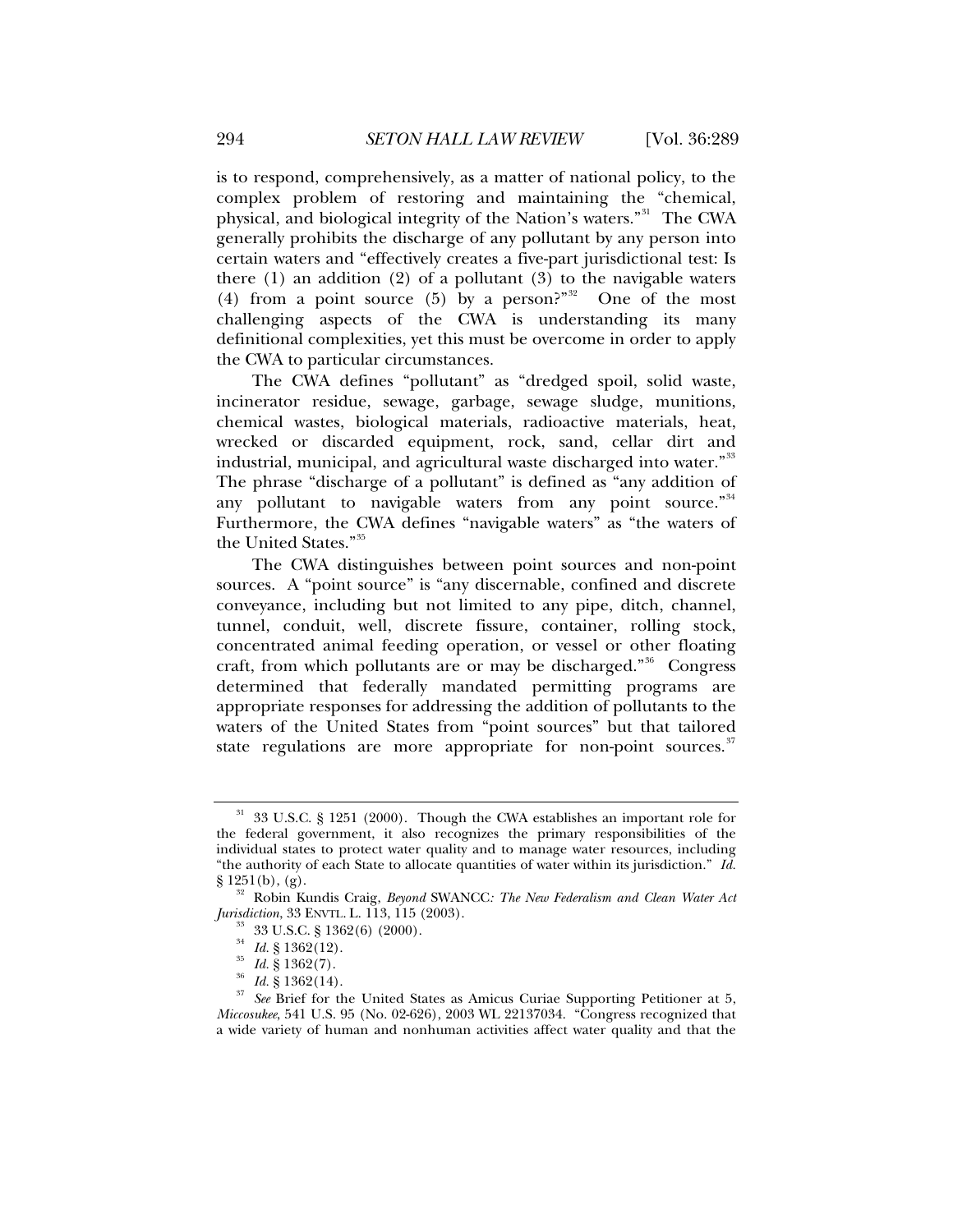Therefore, the CWA merely encourages states to develop local programs to control the non-point sources of pollution.<sup>[38](#page-6-0)</sup>

Section 402 of the CWA creates the National Pollution Discharge Elimination System ("NPDES") Program.<sup>[39](#page-6-1)</sup> According to Section 402, the U.S. Environmental Protection Agency ("EPA") or a qualifying state agency can issue a permit for the discharge of any pollutant, or combination of pollutants, upon condition that such discharge will meet specified requirements.<sup>[40](#page-6-2)</sup> The NPDES program imposes limitations on a point source discharge by establishing a variety of requirements, including: technology-based effluent limitations,<sup>[41](#page-6-3)</sup> water-quality-based effluent limitations,<sup>[42](#page-6-4)</sup> water quality standards,<sup>[43](#page-6-5)</sup> national standards of performance for new point sources,<sup>[44](#page-6-6)</sup> effluent standards for toxic pollutants,<sup>[45](#page-6-7)</sup> pretreatment effluent limitations for point sources that discharge into publicly owned treatment works  $("POTWs")$ ,<sup>[46](#page-6-8)</sup> record-keeping and reporting requirements,<sup>[47](#page-6-9)</sup> and ocean discharge criteria.<sup>[48](#page-6-10)</sup>

The CWA has been criticized by many since its enactment. Some argue that its "command-and-control approaches . . . are simply old-fashioned—expensive, inefficient, and rigid relics of the big-

<span id="page-6-1"></span>to issue "Section 404" permits "for the discharge of dredged or fill material into the

government's response to water pollution must be tailored to the nature of the activity and the severity of threat."  $Id$ .

<span id="page-6-0"></span><sup>&</sup>lt;sup>38</sup> See, e.g., 33 U.S.C. § 1288(b)(2)(F) (2000) (encouraging a process "to (i) identify, if appropriate, agriculturally and silviculturally related nonpoint sources of pollution, including return flows from irrigated agriculture, and their cumulative effects, runoff from manure disposal areas, and from land used for livestock and crop production, and (ii) set forth procedures and methods (including land use requirements) to control to the extent feasible such sources); *id.* § 1314(f) (describing the "[i]dentification and evaluation of nonpoint sources of pollution; processes, procedures, and methods to control pollution"); *id.* § 1329 (illustrating non-point source management programs). 39 *Id.* § 1342. *Cf. id.* § 1344 (granting the Army Corps of Engineers the authority

<span id="page-6-3"></span><span id="page-6-2"></span><sup>&</sup>lt;sup>40</sup> *Id.* § 1342(a)(1).  $\frac{40}{133}$  U.S.C. § 1311(b) (2000). Technology-based effluent limitations are restrictions on "quantities, rates, and concentrations of chemical, physical, biological, and other constituents."  $Id. \S 1362(11)$ .

<span id="page-6-7"></span><span id="page-6-6"></span><span id="page-6-5"></span><span id="page-6-4"></span><sup>&</sup>lt;sup>42</sup> *Id.* § 1312(a). Water-quality-based effluent limitations are set when technologybased effluent limitations are inadequate to meet the water quality standards set by the state. *Id.* § 1313(a).<br><sup>43</sup> *Id.* § 1313(c)(2).<br><sup>44</sup> *Id.* § 1316.<br><sup>45</sup> 33 U.S.C. § 1317(a) (2000).<br><sup>46</sup> *Id.* § 1317(b).<br><sup>47</sup> *Id.* § 1318.<br><sup>48</sup> *Id.* § 1343.

<span id="page-6-10"></span><span id="page-6-9"></span><span id="page-6-8"></span>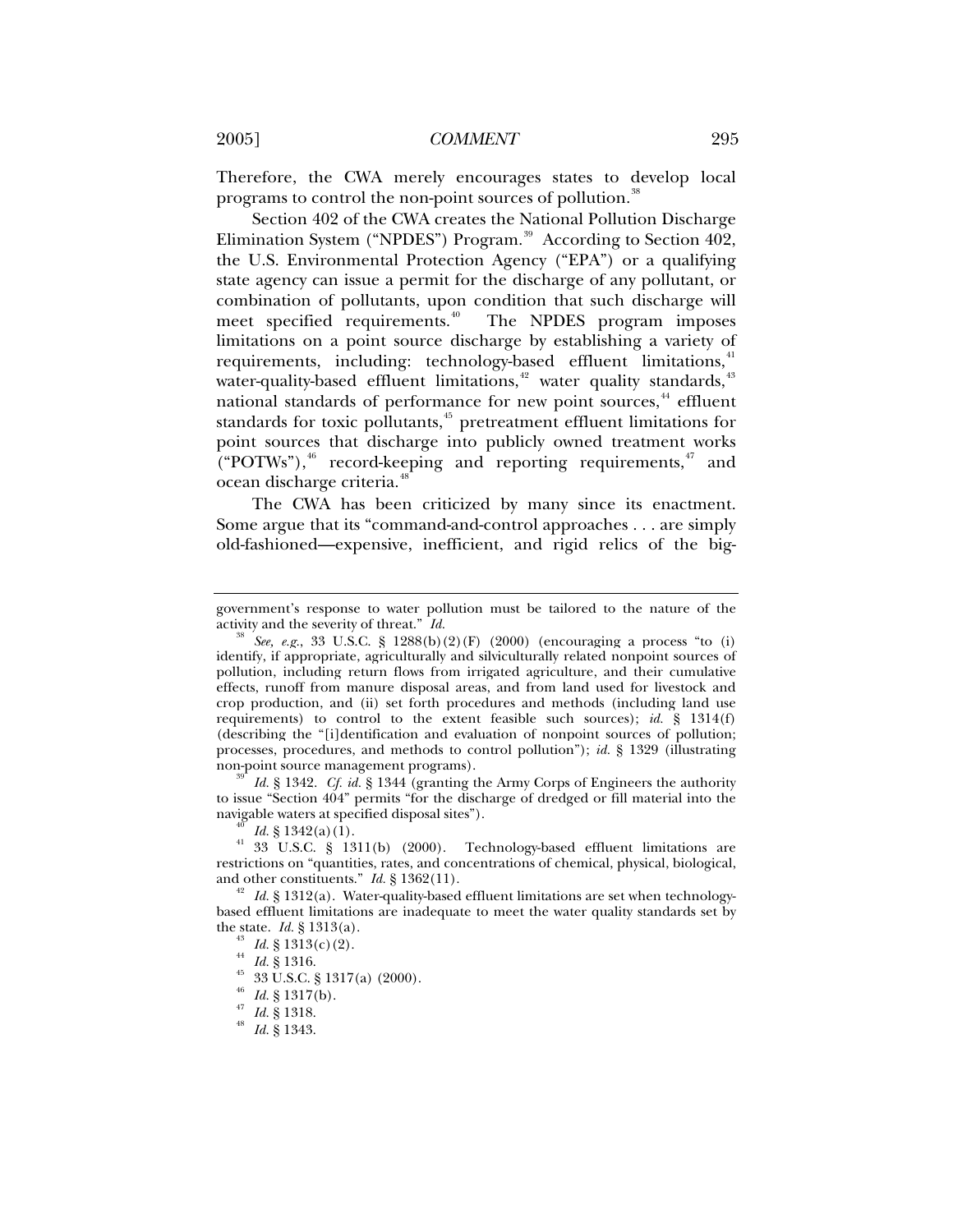<span id="page-7-0"></span>government past."[49](#page-7-1) Others disapprove of "the expansive role given to the federal government."<sup>[50](#page-7-2)</sup> The debates are ongoing, and have pitted the hopeful aspirations of the environmental community against the independent liberties of the regulated community.

## *B. The Central and South Florida Flood Control Project*

In between South Florida's coastal hills and the Everglades lies a "vast array of levees, canals, pumps, and water impoundment areas" known as the Central and South Florida Flood Control Project  $("Project")$ .<sup>[51](#page-7-3)</sup> By altering the hydrology of the Everglades and changing the natural flow of ground and surface water, the Project sought to ensure flood protection, water conservation, and drainage.[52](#page-7-4) The South Florida Water Management District ("District") operates the Project, in particular, a canal called "C-11," a pump station known as "S-9," an undeveloped wetland area called "WCA-3," and two levees referred to as "L-33" and "L-37."<sup>[53](#page-7-5)</sup> These are the five essential elements of the Project at issue in *Miccosukee*. [54](#page-7-6)

Freshwater systems have been altered since historical times; however, the pace of change accelerated markedly in the early 20th century. Rivers and lakes have been modified by altering waterways, draining wetlands, constructing dams and irrigation channels, and establishing connections between water basins, such as canals and pipelines, to transfer water. Although these changes have brought increased farm output, flood control, and hydropower, they have also radically changed the natural hydrological cycle in most of the world's water basins.

World Resources Institute, *A Guide to World Resources 2000-2001: People and Ecosystems: The Fraying Web of Life*, at 103 (2001), *available at* http://pdf.wri.org/wr2000\_ chapter2\_full.pdf.

The devastating, if not fully intended, consequences of the . . . Project's operation over the intervening fifty years have included widespread destruction of the natural Everglades system. The Everglades now occupy less than half the area of its historic pre-drainage wetland, and the remaining half of the natural system shows symptoms of serious ecological decline.

<span id="page-7-6"></span><span id="page-7-5"></span>Mary Doyle & Donald Jodrey, *Everglades Restoration: Forging New Law in Allocating Water Environment*, 8 ENVTL. LAW. 255, 260 (2002). <sup>53</sup> *Miccosukee*, 541 U.S. at 100–01. 54 *Id.*

<span id="page-7-1"></span><sup>49</sup> William L. Andreen, *Water Quality Today—Has the Clean Water Act Been a Success?*, 55 ALA. L. REV. 537, 539 (2004).<br><sup>50</sup> Id.

<span id="page-7-4"></span><span id="page-7-3"></span><span id="page-7-2"></span><sup>&</sup>lt;sup>51</sup> *Miccosukee*, 541 U.S. at 99. Florida had built several canals in the early 1900s to drain the wetlands and make them suitable for cultivation; instead, the canals lowered the water table, allowed salt water to intrude upon coastal wells, and could not control flooding. *Id.* at 99–100. In 1948, Congress responded to these problems by establishing the Project. *Id.* <sup>52</sup> *Id.*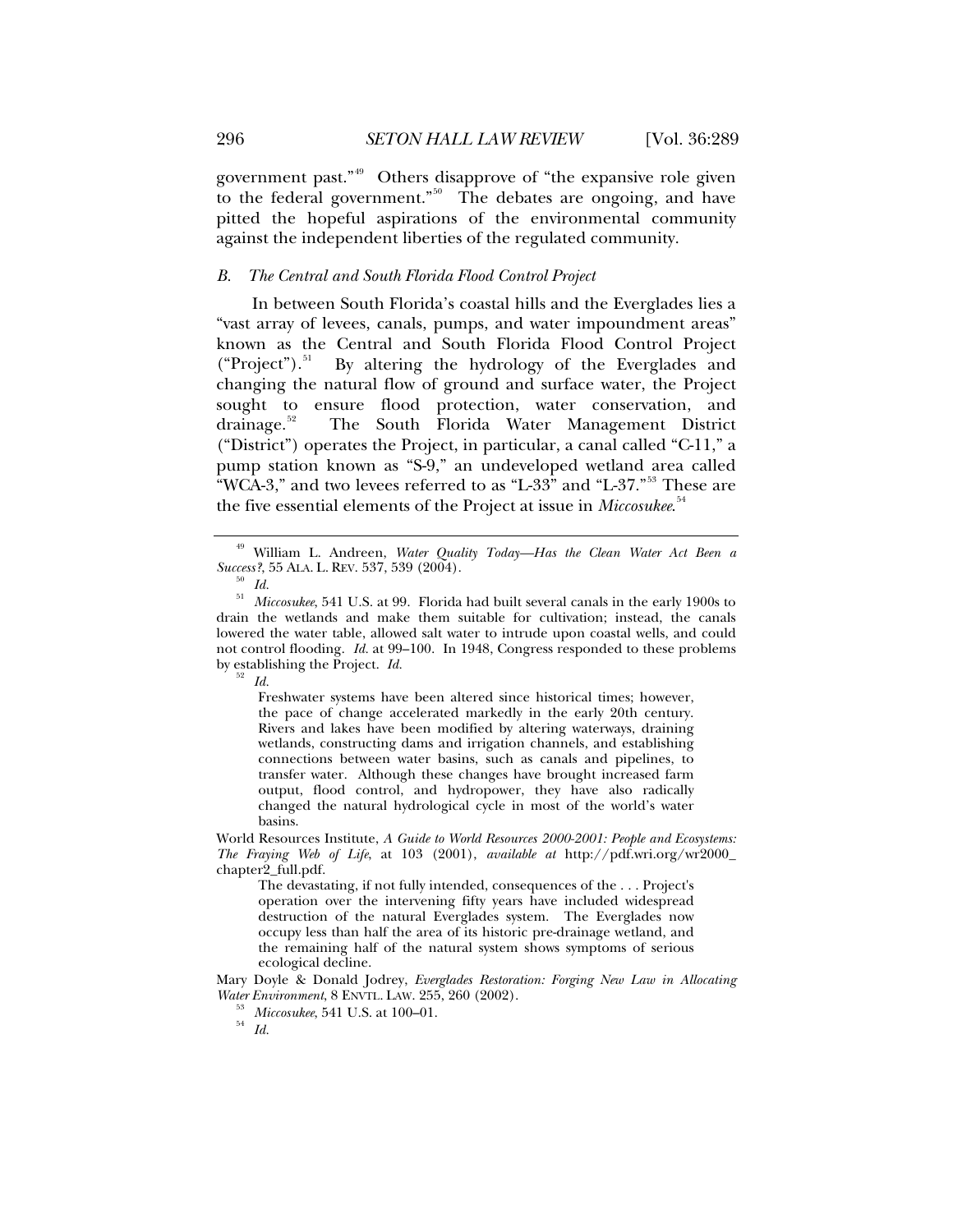<span id="page-8-0"></span>2005] *COMMENT* 297

C-11 collects groundwater and rainwater from urban, agricultural, and residential areas, and as the water level rises above a certain level, the S-9 pumps water out of the canal and into WCA-3.<sup>[55](#page-8-1)</sup> L-33 and L-37 slow down return flow by holding back the surface waters of WCA-3.<sup>[56](#page-8-2)</sup> The effect is "to artificially separate the C-11 basin from WCA-3; left to nature, the two areas would be a single wetland covered in an undifferentiated body of surface and ground water flowing slowly southward."[57](#page-8-3)

Problems arise when rainwater, falling on the agricultural, urban, and residential land, absorbs contaminants produced by human activities before entering into the C-11 canal.<sup>[58](#page-8-4)</sup> The C-11 water, consequently, contains high levels of phosphorous, which is found in fertilizers used by farmers.<sup>[59](#page-8-5)</sup> This water is then pumped across the levees into WCA-3, altering the balance of its ecosystem and stimulating the growth of algae and plants foreign to the Everglades ecosystem. $60$  Since the plants and animals native to the Everglades have adapted to the very low phosphorous conditions, any phosphorous enrichment in the area can cause impacts such as "loss of water column dissolved oxygen, loss of native plant life (periphyton (micro-algae) and macrophytes), and loss of preferred foraging habitat for wading birds."<sup>[61](#page-8-7)</sup>

## *C. The Clean Water Act Claims*

The Miccosukee Tribe of Indians and the Friends of the Everglades brought a citizens' suit against the District, claiming that

<span id="page-8-7"></span><span id="page-8-6"></span><span id="page-8-5"></span><span id="page-8-4"></span><span id="page-8-3"></span>61 Memorandum from Dan Scheidt, Senior Scientist of the South Florida Initiative, to the Director of the Water Management Division 4 (May 20, 1999), *available at* http://www.epa.gov/region4/southflorida/miccosukee/memo1.pdf. The Florida Legislature attempted to remedy these problems by passing the Everglades Forever Act ("EFA") in 1994, after the federal government sued the Florida Department of Environmental Regulation and the South Florida Water Management District. *See* FLA. STAT. § 373.4592 (1994); United States v. S. Fla. Water Mgmt. Dist., 847 F. Supp. 1567, 1569 (S.D. Fla. 1992). The EFA required the building of Storm Water Treatment Areas on the southern border of the Everglades Agricultural Area ("EAA") to absorb phosphorous-containing waters from flowing directly from the EAA into the Everglades. *See* FLA. STAT. § 373.4592 (2002).

<span id="page-8-2"></span><span id="page-8-1"></span><sup>55</sup> *Id.* WCA-3 used to be part of the original South Florida Everglades and is now considered a water conservation area. *Id.* "The District impounds water in these areas to conserve fresh water that might otherwise flow directly to the ocean, and to preserve wetlands habitat."  $Id$ .

preserve wetlands habitat." *Id.* <sup>56</sup> *Id.* at 101. 57 *Miccosukee*, 541 U.S. at 101. 58 *Id.*

 $\frac{59}{60}$  *Id.* 

 $\frac{60}{61}$  *Id.*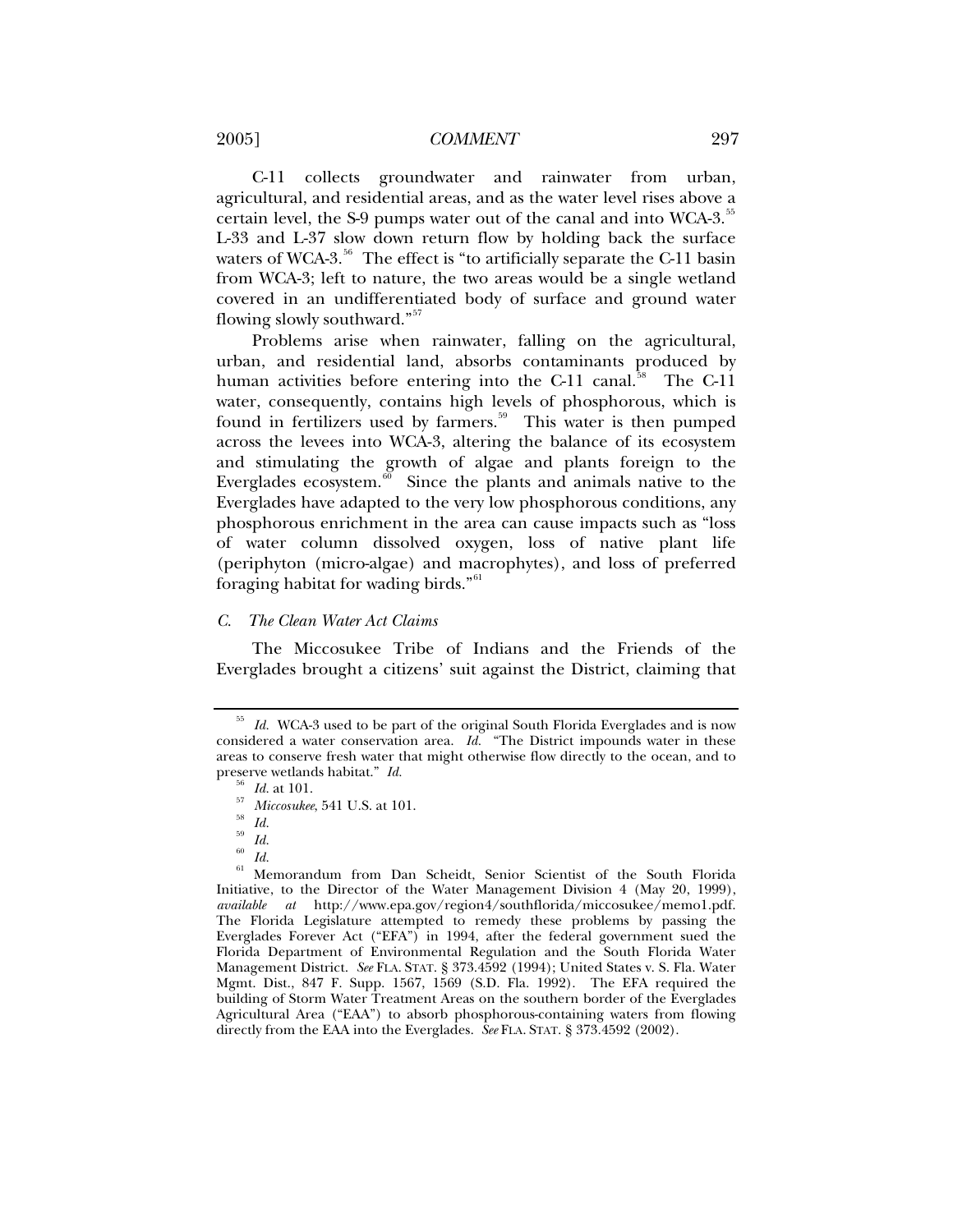the District could not operate the S-9 pump without an NPDES permit under Section 402 of the Clean Water Act because the pump station moved phosphorous-laden water from C-11 into WCA-3. $52$ Arguing that this conveyance was the "discharge of a pollutant" from "any point source," the plaintiffs sought to enjoin the operation of S-9 and, therefore, the conveyance of water from C-11 into WCA-3.<sup>[63](#page-9-1)</sup> The district court granted the plaintiffs' motion for summary judgment, concluding that C-11 waters and the Everglades were "two separate bodies of water because the transfer of water or its contents from C-11 into the Everglades would not occur naturally."[64](#page-9-2)

The Eleventh Circuit affirmed the district court's conclusion that pollutants were indeed being added to WCA-3. $^{65}$  $^{65}$  $^{65}$  The District argued that a point source must add pollutants from the outside world in order for there to be an addition of a pollutant.<sup>[66](#page-9-4)</sup> Nevertheless, the court considered whether, "but for the point source," the pollutants would have been added to the Everglades. $67$ Believing that C-11 water would not flow into WCA-3 without the S-9 pump station, the Eleventh Circuit held that as the cause-in-fact of the addition of pollutants, the S-9 pump station required an NPDES permit.<sup>[68](#page-9-6)</sup> Although determining that a permit was required, the Eleventh Circuit vacated the district court's judgment awarding an injunction. $69$  The court recognized that an injunction would result in the cessation of the S-9 pump, causing substantial flooding and the

<span id="page-9-0"></span><sup>62</sup> *Miccosukee*, 541 U.S. at 102. *See* 33 U.S.C. § 1365 (2000) (citizen suit provision). The Miccosukee Tribe of Indians has been quite active in the battle to decrease the amount of phosphorous in the Everglades. *See* Miccosukee Tribe of Indians, Final Admin. Order (DOAH, 2004) (No. 03-2872RP), *available at* http://www.doah.state. fl.us/ros/2003/03%2D2872%2Epdf. In July 2003, Florida's Environmental Regulation Committee ("ERC") issued a ruling, adopting a default standard of ten parts per billion for phosphorous and incorporating certain testing criteria and moderating provisions. *Id.* The Miccosukee Indians immediately brought an administrative challenge, claiming that the Florida Department of Environmental Protection exceeded its authority and calling into question most of the testing

<span id="page-9-2"></span><span id="page-9-1"></span>criteria. *Id.* <sup>63</sup> *Miccosukee*, 541 U.S. at 103.<br><sup>64</sup> *Id.* (quoting Appendix to Petition for Writ of Certiorari at 28a–29a, *Miccosukee*, 541 U.S. 95 (No. 02-626)).

<span id="page-9-3"></span> $^{65}$  Miccosukee Tribe of Indians v. S. Fla. Water Mgmt. Dist., 280 F.3d 1364, 1368 (11th Cir. 2002).

<span id="page-9-6"></span><span id="page-9-5"></span><span id="page-9-4"></span><sup>&</sup>lt;sup>66</sup> Id. at 1367. (citing Nat'l Wildlife Fed'n v. Gorsuch, 693 F.2d 156, 175 (D.C. Cir. 1982) (giving deference to EPA's interpretation that "[an] addition from a point source occurs only if the point source itself physically introduces a pollutant into water from the outside world")). 67 *Id.* at 1368. 68 *Id.* at 1369. 69 *Id.* at 1371.

<span id="page-9-7"></span>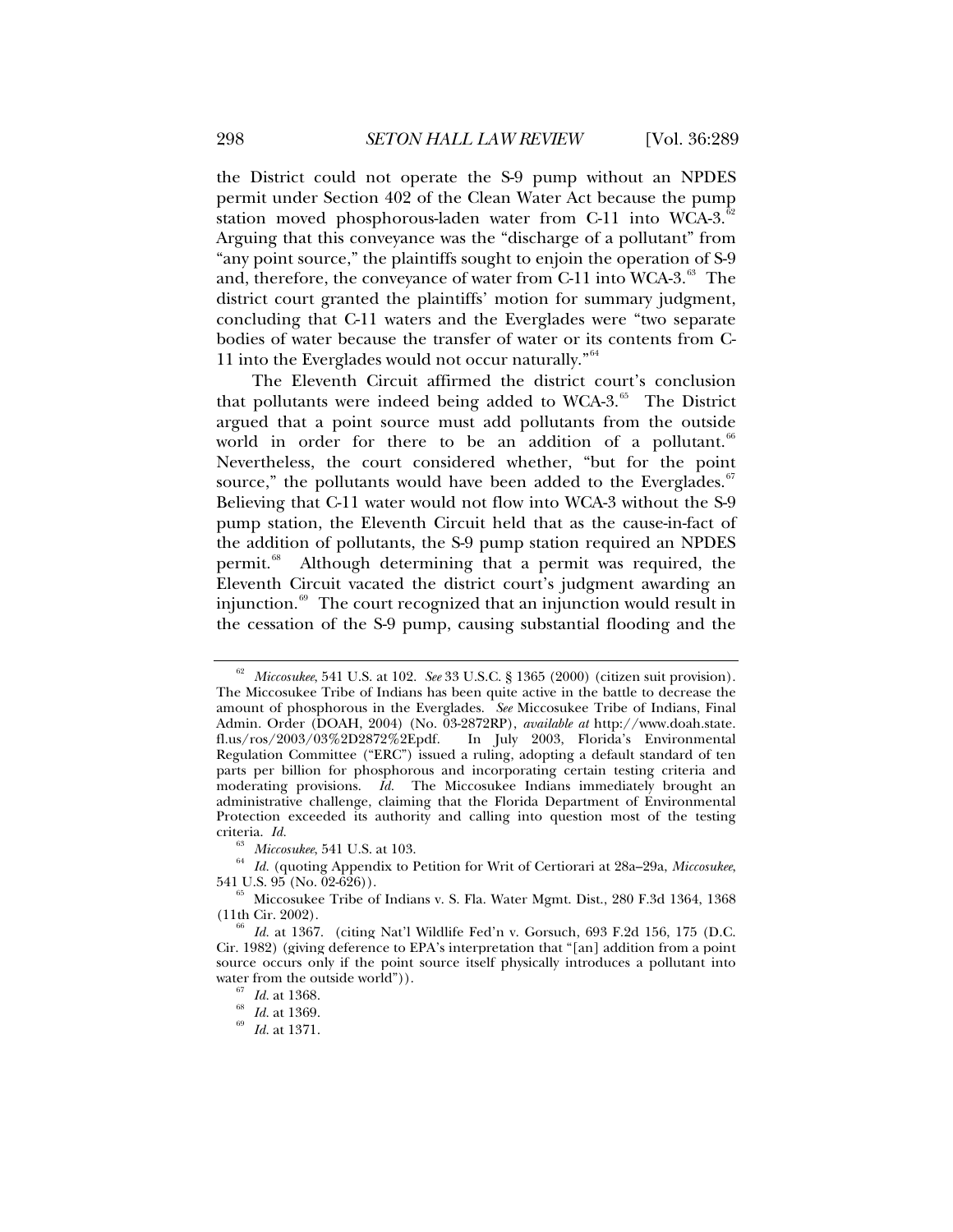displacement of many people.<sup>[70](#page-10-0)</sup> In light of these "disastrous consequences," the Eleventh Circuit held that the district court should order the District to obtain an NPDES permit within a reasonable period of time.<sup>[71](#page-10-1)</sup> If the District failed to comply with this order, the plaintiffs could then rely on the "various enforcement mechanisms available under the CWA, such as fines and criminal penalties."[72](#page-10-2)

The United States Supreme Court granted certiorari and first considered whether the pumping of water by the District, which added nothing to the water being pumped, constituted an "addition" of a pollutant from a point source, thereby triggering the need for an NPDES permit. $73$  The District argued that a point source only requires an NPDES permit "when a pollutant originates from the point source," not when it merely passes through the point source.<sup>[74](#page-10-4)</sup> Writing for a nearly unanimous Court, Justice O'Connor rejected the District's argument as "untenable" and held that "a point source need not be the original source of the pollutant; it need only convey the pollutant to 'navigable waters."<sup>[75](#page-10-5)</sup>

While holding that the definition of "discharge of a pollutant" included within its reach "point sources that do not themselves generate pollutants," the Court, nevertheless, remanded the case and allowed for the development of an argument which was not previously raised before the Eleventh Circuit.<sup>[76](#page-10-6)</sup> The Government's "unitary waters" argument views all "navigable waters" unitarily for purposes of NPDES requirements, and focuses on the definition of a pollutant discharge as "any addition of any pollutant to navigable waters from any point source."<sup>[77](#page-10-7)</sup> According to the Government, the absence of the word "any" prior to the phrase "navigable waters" indicates "Congress' understanding that NPDES permits would not be required for pollution caused by the engineered transfer of one

<span id="page-10-1"></span><span id="page-10-0"></span><sup>&</sup>lt;sup>70</sup> *Id.* at 1369.<br><sup>71</sup> *Miccosukee*, 280 F.3d at 1370–71.<br><sup>72</sup> *Id.* at 1371. *See also* 33 U.S.C. § 1319 (2000). Violations carry fines of up to<br>\$100,000 per day and six years imprisonment. *Id.* § 1319(c)(2).

<span id="page-10-7"></span><span id="page-10-6"></span><span id="page-10-5"></span><span id="page-10-4"></span><span id="page-10-3"></span><span id="page-10-2"></span><sup>&</sup>lt;sup>73</sup> Miccosukee, 541 U.S. at 104.<br><sup>74</sup> Brief for Petitioner at 20, *Miccosukee*, 541 U.S. 95 (No. 02-626), 2003 WL<br>22137015.

<sup>&</sup>lt;sup>75</sup> *Miccosukee*, 541 U.S. at 105.<br><sup>76</sup> *Id.* at 112.<br><sup>77</sup> *Id.* at 105; 33 U.S.C. § 1362(12) (2000).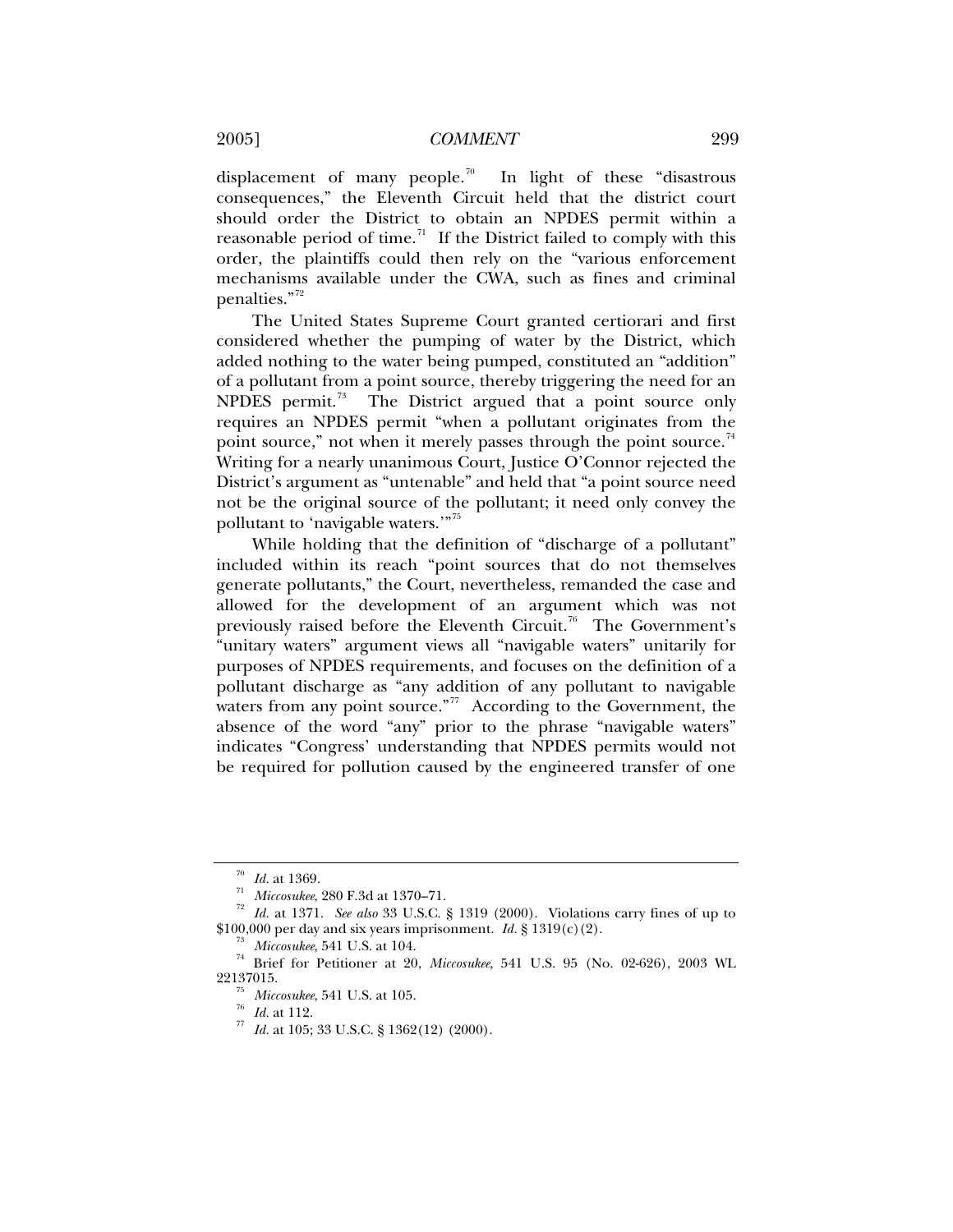'navigable water' to another."<sup>[78](#page-11-0)</sup> The Supreme Court agreed that an adoption of the "unitary waters" approach would lead to the conclusion that the District may operate the S-9 pump station without an NPDES permit, but declined to review or resolve the argument.<sup>[79](#page-11-1)</sup>

Although the Court acknowledged that the Eleventh Circuit endorsed a test which considered whether the transfer of water contents would naturally occur, it directly refused to determine whether this test was adequate. $80$  Justice Scalia, concurring in the judgment, thought that a remand was not necessary because the Eleventh Circuit had already considered and rejected the "unitary waters" argument.<sup>81</sup> Justice Scalia would have rather left the Justice Scalia would have rather left the Government's "unitary waters" theory "to be considered in another case."[82](#page-11-4) Despite Justice Scalia's hesitation to further explore the "unitary waters" theory, courts all over the country will now find themselves face-to-face with the theory as they decide whether water diversion facilities connect two "meaningfully distinct" bodies of water or whether they involve "two hydrologically indistinguishable parts of a single water body."<sup>[83](#page-11-5)</sup>

<span id="page-11-0"></span><sup>78</sup> *Miccosukee*, 541 U.S. at 106.

Congress intended that such pollution instead would be addressed through local nonpoint source pollution programs. Section  $1314(f)(2)(F)$ , which concerns nonpoint sources, directs the Environmental Protection Agency (EPA) to give States information on the evaluation and control of "pollution resulting from . . . changes in the movement, flow, or circulation of any navigable waters or ground waters, including changes caused by the construction of dams, levees, channels, causeways, or flow diversion facilities.

*Id.* (quoting 33 U.S.C. § 1314(f)(2)(F) (2000)) (ellipses in original).

<span id="page-11-3"></span><span id="page-11-2"></span><span id="page-11-1"></span><sup>&</sup>lt;sup>79</sup> Id. at 109.<br><sup>80</sup> Id. at 111.<br><sup>81</sup> Id. at 112 (Scalia, J., concurring in part and dissenting in part). "That the argument was not phrased in the same terms or argued with the same clarity does not mean it was not made."  $Id.$  at 113.

<span id="page-11-5"></span><span id="page-11-4"></span><sup>&</sup>lt;sup>82</sup> *Miccosukee*, 541 U.S. at 112.<br><sup>83</sup> *Id.* at 109. "[T]he 'unitary waters' argument will now be presented in various water diversion cases working their way through the courts and citizens suits seeking injunctive relief against water diversion structures will continue to be filed." David Ashton, More Soup: Local Implications of the Supreme Court's Ruling in South Florida Water Management District v. Miccosukee Tribe of Indians, E-Outlook Environmental Hot Topics and Legal Updates, Oregon State Bar Environmental & Natural Resources Section, Issue 1 (2004), at 2, *available at* http://www.osbenviro. homestead.com/files/2004issue1.pdf.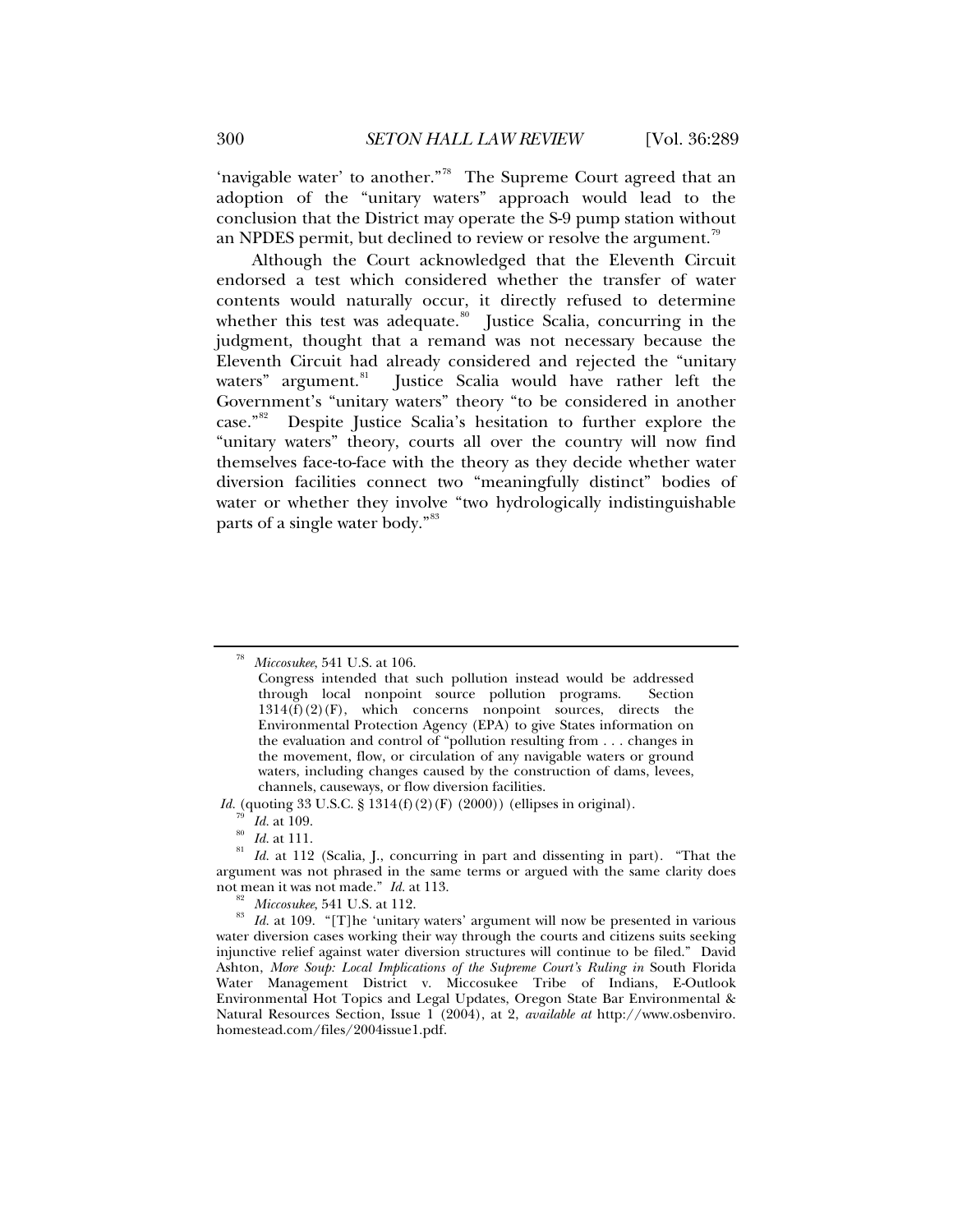## <span id="page-12-0"></span>2005] *COMMENT* 301

## III. WHAT IS "MEANINGFULLY DISTINCT?"

## *A. The "Unitary Waters" Theory*

In *Miccosukee*, the Government argued that for purposes of determining whether there had been "any addition of any pollutant to navigable waters from any point source," all the water bodies that fall within the CWA's definition of "navigable waters" should be viewed "unitarily" for purposes of NPDES requirements.<sup>[84](#page-12-1)</sup> According to this "unitary waters" theory, since the CWA requires NPDES permits only where there is an addition of a pollutant "to navigable waters," such permits are not required when "water from one navigable water body is discharged, unaltered, into another navigable water body."<sup>[85](#page-12-2)</sup> An amicus brief filed by the Government argued that the pollutants are already in waters of the United States and therefore cannot be added by a point source that simply transports them to a different location in this network.<sup>[86](#page-12-3)</sup> As stated by the Government,

Section 502(12) cannot reasonably be understood to include an activity that merely transports navigable waters from one location, through a "point source," to another location. Such an activity can conceivably lead to changes in water quality, but it does not, within the normal meaning of the relevant terms, constitute an "addition" of any pollutant to "the waters of the United States."<sup>[87](#page-12-4)</sup>

The Government used statutory interpretation and the CWA's definitions to support its "unitary waters" argument.<sup>[88](#page-12-5)</sup> By leaving out the modifier "any" in conjunction with the phrase "navigable waters," the Government suggested that Congress consciously chose for "the waters of the United States" to be viewed as a whole for NPDES requirements.<sup>[89](#page-12-6)</sup> Once a pollutant was present in a segment of "the waters of the United States," a "discharge" would not result if it was merely conveyed to a different water segment.<sup>[90](#page-12-7)</sup> According to the Government, Congress used the modifier "any" with reference to "addition," "pollutant," and "point source," and if Congress had actually intended the phrase "addition of a pollutant" to include the movement of one navigable water body into another navigable water body, it would have clearly defined the "discharge of a pollutant" to

<sup>84</sup> *Miccosukee*, 541 U.S. at 106. 85 *Id.*

<span id="page-12-2"></span><span id="page-12-1"></span>

<span id="page-12-4"></span><span id="page-12-3"></span><sup>86</sup> Brief for the United States as Amicus Curiae, *supra* note 37, at 16. 87 *Id.*

<span id="page-12-6"></span><span id="page-12-5"></span><sup>88</sup> *Id.* at 19. 89 *Id.*

<span id="page-12-7"></span>

<sup>90</sup> *Id.*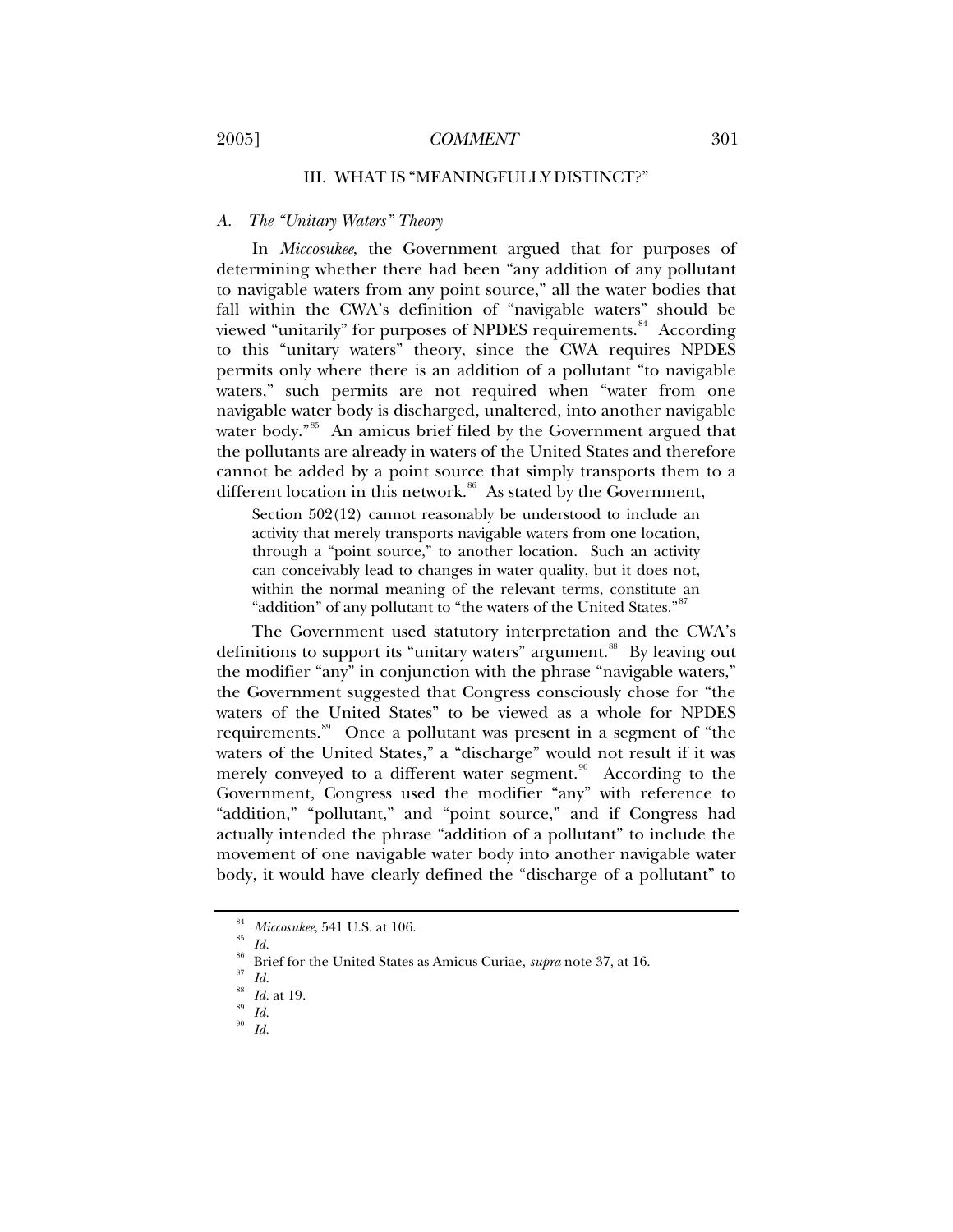incorporate any addition of any pollutant to "a specific portion" of the navigable waters from any point source.<sup>[91](#page-13-0)</sup>

Existing case law also supports the Government's "unitary waters" theory. For instance, the District of Columbia and Sixth Circuits have held that hydroelectric dams and similar structures do not require NPDES permits.<sup>[92](#page-13-1)</sup> In *National Wildlife Federation v. Gorsuch*, [93](#page-13-2) the National Wildlife Federation ("NWF") sought to control changes in water quality resulting from dam operations.<sup>[94](#page-13-3)</sup> The NWF petitioned the EPA to establish effluent guidelines for water quality problems caused by dams to waters downstream such as oxygen depletion,<sup>[95](#page-13-4)</sup> temperature changes,<sup>[96](#page-13-5)</sup> sediment disruption impairing water quality, $97$  and gas supersaturation.<sup>[98](#page-13-7)</sup> When the EPA refused, the NWF filed suit seeking a judicial declaration that the dam-induced water quality changes should be subject to NPDES permitting requirements.<sup>[99](#page-13-8)</sup>

The NWF argued that an "addition" occurs "when (1) a dam causes pollutants to enter the reservoir and (2) the polluted water subsequently passes through the dam—the point source—into the formerly unpolluted river below."<sup>[100](#page-13-9)</sup> The EPA took the position that

<span id="page-13-5"></span>Certain species of fish can only survive in warm water, while other species can only survive in cold water; thus, any changes in water temperature caused by dams can kill certain species of fish.  $Id$ .

<span id="page-13-0"></span>Id. "Congress would not have extended NPDES permitting requirements to potentially thousands of water diversion facilities without any textual acknowledgement of that intention." Brief for the United States as Amicus Curiae,

<span id="page-13-1"></span>*supra* note 37, at 19. 92 Nat'l Wildlife Fed'n v. Gorsuch, 693 F.2d 156, 174–75 (D.C. Cir. 1982); Nat'l Wildlife Fed'n v. Consumers Power Co., 862 F.2d 580, 589 (6th Cir. 1988). 93 *Gorsuch*, 693 F.2d at 161. 94 *Id.*

<span id="page-13-4"></span><span id="page-13-3"></span><span id="page-13-2"></span><sup>95</sup> Waters low in oxygen may kill fish and limit a river's ability to break down pollutants and other organic matter. *See id.* If oxygen is completely depleted, compounds such as iron, manganese, and phosphate "tend to be leached from bottom muds into the reservoir<sup>"</sup> which can "harm fish, make the water unpalatable for drinking, and foster undesirable plant growth." *Id.* at 163.

<span id="page-13-6"></span><sup>&</sup>lt;sup>97</sup> The plaintiffs argued that the dams will cause the reservoir to fill with sediment, which "in some cases can require periodic dredging or sluicing." *Id.* at 164. 98 Water mixes with the air when it plunges from the reservoir into the

<span id="page-13-7"></span>downstream river, causing the downstream river to become "supersaturated," that is, "aerated in excess of normal concentration." *Gorsuch*, 693 F.2d at 164. Supersaturated water can be fatal to fish and the plaintiffs became concerned of this after more than 400,000 fish died of gas bubble disease because of supersaturated gas caused by spills over the unfinished Harry S. Truman Dam in Missouri. *See* Nat'l

<span id="page-13-9"></span><span id="page-13-8"></span><sup>&</sup>lt;sup>99</sup> *Gorsuch*, 693 F.2d at 161.<br><sup>100</sup> *Id.* at 174.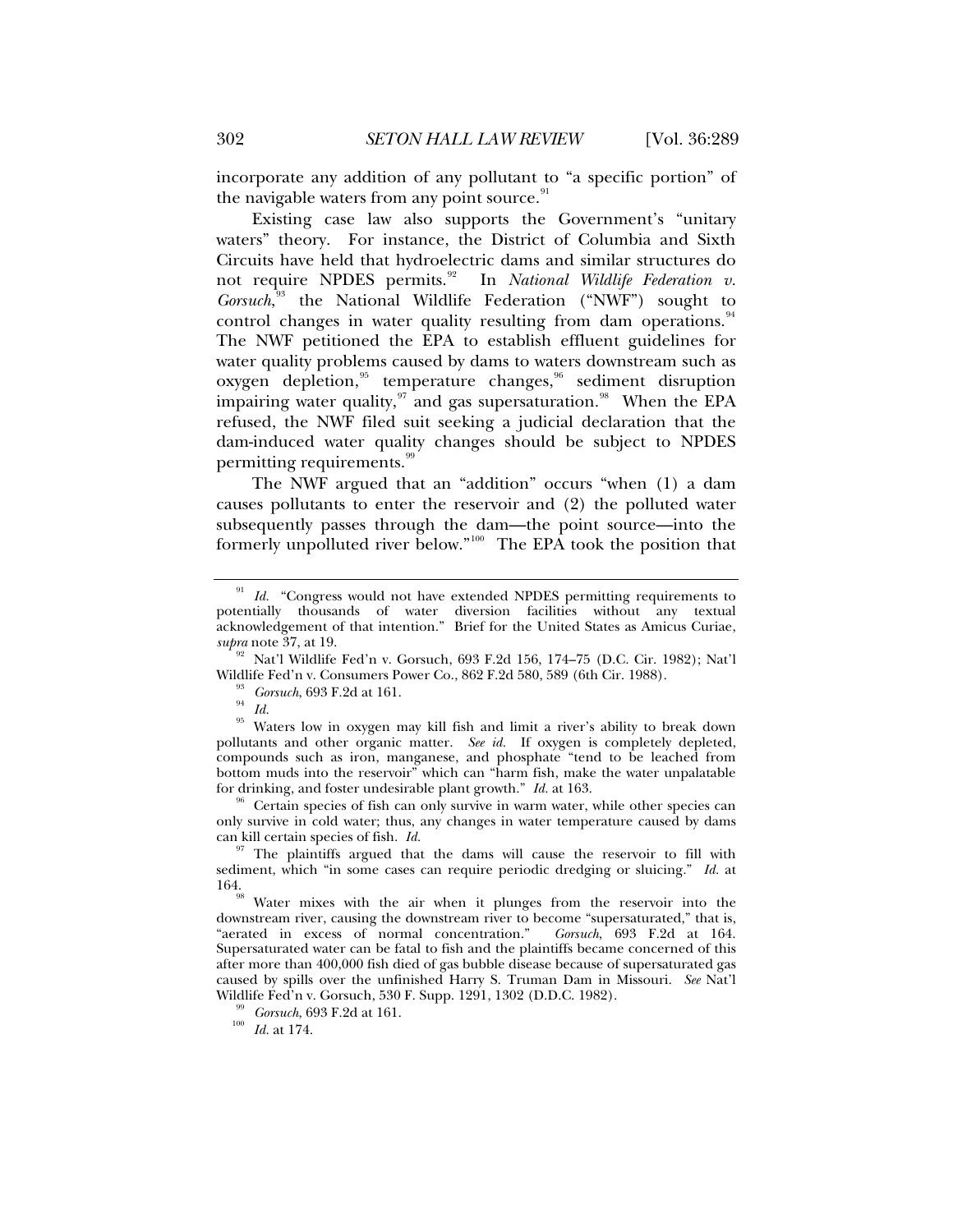dam releases into downstream receiving waters do not constitute the "addition" of pollutants, and that dams are non-point sources rather than point sources.<sup>[101](#page-14-0)</sup> Under the EPA's view, for there to be an addition of a pollutant from a point source, "the point source must *introduce* the pollutant into navigable water from the outside world; dam-caused pollution, in contrast, merely passes through the dam from one body of navigable water (the reservoir) into another (the downstream river)."[102](#page-14-1) The D.C. Circuit extended great deference to the EPA's interpretations, noting that "[t]he agency's construction must be upheld if . . . it is 'sufficiently reasonable,' even if it is not 'the only reasonable one or even the reading the court would have reached.'"<sup>[103](#page-14-2)</sup> Although the court stated that the language of the statute permits either the NWF's or the EPA's construction, the D.C. Circuit reasoned that because Congress indicated that the EPA should have discretion in defining what constitutes point sources and pollutants, it also would have intended the EPA to have similar discretion in defining the term "addition."[104](#page-14-3) Therefore, the D.C. Circuit upheld the EPA's interpretation that a point source must "itself physically introduce[] a pollutant into the water from the outside world."<sup>[105](#page-14-4)</sup>

The NWF again brought a citizen suit in *National Wildlife Federation v. Consumers Power Company*<sup>[106](#page-14-5)</sup> against a company that owned

<span id="page-14-1"></span><span id="page-14-0"></span><sup>&</sup>lt;sup>101</sup> *Id.* at 165.<br><sup>102</sup> *Id.* (emphasis in original).<br><sup>103</sup> *Id.* at 171 (quoting Fed. Election Comm'n v. Democratic Senatorial Campaign Comm., 454 U.S. 27, 39 (1981)).

<span id="page-14-3"></span><span id="page-14-2"></span><sup>&</sup>lt;sup>104</sup> Id. at 175. It is significant to note that the D.C. Circuit decided *Gorsuch* just two years before the U.S. Supreme Court decided *Chevron U.S.A., Inc. v. Natural Resources Defense Council*, a landmark case in the law of judicial deference. 467 U.S. 837 (1984). The *Chevron* Court held that where a "statute is silent or ambiguous with respect to the specific issue [under review], the question for the court is whether the agency's answer is based on a permissible construction of the statute." *Id.* at 843. In order to establish permissibility, courts should determine whether the statute's silence or ambiguity represents an explicit or implicit delegation of authority to the agency to analyze the issue. *Id.* at 843–44. An explicit statutory gap suggests an express delegation of authority to the agency to analyze the specific provision of the statute, and courts should give the legislative regulations controlling weight "unless they are arbitrary, capricious, or manifestly contrary to the statute." *Id.* An implicit statutory gap also delegates interpretive authority to the agency and "a court may not substitute its own construction of a statutory provision for a reasonable interpretation made by the administrator of an agency." *Id.* at 844. Therefore, a court may reject an agency interpretation not only because it conflicts with the express intentions of the statute, but also because it is an unreasonable interpretation of an ambiguous statute.  $Id$ .

<span id="page-14-5"></span><span id="page-14-4"></span><sup>&</sup>lt;sup>105</sup> *Gorsuch*, 693 F.2d at 174–75.<br><sup>106</sup> 862 F.2d 580 (6th Cir. 1988).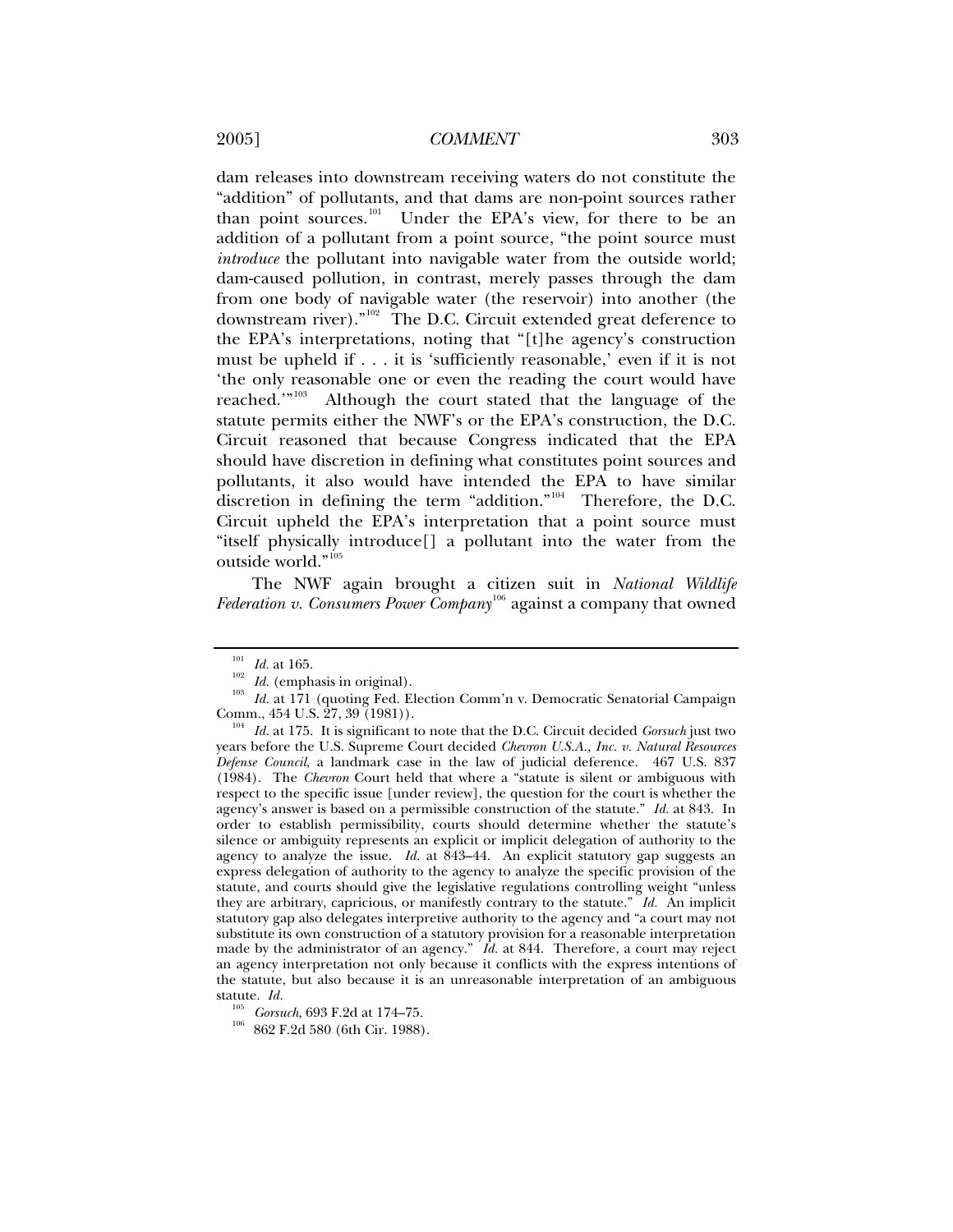and operated a hydroelectric facility along the eastern shore of Lake Michigan.<sup>[107](#page-15-0)</sup> The facility pumped water to a man-made reservoir during hours of low-cost electricity, allowing the water to drive turbine generators on its return to the Lake during peak hours.<sup>[108](#page-15-1)</sup> When the pumps withdrew water, and again when the returning water drove the turbines, fish were drawn through the pumps, killing them and releasing remains into Lake Michigan.<sup>[109](#page-15-2)</sup> The NWF argued that the release of the fish parts was an addition of a pollutant to Lake Michigan which required an NPDES permit under the CWA.<sup>[110](#page-15-3)</sup>

The EPA argued that an "addition" of a pollutant requires the physical introduction of the pollutant "from the outside world."<sup>[111](#page-15-4)</sup> Following *Gorsuch*'s deferential reasoning, the court accepted the EPA's interpretation of "addition" as permissible, stating that the facility "merely change[d] the movement, flow, or circulation of navigable waters when it temporarily impound[ed] waters from Lake Michigan in a storage reservoir, but [did] not alter their character as waters of the United States."<sup>[112](#page-15-5)</sup> According to the Sixth Circuit, "Congress apparently intended that pollution problems caused by dams and other flow diversion facilities are generally to be regulated by means other than the NPDES permit program."<sup>[113](#page-15-6)</sup>

The EPA's interpretations in *Gorsuch* and *Consumers Power* both support the "unitary waters" theory by creating a distinction between water diversion facilities that merely *convey* unaltered water and facilities that have long been subject to permitting requirements

<span id="page-15-6"></span><span id="page-15-5"></span><span id="page-15-4"></span><sup>111</sup> Consumers Power, 862 F.2d at 584.<br><sup>112</sup> Id. at 589. The court attempted to distinguish such dam facilities from steam/electric industrial operations which remove water, allowing the water to enter the industrial complex and absorb heat and other minerals produced by the plant or electric generator before being added to the waters of the United States. *Id.* at 589. 113 *Id.* at 587.

Section  $304(f)(2)(F)$  provides that the EPA shall issue information on (1) guidelines for identifying and evaluating the nature and extent of nonpoint sources of pollutants, and (2) processes, procedures, and methods to control pollution resulting from . . . (F) changes in the movements, flow, or circulation of any navigable waters or ground waters, including changes caused by the construction of dams, levees, channels, causeways, or flow diversion facilities.

*Id.* (citing 33 U.S.C. § 1314(f)(2)(F) (2000)) (ellipses in original).

<span id="page-15-3"></span><span id="page-15-2"></span><span id="page-15-1"></span><span id="page-15-0"></span><sup>&</sup>lt;sup>107</sup> *Id.* at 581.<br><sup>108</sup> *Id.* at 581–82.<br><sup>109</sup> *Id.* at 582.<br><sup>110</sup> *Id.* at 584. "Millions of pounds of live fish, dead fish and fish remains annually discharged into Lake Michigan by the Ludington facility are pollutants within the meaning of the CWA, since they are 'biological materials.'" *Id.* at 583; *see also* Ass'n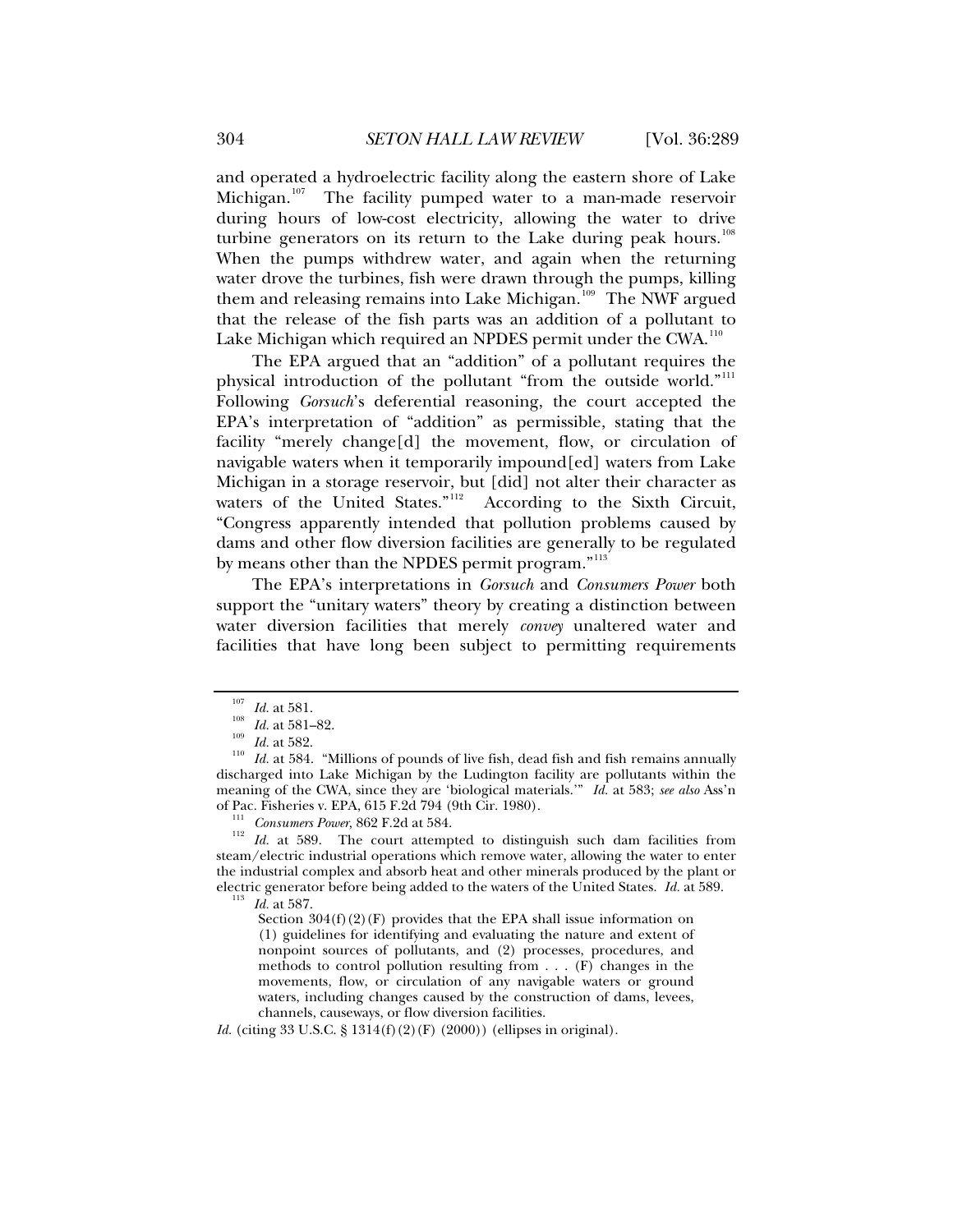## 2005] *COMMENT* 305

because they actually alter the water by adding a pollutant before conveying it. $^{114}$  $^{114}$  $^{114}$  For instance, both courts noted that if a pumping station leaks oil, grease, or other pollutants into waters (as opposed to merely conveying or connecting those waters), that addition is subject to an NPDES permit.<sup>[115](#page-16-1)</sup> Also, Section 402 of the CWA subjects placer mining<sup>[116](#page-16-2)</sup> of ore deposits in streams and rivers to the NPDES permitting program because the process results in the excavation and point source discharge of dirt and gravel into navigable waters.<sup>[117](#page-16-3)</sup> Section 404 of the CWA, which specifically addresses dredged and fill material, subjects the deposit or redeposit of such material to a specialized permitting program because that activity results in the point source discharge of dredged or fill materials into navigable  $\frac{1}{18}$  waters.<sup>[118](#page-16-4)</sup>

Also, if water is diverted for an intervening use, the water may lose its status as "waters of the United States" and consequently become subject, upon reintroduction into navigable waters, to the NPDES permitting process. One example of this is if an industrial user withdraws water from a navigable water body for process or cooling purposes and returns the water into the same water body through a point source.<sup>[119](#page-16-5)</sup> Another example is if a facility withdraws water from a navigable water body, removes preexisting pollutants to purify the water, and then discharges the removed pollutants (possibly in a concentrated form) back into the navigable water body while retaining the purified water for use in the facility.<sup>[120](#page-16-6)</sup>

<span id="page-16-2"></span><span id="page-16-1"></span>

<span id="page-16-0"></span><sup>114</sup> *See, e.g.*, *Consumers Power*, 862 F.2d at 586.

To the extent that no more has been shown than that unclean water flows out of the dam, Congress clearly displayed an intention to exempt dams from the Clean Water Act. However, if the dam itself added pollutants to the water, rather than merely transmitting the water coming into it, in whatever altered form, then it would be subject to the NPDES permit system.

*Id.*<br><sup>115</sup> *Id.*; *Gorsuch*, 693 F.2d at 165. Placer mining has been described as "one of four basic methods of mining  $\frac{1}{16}$ metal ores; it involves the mining of alluvial or glacial deposits of loose gravel, sand, soil, clay, or mud called 'placers.' These placers often contain particles of gold and other heavy minerals." Rybachek v. EPA, 904 F.2d 1276, 1282 (9th Cir. 1990).

<span id="page-16-4"></span><span id="page-16-3"></span><sup>&</sup>lt;sup>117</sup> See id. at 1285.<br><sup>118</sup> See 33 U.S.C. § 1344 (2000); United States v. Deaton, 209 F.3d 331, 335–36 (4th Cir. 2000); United States v. M.C.C. of Fla., Inc., 772 F.2d 1501, 1503–06 (11th Cir. 1985); Avoyelles Sportsmen's League, Inc. v. Marsh, 715 F.2d 897, 923–25 (5th Cir.

<span id="page-16-6"></span><span id="page-16-5"></span><sup>1983). 119 40</sup> C.F.R. §§ 122–125 (2005). 120 *See In re* City of Phoenix, Ariz. Squaw Peak & Deer Valley Water Treatment Plants, 9 E.A.D. 515, 2000 WL 1664964 (EPA Envtl. App. Bd. Nov. 1, 2000).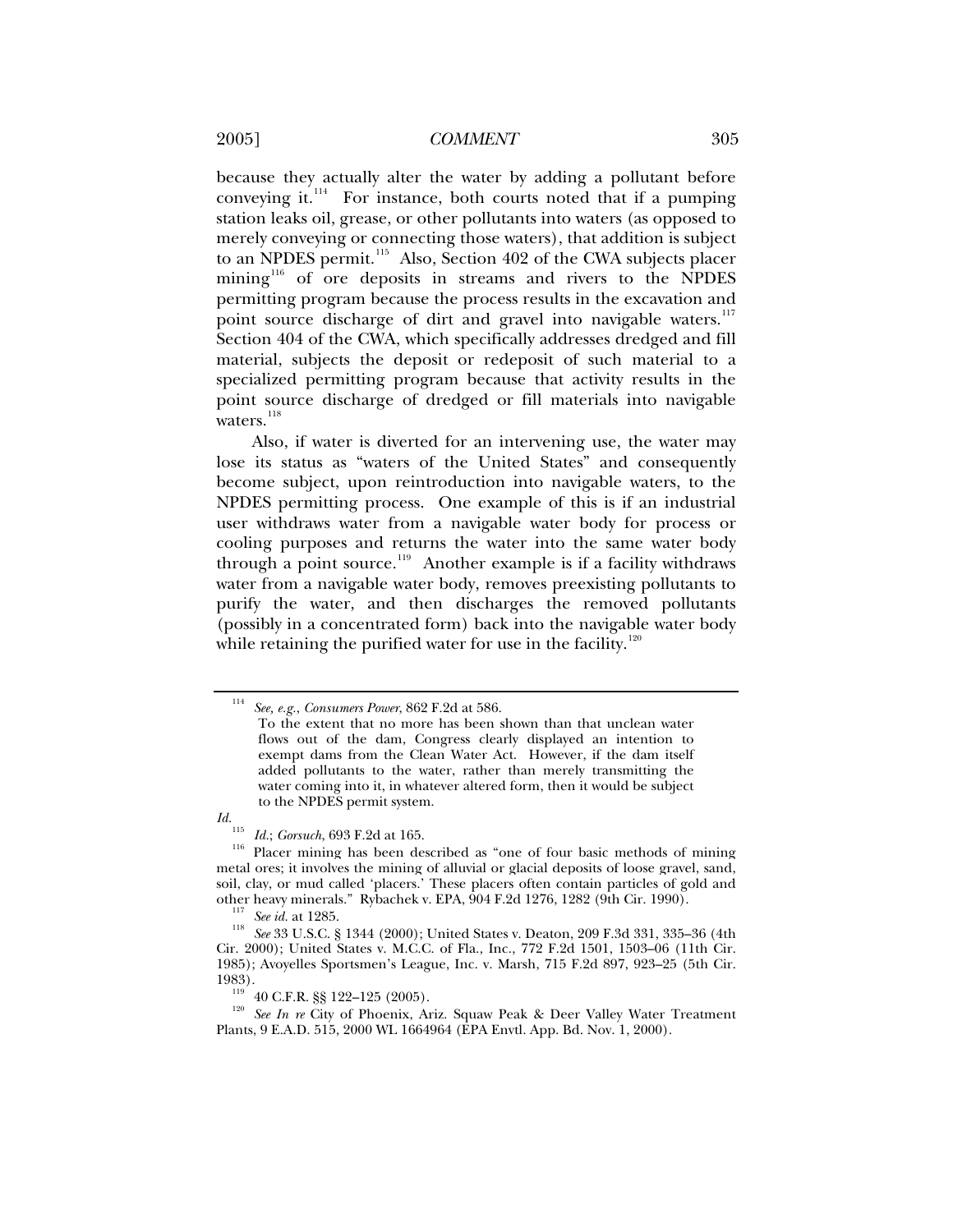*Gorsuch* and *Consumers Power* give the impression that any pollutant created by or passing through a man-made facility is not an "addition" to the receiving waters so long as the upstream or downstream waters were in some way contiguous. Nevertheless, it is important to recognize that the true holdings of both cases were that the EPA's interpretations were reasonable and warranted deference.<sup>[121](#page-17-1)</sup> Once courts were given the power to interpret the CWA, in the absence of a reasonable interpretation by the EPA, the definition of the term "addition" began to change and these interpretations can now be used to challenge the "unitary waters" theory.

#### *B. The "Unitary Waters" Theory's Shortcomings*

Although the Supreme Court refused to rule on the "unitary waters" theory, it did suggest that several NPDES provisions might contradict the theory.<sup>[122](#page-17-2)</sup> For instance, the CWA appears to protect not only the "waters of the United States" as a whole, but also individual water bodies by allowing states to set individualized ambient water quality standards.<sup>[123](#page-17-3)</sup> By setting such water quality standards, states take into consideration the designated uses of the navigable waters involved, as well as the water quality criteria for such waters based upon the uses designated.<sup>[124](#page-17-4)</sup> The water quality standards directly affect local NPDES permits because if the standard permit conditions fail to achieve the water quality goals for a given water body, the state must determine the total pollutant load that the water body can sustain and then allocate that load among the permit-holders who discharge into the water body.<sup>[125](#page-17-5)</sup> For each noncompliant body, states must develop water pollution budgets and

<span id="page-17-0"></span>

<span id="page-17-1"></span>But see Brief of Amici Curiae the City of New York et al. in Support of Petitioner at 27, *Miccosukee*, 541 U.S. 95 (No. 02-626), 2003 WL 22220093.

Although in *Gorsuch*, the District of Columbia Circuit Court of Appeals stated that the EPA interpretation was entitled to "great deference," the decision itself demonstrates that the court did not simply defer to [the] EPA. Rather, it contains a detailed analysis of the specific language of the [CWA] and its legislative history, as well as an evaluation of policy, weighing the interests of preserving the integrity of the waters of the United States against the interests of states in water management. Instead of giving undue deference to the EPA interpretation, the *Gorsuch* court labored to ensure that it evaluated the competing interests of the [CWA] against local water management issues.

<span id="page-17-5"></span><span id="page-17-4"></span><span id="page-17-3"></span><span id="page-17-2"></span>*Id.* (citation omitted).

<sup>1&</sup>lt;sup>22</sup> Miccosukee, 541 U.S. at 107.<br><sup>123</sup> 33 U.S.C. § 1313(c)(2)(A) (2000).<br><sup>124</sup> *Id.* 125 *Id.* § 1313(d).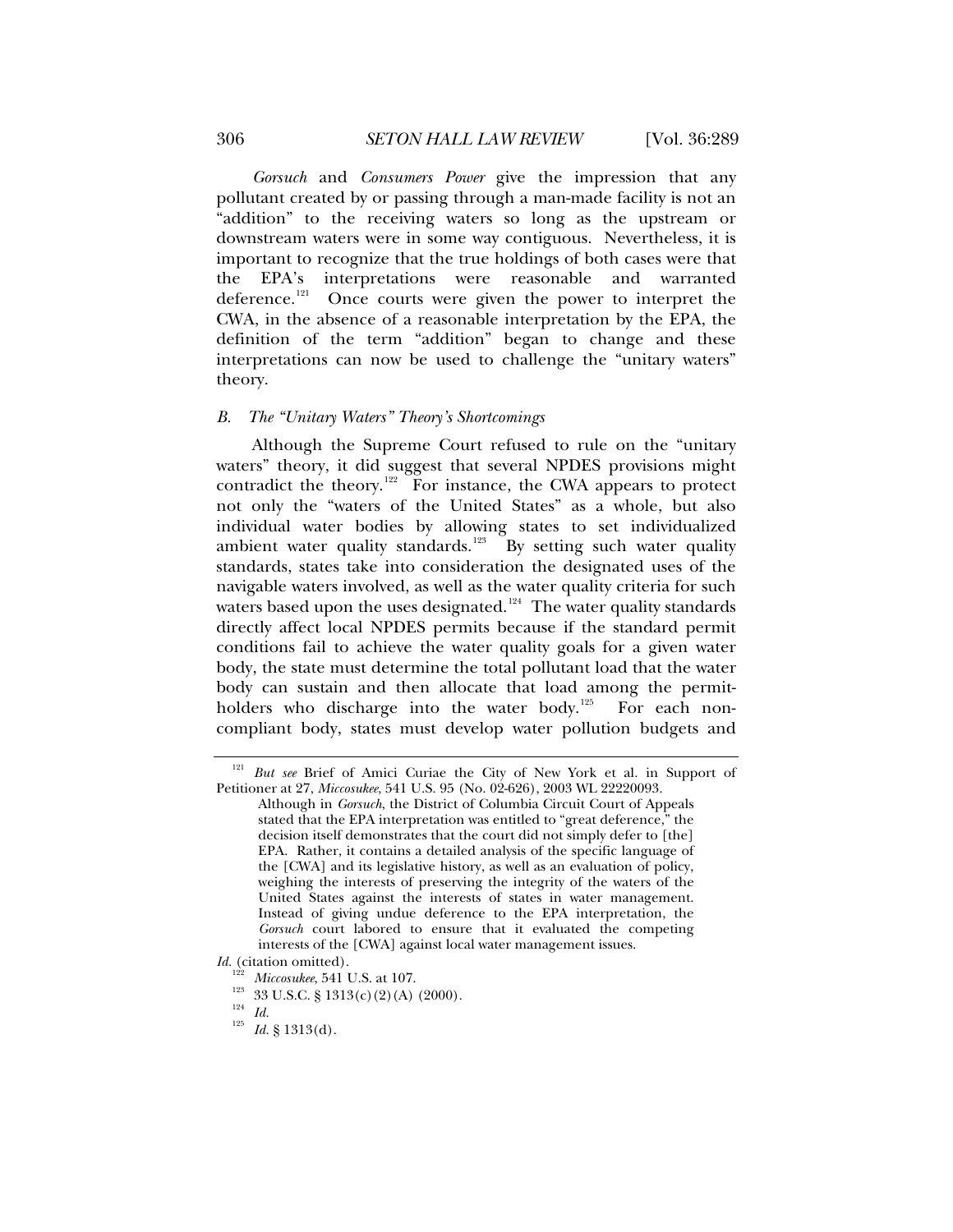remedial pollutant loading allocations, known as "total maximum daily loads" ("TMDLs"), to address both point and non-point sources of pollutants in an effort to achieve compliance with applicable water quality standards.<sup>[126](#page-18-0)</sup>

An amicus brief filed by the State of New York in *Miccosukee*  cautioned against using the "unitary waters" theory, stating that to adopt such a "dubious theory would be manifestly inconsistent with the [CWA], and deprive States of effective tools to monitor, maintain, and achieve water quality consistent with the designated use and water quality criteria applicable to each individual water body within their borders."[127](#page-18-1) It was further noted by the respondents that Congress had exempted only two categories in its definition of the terms "pollutant":

(A) 'sewage from vessels or a discharge incidental to the normal operation of a vessel of the Armed Forces' . . . ; [and] (B) water, gas, or other material which is injected into a well to facilitate [the] production of oil or gas, or water derived in association with oil or gas production and disposed of in a well, if the well . . . is approved by authority of the State in which the well is located.<sup>[128](#page-18-2)</sup>

Given that Congress had expressly defined these two categories, "[i]t could have [also] extended the exceptions to include pollutants from one navigable water to another. It did not."<sup>[129](#page-18-3)</sup>

After *Gorsuch* and *Consumers Power*, the issue of water transfer and the exemption of dam pollution from NPDES permitting requirements remained unchallenged until courts began to deny deference to the EPA's policies and distinguish the facts in *Gorsuch*  and *Consumers Power*. In *Dubois v. United States Department of*  Agriculture,<sup>[130](#page-18-4)</sup> the First Circuit held that an NPDES permit was necessary for an interbasin water transfer.<sup>[131](#page-18-5)</sup> In order to make snow, a ski resort operator moved water from the East Branch of the polluted Pemigewasset River into a relatively undefiled pond, called Loon

<span id="page-18-0"></span><sup>126</sup> *Id.* § 1313(d)(1)(C)–(D). *See* Pronsolino v. Nastri, 291 F.3d 1123, 1139 (9th Cir. 2002) (holding that the CWA clearly requires TMDLs to be set for waters not meeting water quality standards due to both point and nonpoint sources, and that nothing in the statute indicates that TMDLs were not required for waters impaired

<span id="page-18-1"></span>only by nonpoint sources).<br><sup>127</sup> Brief of the States of New York et al. as Amici Curiae in Support of Respondents at 12, *Miccosukee*, 541 U.S. 95 (No. 02-626), 2003 WL 22766718.

<span id="page-18-5"></span><span id="page-18-4"></span><span id="page-18-3"></span><span id="page-18-2"></span><sup>&</sup>lt;sup>128</sup> 33 U.S.C. § 1362(6) (2000).<br><sup>129</sup> Brief for the Respondent Friends of the Everglades at 26, *Miccosukee*, 541 U.S. 95 (No. 02-626), 2003 WL 22733911. 130 102 F.3d 1273 (1st Cir. 1996). 131 *Id.* at 1299.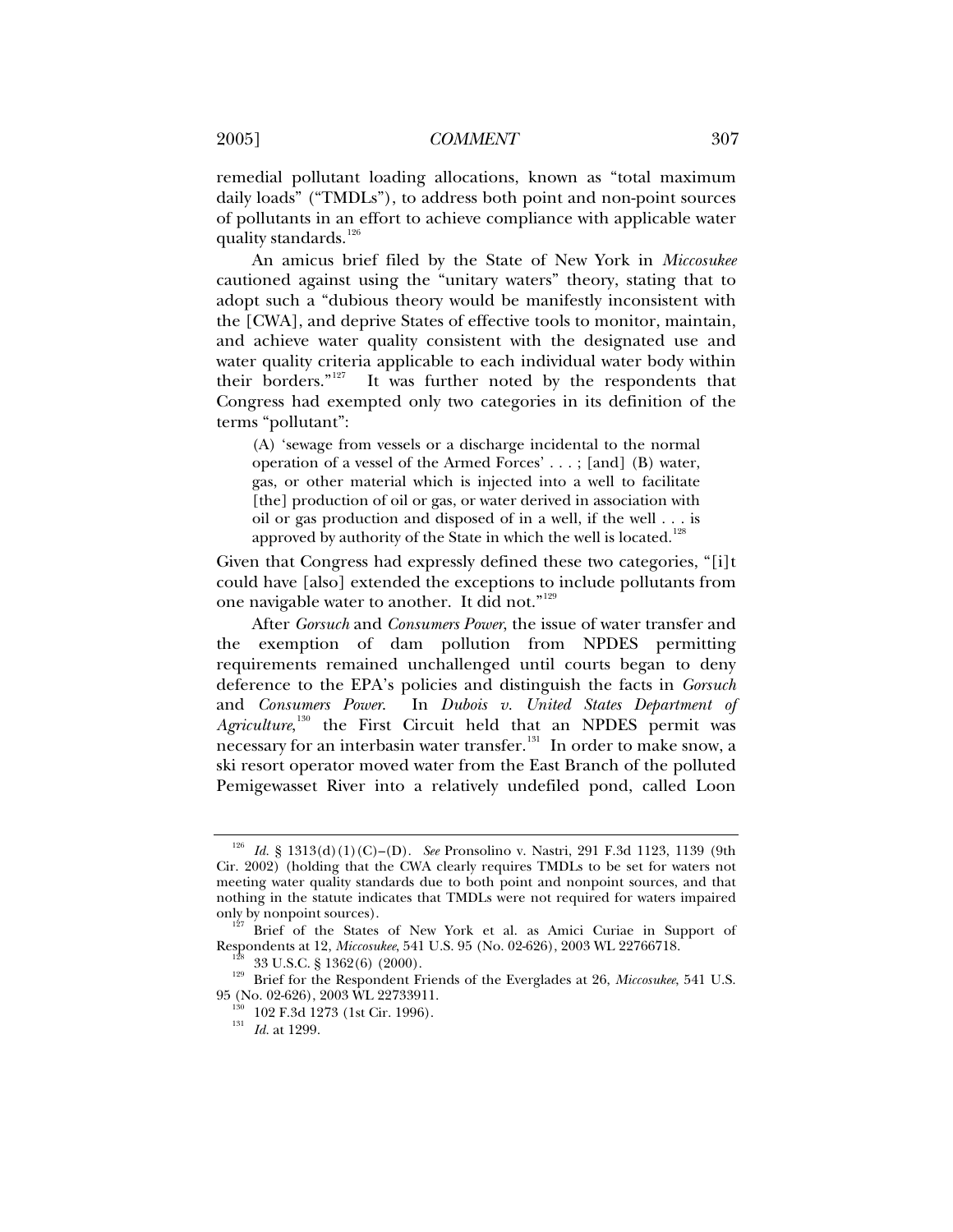Pond, that was at an elevation upstream from the East Branch.<sup>[132](#page-19-0)</sup> Water from Loon Pond naturally flowed into the East Branch, but water from the East Branch did not naturally flow into Loon Pond.<sup>[133](#page-19-1)</sup> Loon Pond ranked in the upper ninety-fifth percentile of all lakes and ponds in northern New England for low levels of phosphorous and therefore had limited plant growth, high water clarity, and high total biological production.<sup>[134](#page-19-2)</sup> The pond not only supported a variety of life in its ecosystem, but it also was a major source of drinking water for the town just below it. $^{135}$  $^{135}$  $^{135}$  In contrast, "intake water taken from the East Branch contain[ed] bacteria, other aquatic organisms such as Giardia lambia, phosphorous, turbidity and heat."<sup>[136](#page-19-4)</sup> Oil and grease were also allegedly present in the discharge water.<sup>[137](#page-19-5)</sup>

A citizen suit, brought against the Forest Service, claimed that the Forest Service violated the CWA "by failing to obtain an NPDES permit before approving [the] plan to remove water from the East Branch, use it to pressurize and prevent freezing in its snowmaking equipment, and then discharge the used water into Loon Pond."<sup>[138](#page-19-6)</sup> The district court ruled there was no "addition" of pollutants to Loon Pond because the intake water from the East Branch and the water from Loon Pond were all part of a "singular entity," the "waters of the United States," and must not therefore be considered individually.<sup>[139](#page-19-7)</sup> As long as the pipes added no new pollutants, the district court concluded that the transfer of water from the East Branch into Loon Pond did not necessitate an NPDES permit.<sup>[140](#page-19-8)</sup>

The First Circuit reversed, holding that that the East Branch of the Pemigewasset River and Loon Pond were two wholly distinct bodies of water and that the transfer of polluted water from the Pemigewasset River into Loon Pond was an "addition" under the CWA, which required an NPDES permit.<sup>[141](#page-19-9)</sup> The First Circuit held that the "singular entity" argument had no basis in law and that under such an interpretation of "addition," the pollution of one navigable water would necessitate all other navigable waters to passively suffer the same fate:

<span id="page-19-5"></span>

- <span id="page-19-8"></span><span id="page-19-7"></span><span id="page-19-6"></span>
- <span id="page-19-9"></span>
- 

<span id="page-19-4"></span><span id="page-19-3"></span><span id="page-19-2"></span>

<span id="page-19-1"></span><span id="page-19-0"></span><sup>1&</sup>lt;sup>32</sup> Id. at 1277–78.<br><sup>133</sup> Id. at 1297.<br><sup>134</sup> Id. at 1277.<br><sup>136</sup> Dubois, 102 F.3d at 1278.<br><sup>137</sup> Id.<br><sup>138</sup> Id. at 1296.<br>Id. 140 Id.<br><sup>140</sup> Id. at 1299.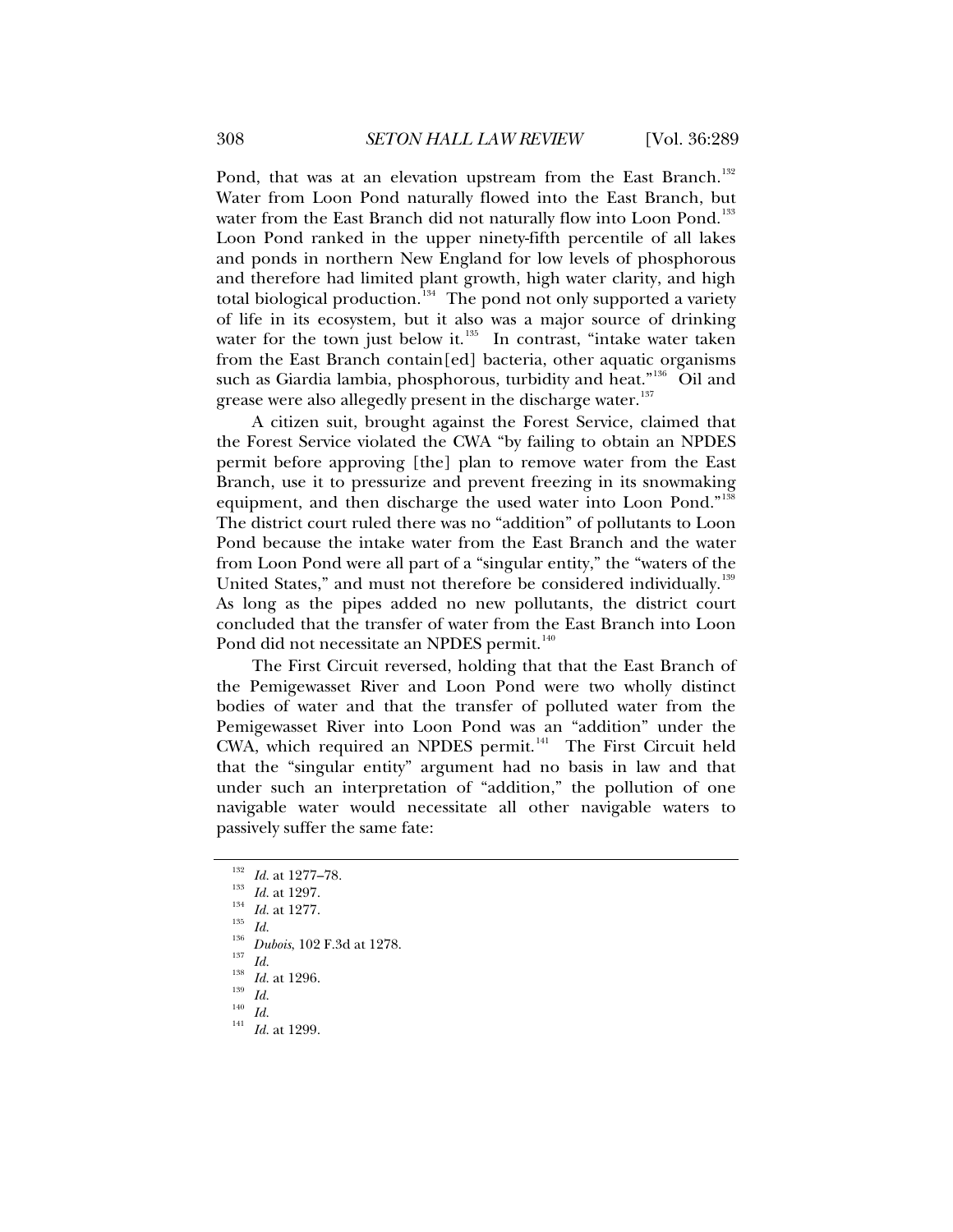We can take judicial notice that the Pemigewasset River was for years one of the most polluted rivers in New England, the repository for raw sewage from factories and towns. It emitted an overwhelming odor and was known to peel the paint off buildings located on its banks. Yet, under the district court's theory, even if such conditions still prevailed, a proposal to withdraw water from the Pemigewasset to discharge it into Loon Pond would be analogous to moving water from the top to the bottom of a single pond; it would not constitute an "addition" of pollutants "from an external source" because both the East Branch and Loon Pond are part of the "singular" waters of the United States. The district court apparently would reach the same conclusion regardless of how polluted the Pemigewasset was or how pristine Loon Pond was. We do not believe Congress intended such an irrational result.<sup>[142](#page-20-0)</sup>

Additionally, the court found that the transferred water ceased to be a water of the United States when it became subject to private control rather than natural processes.<sup>[143](#page-20-1)</sup> The *Dubois* court stated it was "simply wrong" to analogize the situation to a "dam that merely accumulates the *same* water" as in *Gorsuch*, or a "pump storage facility that stores water from one source in a different place" as in *Consumers*  Power.<sup>[144](#page-20-2)</sup> Distinguishing the dam cases as involving "one flowing water body into another stationary, colder body," the court concluded it simply could not allow "such a watering down of Congress' clear statutory protections."<sup>[145](#page-20-3)</sup>

Five years later the issue surfaced again when the Second Circuit decided *Catskill Mountains Chapter of Trout Unlimited, Inc. v. City of New York*. [146](#page-20-4) The court held that New York City needed an NPDES permit for diverting water from one drainage basin into another in order to facilitate its supply of drinking water to the city's population.<sup>[147](#page-20-5)</sup> The

<span id="page-20-2"></span><span id="page-20-1"></span><span id="page-20-0"></span><sup>&</sup>lt;sup>142</sup> Dubois, 102 F.3d at 1297.<br><sup>143</sup> *Id. Id.* at 1299 (italics in original). The First Circuit conceded that internal pumping would not cause an "addition" of pollutants to the pond because that would be considered a redistribution of pollutants from one part of the pond to the other. *Id.* at 1296–97. Internal pumping involves "no barrier separating the water at the top of a pond from the water at the bottom of the same pond; chemicals, organisms, and even heat are able to pass from the top to the bottom or vice versa, at rates determined only by laws of science." *Id.* at 1297. The court concluded that the transfer of water from the East Branch to Loon Pond, however, would not occur naturally, stating that "the East Branch and Loon Pond are not the same body of water; the East Branch is indeed a source 'external' to Loon Pond." *Id.* <sup>145</sup> *Dubois*, 102 F.3d at 1299.<br><sup>146</sup> 273 F.3d 481 (2d Cir. 2001). *Id.* at 493.

<span id="page-20-5"></span><span id="page-20-4"></span><span id="page-20-3"></span>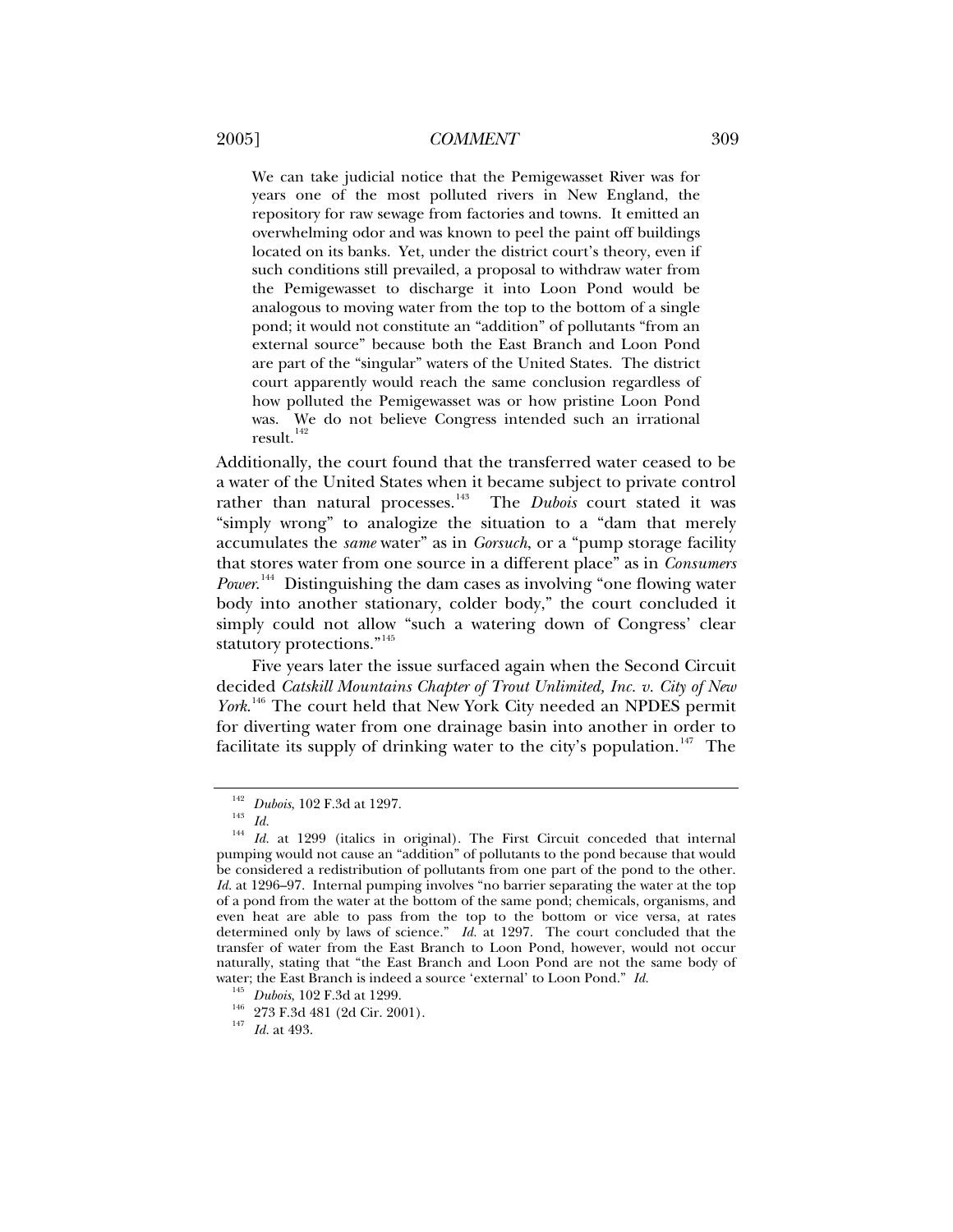transfer involved moving water from the Schoharie Reservoir through the Shandaken Tunnel and into the Esopus Creek, a Hudson River tributary.<sup>[148](#page-21-0)</sup> The City of New York had operated this transfer system since before World War II.<sup>[149](#page-21-1)</sup> Absent the tunnel and under natural conditions, water from the Schoharie Reservoir would never reach the Esopus Creek; instead, the water leaving the Reservoir would "flow north in Schoharie Creek, join the Mohawk River, and flow into the Hudson River."<sup>[150](#page-21-2)</sup>

A group of environmental organizations alleged that the Shandaken Tunnel discharged "pollutants in the form of 'suspended solids,' 'turbidity,' and heat into the Esopus Creek," thereby violating the state water quality standards and requiring an NPDES permit.<sup>1</sup> While the EPA maintained that dam-produced pollution is exempt from permit requirements, the Second Circuit refused to grant broad deference to the EPA's position, explaining that "'interpretations contained in formats such as opinion letters are "entitled to respect" . . . but only to the extent that those interpretations have the "power to persuade."<sup>[152](#page-21-4)</sup> The court did not find the EPA's position persuasive at all and was able to distinguish the facts from those in *Gorsuch* and *Consumers Power*. While *Gorsuch* and *Consumers Power* involved the "recirculation of water, without anything added 'from the outside world,'" the Second Circuit was faced with a situation where water was artificially diverted from its natural course in order to travel many miles through a tunnel and into the Esopus Creek.<sup>[153](#page-21-5)</sup> Because these two water bodies were "utterly unrelated," the court held that "[n]o one [could] reasonably argue that the water in the Reservoir and the Esopus [were] in any sense the 'same,' such that 'addition' of one to the other [was] a logical impossibility."<sup>[154](#page-21-6)</sup>

<span id="page-21-2"></span><span id="page-21-1"></span><span id="page-21-0"></span><sup>&</sup>lt;sup>148</sup> *Id.* at 484.<br>
<sup>149</sup> *Id.*<br>
<sup>150</sup> *Id.* at 485. "Esopus Creek, Catskill contended, is naturally clearer and cooler than the water entering it from the Tunnel and supports 'one of the premier trout fishing streams in the Catskill Region.'" Catskill Mountains, 273 F.3d at 485.

<span id="page-21-4"></span><span id="page-21-3"></span><sup>&</sup>lt;sup>152</sup> *Id.* at 491 (quoting Christensen v. Harris County, 529 U.S. 576, 587 (2000)) (ellipses in original).

<span id="page-21-6"></span><span id="page-21-5"></span><sup>&</sup>lt;sup>153</sup> Id.<br><sup>154</sup> Id. at 492. The *Catskill Mountains* court also rejected the "singular entity" theory raised in *Dubois*:

Such a theory would mean that movement of water from one discrete water body to another would not be an addition even if it involved a transfer of water from a water body contaminated with myriad pollutants to a pristine water body containing few or no pollutants. Such an interpretation is inconsistent with the ordinary meaning of the word "addition."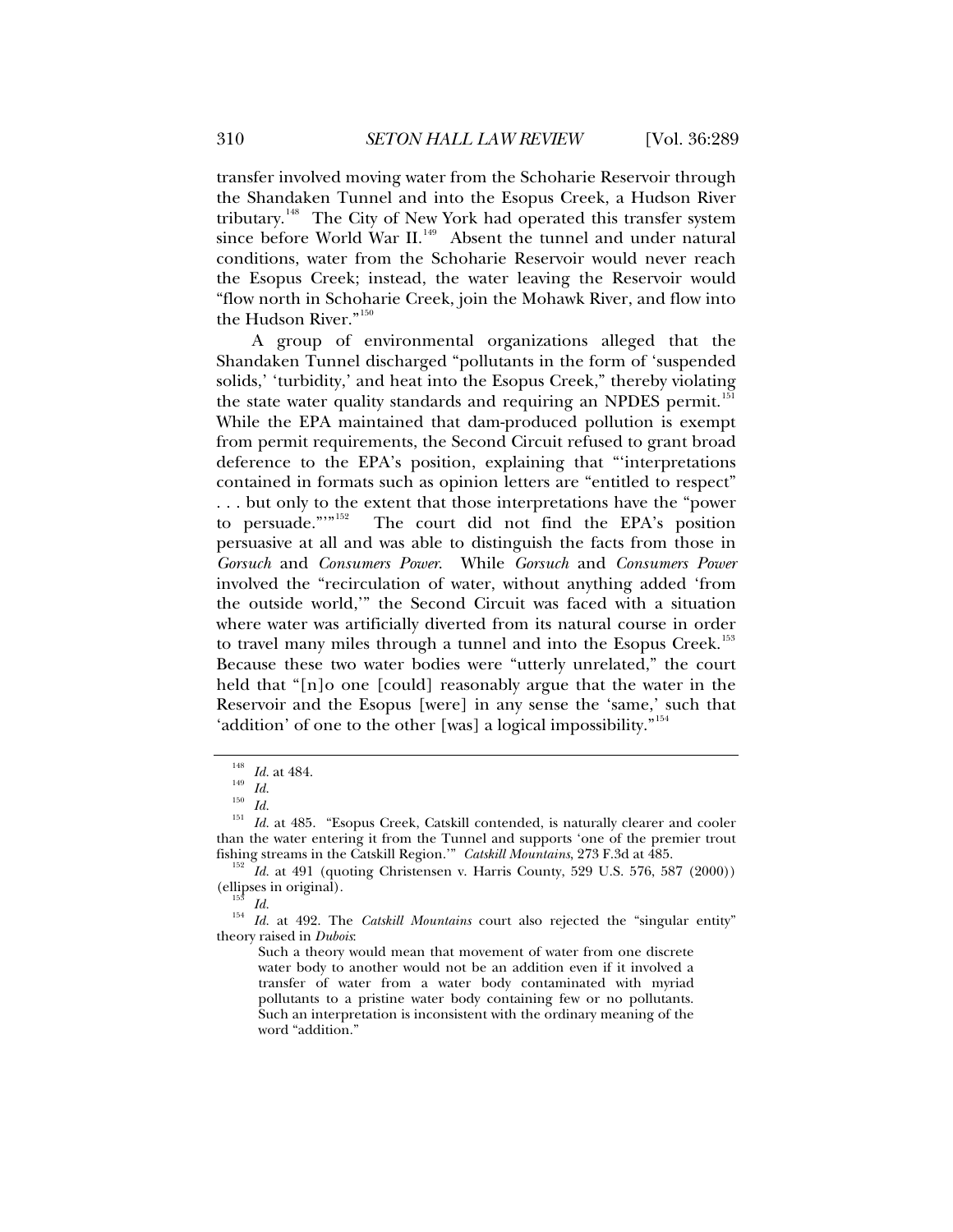#### 2005] *COMMENT* 311

The Ninth Circuit encountered similar issues and held in *Northern Plains Resource Council v. Fidelity Exploration and Development Co.*[155](#page-22-0) that Montana could not exempt Fidelity Exploration & Development Company ("Fidelity") from its obligation to obtain an NPDES permit for its coal bed methane ("CBM") extraction process.<sup>[156](#page-22-1)</sup> During the extraction process, groundwater was pumped to the surface and into various holding ponds, including the Tongue River which was used for irrigation by farmers downstream.<sup>[157](#page-22-2)</sup> Though the extraction process did not actually add pollutants to the groundwater, the water naturally contained calcium, magnesium, sodium, chloride, fluoride, and many other substances that could affect the downstream farms, "caus[ing] soil particles to unbind and disperse, destroying soil structure and reducing or eliminating the ability of the soil to drain water."[158](#page-22-3) Since the CBM waters came from deep underground aquifers, it would never reach the Tongue River, but for Fidelity's extraction process.<sup>[159](#page-22-4)</sup> The Ninth Circuit rejected the argument that such discharge water could not be a pollutant simply because it was "unaltered and transported from one body of water to another."<sup>160</sup> Instead, the court concluded that its situation was Instead, the court concluded that its situation was "practically indistinguishable" from *Catskill Mountains* and *Dubois*, even if the pollutants were not added by man, but were naturally present.<sup>[161](#page-22-6)</sup>

A comparable holding was made by the Ninth Circuit in *Borden*  Ranch Partnership v. United States Army Corps of Engineers,<sup>[162](#page-22-7)</sup> although the permit required was a Section 404 permit from the Army Corps of Engineers for "dredged or fill material" instead of a Section 402 NPDES permit.<sup>[163](#page-22-8)</sup> At issue was a form of agricultural activity called "deep ripping" in which long metal prongs were dragged through soil behind a tractor or a bulldozer and a "ripper" gouged through a restrictive layer of soil, disgorging the soil and then dragging it

<span id="page-22-8"></span><span id="page-22-7"></span>*See* 33 U.S.C. § 1344(f)(1)(A)(2000).

*Id.* at 493.<br><sup>155</sup> 325 F.3d 1155 (9th Cir. 2003).

<span id="page-22-6"></span>

<span id="page-22-5"></span><span id="page-22-4"></span><span id="page-22-3"></span><span id="page-22-2"></span><span id="page-22-1"></span><span id="page-22-0"></span><sup>&</sup>lt;sup>156</sup> *Id.* at 1165.<br>
<sup>157</sup> *Id.* at 1158.<br> *Id.* at 1158.<br> *Id. Id. Id. Id.*<br> *Id. Id. Id. Id. Id. Id. If. Id. If idelity*, 325 F.3d at 1163.<br>
<sup>162</sup> 261 F.3d 810 (9th Cir. 2001).<br> *Id. Id.* at 818 from a "point source" into the Nation's waters, a Section 404 permit grants the Army Corps of Engineers the authority to issue permits for discharges of dredged or fill material.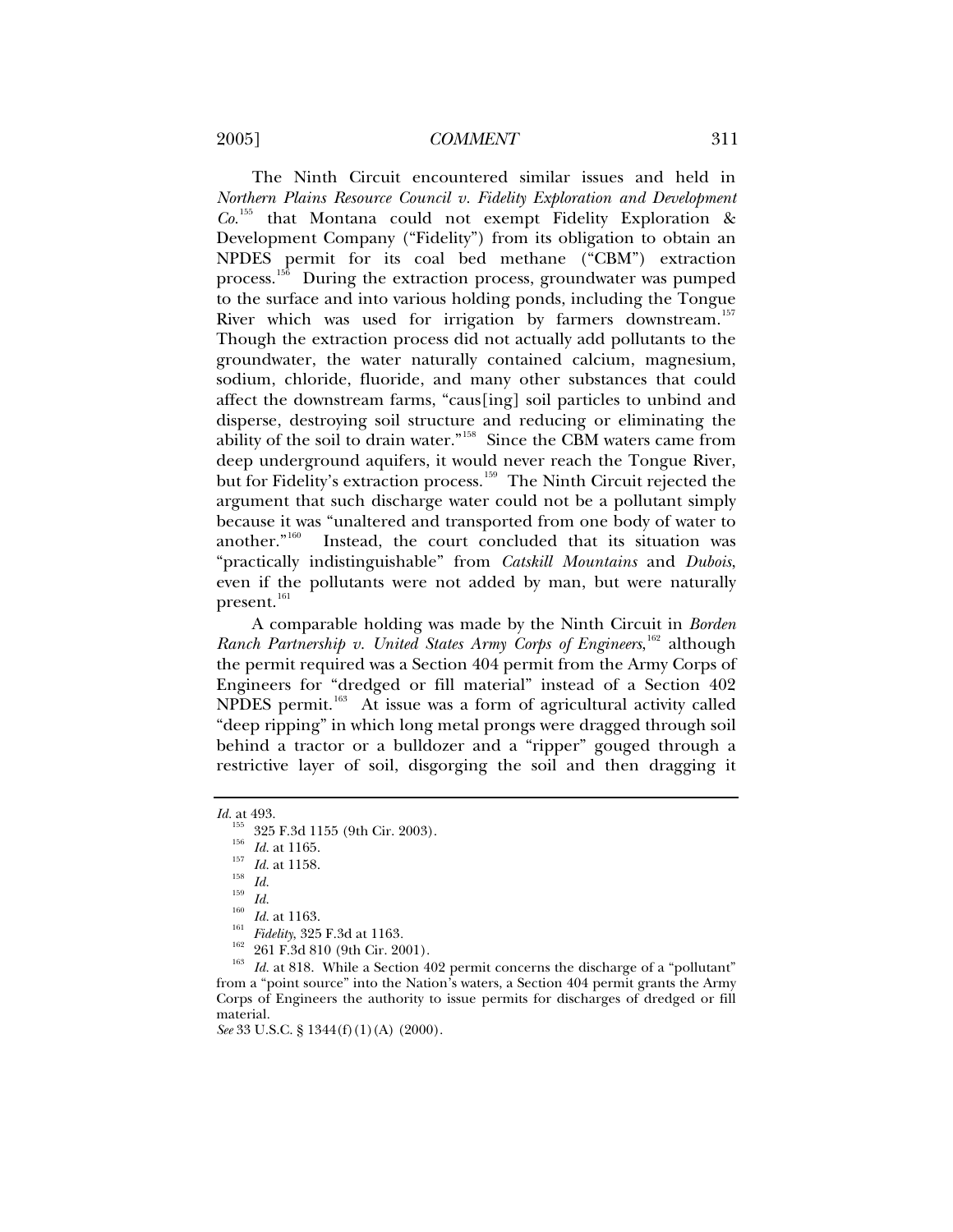behind the ripper. $164$  The defendant argued that deep ripping was not an "addition" of a "pollutant" into wetlands "because it simply churns up soil that is already there, placing it back basically where it came from."[165](#page-23-1) Nevertheless, the court held that a "pollutant" had certainly been "added" even if it did not involve the introduction of material brought in from somewhere else.<sup>[166](#page-23-2)</sup> The court reasoned, "[p]rior to deep ripping, the protective layer of soil was intact, holding the wetland in place. Afterwards, that soil was wrenched up, moved around, and redeposited somewhere else."<sup>[167](#page-23-3)</sup> Therefore, a Section 404 permit was required in order for the defendant to continue his practice of deep ripping.<sup>[168](#page-23-4)</sup>

An inference can be made from the previous cases that, under certain circumstances, the mere transport of unaltered water from the diverting water body to the receiving water body may require an NPDES permit.<sup>[169](#page-23-5)</sup> Such a circumstance would occur if the unaltered water is diverted into a receiving water body where it would not naturally flow and the diverted water degrades the receiving water body. Therefore, a "unitary waters" theory would not survive should courts choose to myopically focus on the natural flow of waters rather than the fact that they are all somehow connected to one another in order to determine whether they are "meaningfully distinct."<sup>[170](#page-23-6)</sup>

<span id="page-23-4"></span><span id="page-23-3"></span><span id="page-23-2"></span><span id="page-23-1"></span><span id="page-23-0"></span>1<sup>64</sup> Borden Ranch, 261 F.3d at 812.<br>
<sup>165</sup> *Id.* at 814.<br>
<sup>166</sup> *Id.* at 815.<br>
<sup>168</sup> *Id.* at 818. The Ninth Circuit based its holding on cases it thought "recognize $[d]$  that activities that destroy the ecology of a wetland are not immune from the [CWA] merely because they do not involve the introduction of material brought in from somewhere else." *Id.* at 814–15. For instance, the Ninth Circuit "considered a claim that placer mining activities were exempt" from the CWA, and held that "removing material from a stream bed, sifting out the gold, and returning the material to the stream bed was an 'addition' of a pollutant." *Borden Ranch*, 261 F.3d at 814 (citing Rybachek v. EPA, 904 F.2d 1276, 1285 (9th Cir. 1990)). Also, the *Borden Ranch* court aligned its reasoning with that of the Fourth Circuit in *United States v. Deaton*, where the court held:

It is of no consequence that what is now dredged spoil was previously present on the same property in the less threatening form of dirt and vegetation in an undisturbed state. What is important is that once that material was excavated from the wetland, its redeposit in that same wetland added a pollutant where none had been before.

*Id.* (quoting United States v. Deaton, 209 F.3d 331, 335–336 (4th Cir. 2000)).

<span id="page-23-5"></span>See Catskill Mountains Chapter of Trout Unlimited v. City of New York, 273 F.3d 481, 492 (2d Cir. 2001); N. Plains Res. Council v. Fidelity Exploration and Dev.

<span id="page-23-6"></span><sup>170</sup> See Miccosukee, 541 U.S. at 96. Still open for debate, however, is whether an NPDES permit is required despite section  $511(a)(2)$  of the CWA "which states that the CWA 'shall not be construed' as 'affecting or impairing the authority of the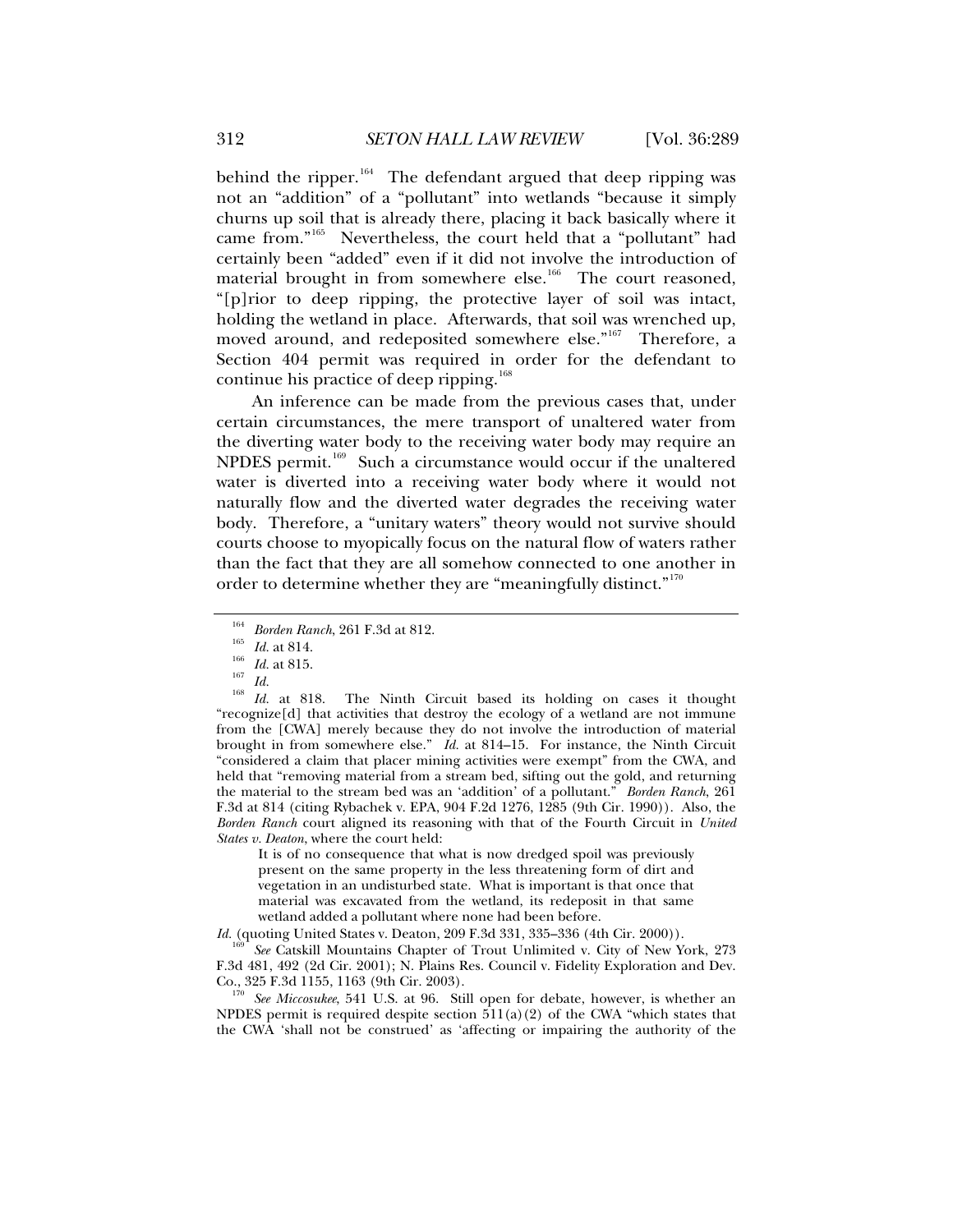# <span id="page-24-0"></span>IV. THE INEVITABLE CONSEQUENCES OF REGULATING THE MOVEMENT OF UNALTERED WATER UNDER THE CWA

If courts decline to accept the "unitary waters" theory, an NPDES permit may be required for every engineered diversion of one navigable water into another, and thousands of new permits might have to be issued, particularly in the western states where engineered transfers are relied upon by water supply networks.<sup>[171](#page-24-1)</sup> As the South Florida Water Management District argued:

A host of state and local water management agencies and their national organizations, numerous States, and state and municipal government organizations . . . have explained that imposition on NPDES permitting on hundreds of thousands of such [water] transfers would be impractical, wasteful, hugely disruptive of the Nation's intricate system of water allocation and control, and entirely otiose in light of nonpoint source programs and powers that address pollution in diverted waters.<sup>[172](#page-24-2)</sup>

Among those affected by the new permitting requirements will be agricultural irrigation districts, suppliers of drinking water, mineral extraction operations, electric power producers, and residential developers.<sup>[173](#page-24-3)</sup> Water management agencies will be exposed to huge

Pursuant to the Secretary of the Army's authority, the Army Corps issues permits for activities affecting navigable waters. Section 10 of the Rivers and Harbors Act prohibits altering or modifying, "in any manner," the "course, location, condition, or capacity of" any navigable water, including canals or "the channel of any navigable water," without the Secretary of the Army's authorization. This language is extremely broad: requiring a Section 402 permit for a canal pump station . . . and the prospect of the canal's continued operation being cast in doubt—is, on its face, a change in the "condition, or capacity of" that canal in some "manner." Any such change in the condition or capacity of a waterbody must be approved by the Army Corps under Section 10—not by EPA under Section 402 of the CWA.

*Id.* at 78–79 (citing 33 U.S.C. § 403 (2000)).

<span id="page-24-1"></span><sup>171</sup> Brief Amici Curiae of the States of Colorado and New Mexico in Support of Petitioner at 2–4, *Miccosukee*, 541 U.S. 95 (No. 02-626), 2003 WL 22137032.

<span id="page-24-3"></span><span id="page-24-2"></span><sup>172</sup> Reply Brief at 13, *Miccosukee*, 541 U.S. 95 (No. 02-626), 2003 WL 23051957.<br><sup>173</sup> See Davis & Doster, *supra* note 15, at 91–92. Suppliers of drinking water move water from basins in which water is plentiful to basins in which need exceeds supply; mineral extraction operations often redirect waters over large land area; electric power producers fear they will need permits to discharge cooling water in separate

Secretary of the Army (A) to maintain navigation or (B) under the Act of March 3, 1899'" which, according to section 511, is the Rivers and Harbors Act of 1899. Paul F. Foley, *Missing the Point with Point-Source "Addition" Semantics: Section 511 of the Clean Water Act Exempts Interconnected Waterways from Section 402 Jurisdiction, Period?*, 9 OCEAN & COASTAL L.J. 65, 78–79 (2003). Though not mentioned in *Miccosukee*, this argument notes that the CWA cannot "affect or impair" the Secretary of the Army's navigation authority or authority under the Rivers and Harbors Act: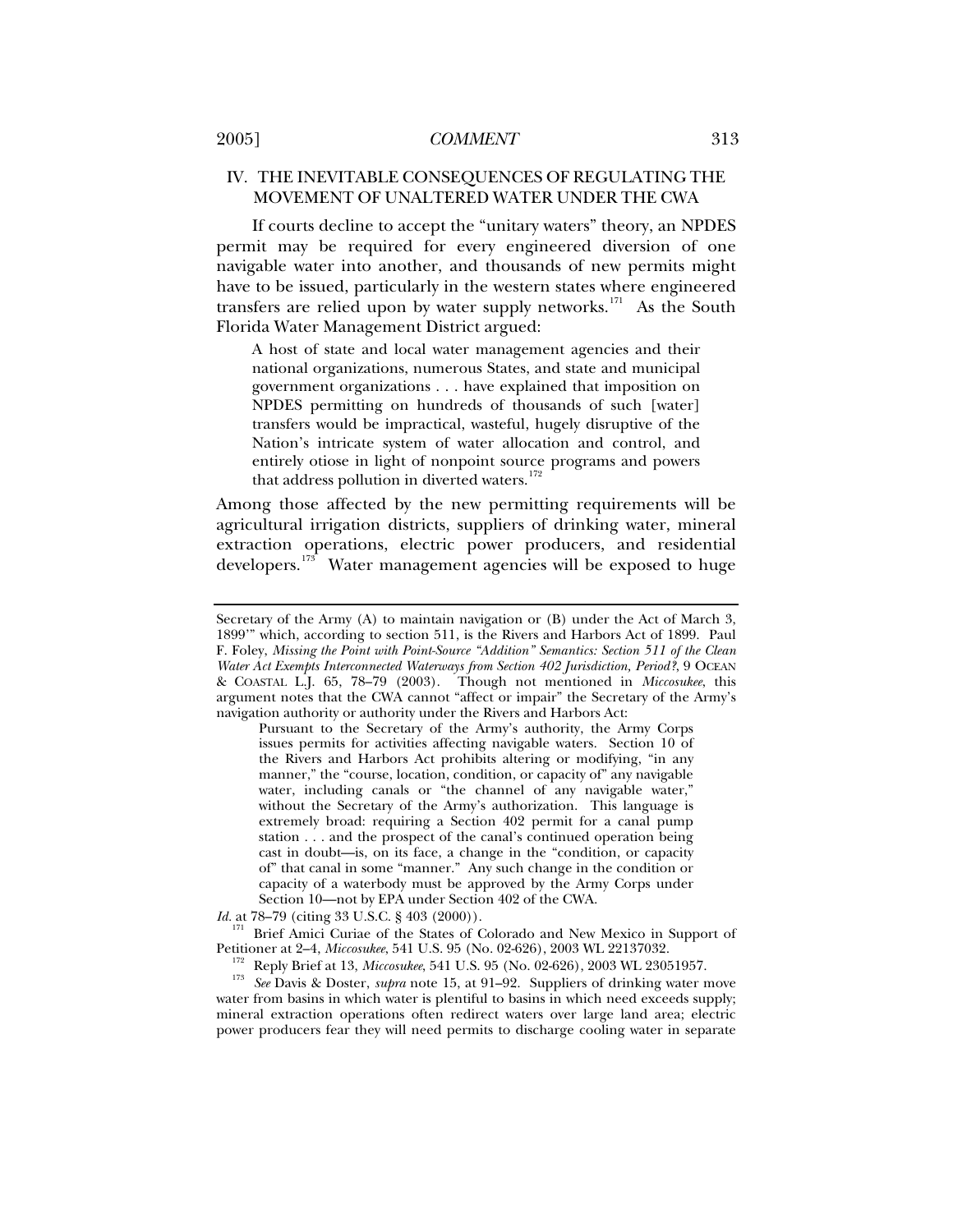penalties for violations, and even criminal prosecution.<sup>[174](#page-25-0)</sup> Also, the EPA will suffer many administrative burdens as it seeks to develop technology-based effluent limitations for the new class of dischargers and confronts an already backlogged NPDES program.<sup>[175](#page-25-1)</sup>

One of the most troublesome effects of new NPDES permitting requirements will be the disruption to the agricultural economy if the newly-permitted irrigation districts seek to pass the high costs of treatment back upstream to their agricultural clients.<sup>[176](#page-25-2)</sup> These increased costs could thwart the competitiveness of United States agricultural commodities in global markets and force alterations in numerous aspects of farming operations such as crop selection, tillage practices, and pesticide use.<sup>[177](#page-25-3)</sup> If farmers are given an incentive to move away from certain practices and products, pesticide manufacturers will also suffer by encountering changes in demand for particular crop protection products that would otherwise have to be removed from downstream waters. $178$  The increased agricultural costs could also mean relocating agricultural production to areas that have relatively lower costs.<sup>[179](#page-25-5)</sup> Though this may strike a balance for the benefit of consumers, it may also continue to harm the environment if these lower costs are achieved by ignoring harmful environmental externalities. This availability to simply relocate production, however, may be somewhat unrealistic:

waters from which the water was withdrawn; and residential developers may be limited by the amount of water available to expand communities, particularly those in warm and dry climates.  $Id$  at 97.

<span id="page-25-0"></span><sup>&</sup>lt;sup>174</sup> See supra note 72 and accompanying text. Even a negligent violation can bring significant fines and two years in prison. 33 U.S.C. § 1319(c)(2) (2000). In *Catskill Mountains*, the district court issued a hefty \$5.7 million penalty against the City of New York. *See Catskill Mountains*, 244 F. Supp. 2d at 57. 175 *See* Reply Brief, *supra* note 172, at 15 (citing EPA OFFICE OF INSPECTOR GENERAL,

<span id="page-25-1"></span>EPA SHOULD TAKE FURTHER STEPS TO ADDRESS FUNDING SHORTFALLS AND TIME SLIPPAGES IN PERMIT COMPLIANCE SYSTEM MODERNIZATION EFFORT, No. 2003-M-00014 (May 20, 2003)). It has been suggested that the NPDES program is an overly burdensome requirement simply because it lacks the flexibility to deal appropriately with transfers of untreated water. Brief of Amici Curiae the City of New York et al., *supra* note 121, at 13–14. "Where the transferred water contains pollutants that are not introduced by the entity operating the transfer, as in *Miccosukee* (where the water contains phosphorous from urban runoff) and *Catskill Mountains* (where the water contains naturally occurring turbidity), this requirement can place an impossible

<span id="page-25-5"></span><span id="page-25-4"></span><span id="page-25-3"></span><span id="page-25-2"></span>burden on the transferor." *Id.*<br><sup>176</sup> See Brief for Amici Curiae Florida Fruit and Vegetable Ass'n et al. in Support of<br>Petitioner at 4, *Miccosukee*, 541 U.S. 95 (No. 02-626), 2003 WL 22118364.

<sup>&</sup>lt;sup>177</sup> See Davis & Doster, *supra* note 15, at 97.<br><sup>178</sup> *Id.* 179 *Id.*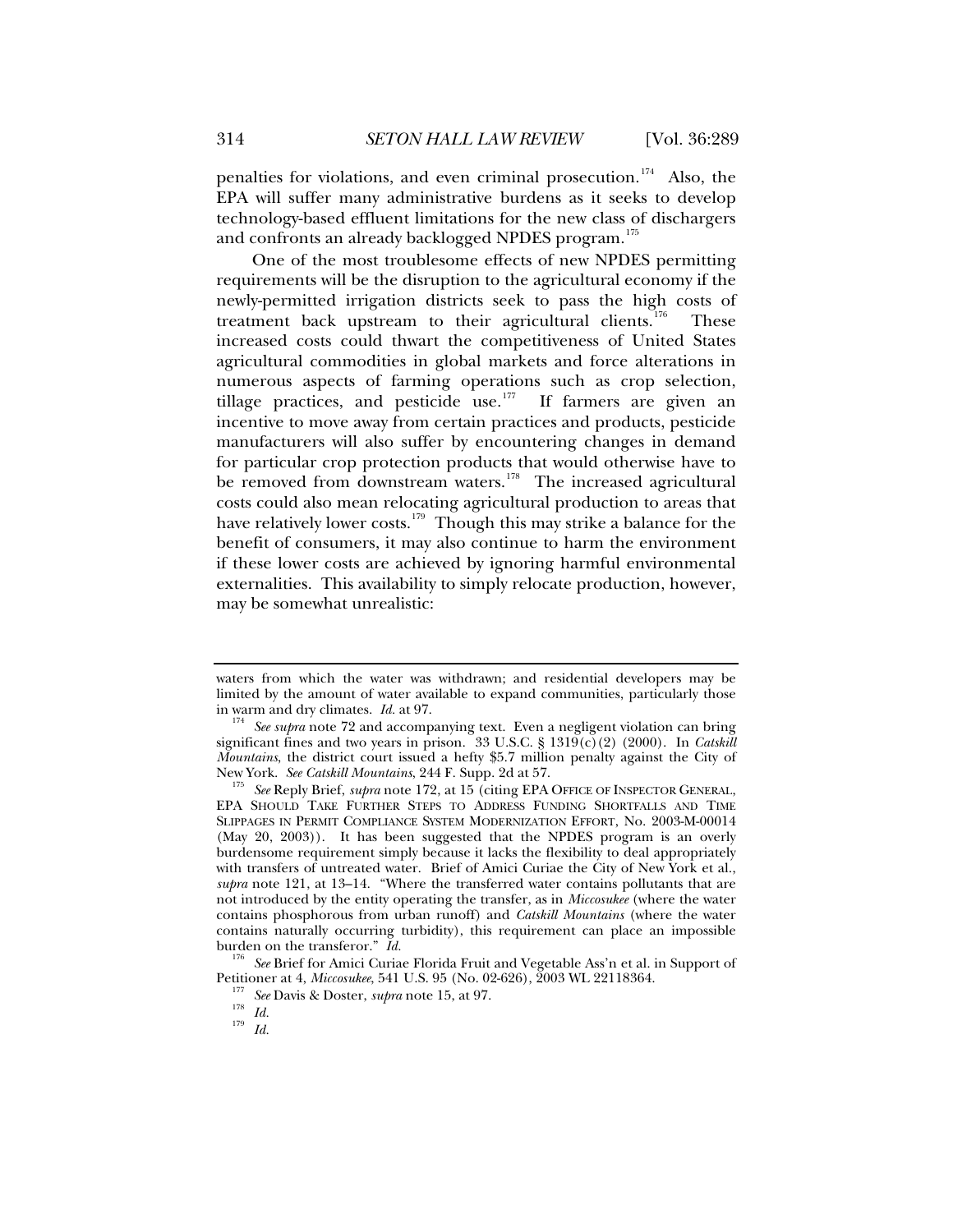Manufacturers and traders may relocate when times are tough, but the farmer's reliance on land (an asset that cannot be moved from place to place) creates a somewhat permanent interest in the stability and security of the state. A given plot of land is irrevocably tied to the territorial state in which it happens to be located. This gives farmers an interest in the politics and defense of the state, as it limits their ability to relocate their assets when political winds change. $\frac{1}{10}$ 

The unexpected burden of permitting requirements may also increase costs and time delays that could force operations to cease.<sup>[181](#page-26-1)</sup> After the Eleventh Circuit's decision in *Miccosukee*, several agricultural groups feared the costs and expenses associated with the ruling:

If the Eleventh Circuit's decision stands, the South Florida Water Management District ("SFWMD") will have to increase its budget to pay for the expensive NPDES permitting process for S-9, the pump station that moves water from one side of a levee to the other in the same watershed. SFWMD will more than likely obtain the funding to obtain and implement this NPDES permit by increasing agriculture privilege taxes, ad valorem taxes on property owners in the district, fees, and assessments. The costs may be further magnified by the SFWMD having to take steps to permit many other structures or facilities similarly situated to the S-9 facility. $1$ 

Despite these agricultural groups' outcries, it may be time for the community to accept responsibility and share the costs of their harms, as agricultural nutrient, pesticide, and sediment pollution remain as the leading source of impairment to the nation's lakes, rivers, and estuaries.<sup>[183](#page-26-3)</sup> While added regulatory burdens will

<span id="page-26-1"></span><span id="page-26-0"></span><sup>180</sup> Paul B. Thompson, *Globalization, Losers and Property Rights*, 9 MINN. J. GLOBAL TRADE 602, 608 (2000). 181 Davis & Doster, *supra* note 15, at 96.

In perhaps the majority of cases, local water management agencies will be unable to obtain or comply with NPDES permits for facilities that are essential to many public uses, including flood control, ensuring a reliable supply of water for domestic, commercial, and industrial uses, and fire suppression. Where it is possible to comply with permit terms and conditions, the cost of doing so is incalculable. The harm to the public will be enormous and direct if the Eleventh Circuit decision is upheld, while in most cases the decision will not lead to any measurable environmental benefit.

<span id="page-26-2"></span>Brief of Amici Curiae the City of New York et al., *supra* note 121, at 5. 182 Brief for Florida Fruit and Vegetable Ass'n et al. as Amici Curiae, *supra* note 176,

<span id="page-26-3"></span>at 4 (citations omitted). 183 J.B. Ruhl, *Three Questions for Agriculture About the Environment*, 17 J. LAND USE & ENVTL. L. 395, 400 (2002).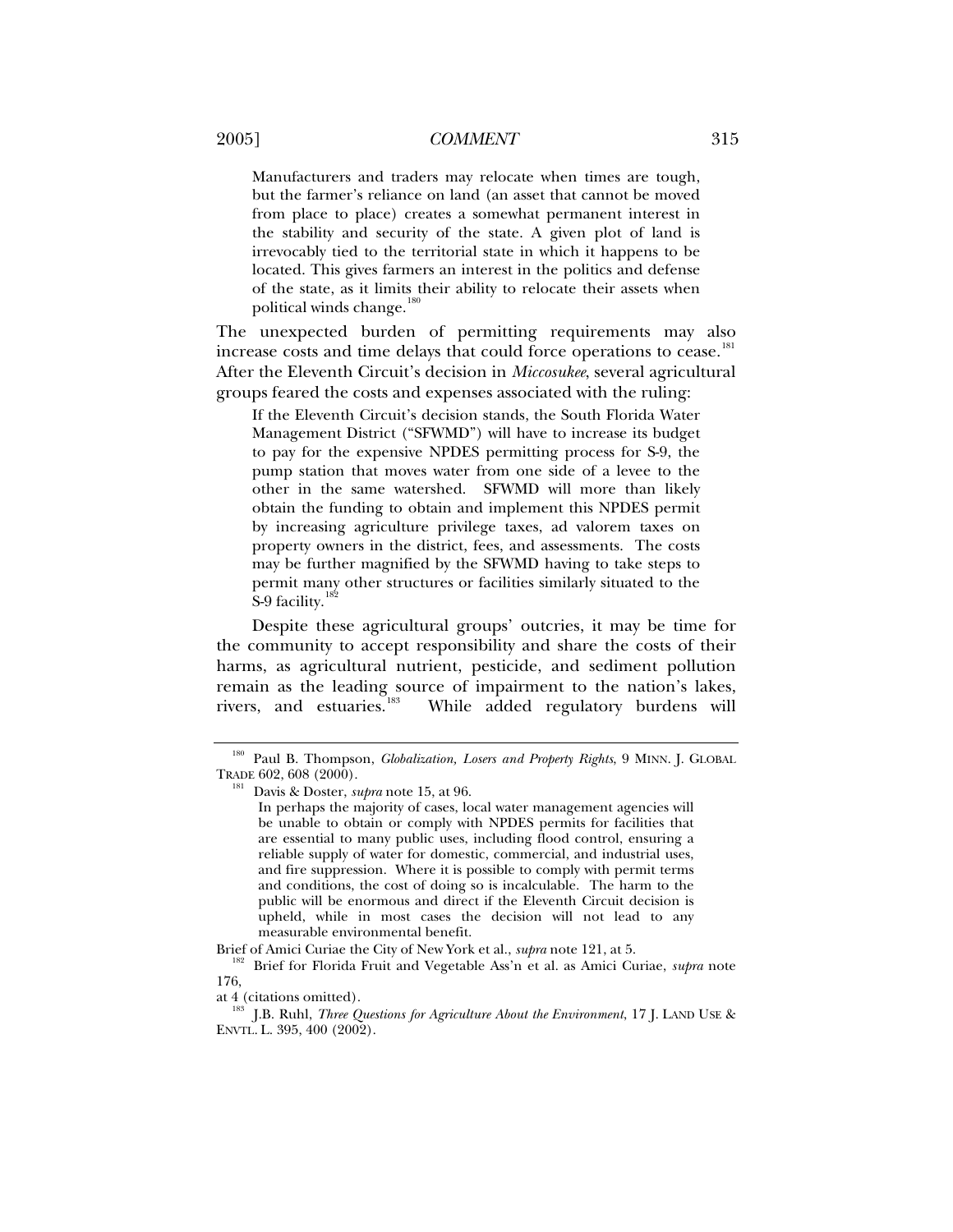effectively force farms out of business, this was true of many other industries that were forced to operate under the "polluter pays" ethic of environmental regulation.<sup>[184](#page-27-0)</sup> The challenge is "whether we have the political will to cause the farming industry some pain, but the ingenuity to do so with some sense of efficiency."<sup>[185](#page-27-1)</sup>

Courts still recognize the catastrophic consequences of forcing certain facilities to cease operations, and have often issued flexible rulings so as to accommodate the water management districts.<sup>[186](#page-27-2)</sup> For instance, in *Miccosukee* the Eleventh Circuit chose not to issue an injunction to stop operation of the S-9 pump station because it would have resulted in massive flooding in the urban, agricultural, and residential area.[187](#page-27-3) Similarly, the district court in *Catskill Mountains*  declined to enjoin the City of New York from operating the Shandaken Tunnel without a permit because it would have led to

<span id="page-27-1"></span>*Id.* at 401–02.

 $\frac{3}{5}$  *Id.* at 406.

Regulation at an appropriate level will be difficult to achieve in light of the political power of the agricultural lobby, the daunting technical and administrative difficulties of regulating such a decentralized industry, and the costs of implementing such regulations. Yet, progress may be possible through free-market pricing, environmental subsidies, and taxes on agricultural inputs designed to reflect their environmental cost. The issue is not different from many problems in environmental economics in that either appropriate pricing or equivalent regulation can lead to significantly improved, if not optimal, behavior.

David E. Adelman & John H. Barton, *Environmental Regulation for Agriculture: Towards a Framework to Promote Sustainable Intensive Agriculture*, 21 STAN. ENVTL. L.J. 3, 22 (2002). 186 *See Miccosukee*, 280 F.3d at 1369–71; Catskill Mountains Chapter of Trout

<span id="page-27-3"></span><span id="page-27-2"></span>Unlimited, Inc. v. City of New York, 244 F. Supp. 2d 41, 54–55 (N.D.N.Y. 2003). 187 *See Miccosukee*, 280 F.3d at 1369–71.

<span id="page-27-0"></span><sup>&</sup>lt;sup>184</sup> *Id.* at 406. While other industries had to take costly measures to comply with environmental regulations and have adopted successful arrangements of environmental efficiency and production efficiency, the agricultural industry "has been stunted by widespread industry advocacy and government endorsement of the 'first stewards of the land' rhetoric" which claims that because farmers "depend" on their land, they are "environmentally benign or, even better, a positive environmental force." *Id.* at 401–03. Yet, the fishing industry is just as dependent on fisheries, but has nonetheless depleted the fisheries to unsustainable levels. *Id.* With regards to the "stewardship" argument of agricultural policy:

<sup>[</sup>H]ow are we to count depositing fertilizers, pesticides, and animal wastes on the land, exposing soils to wind and water erosion, sucking water out of rivers and aquifers, and all the other traits of modern farming? And regardless of how well they care for their land, the bottom line is that farming has significant adverse offsite impacts, as runoff and wind carry pollution, wastes, and sediments to distant lands and waters. This is stewardship of the land?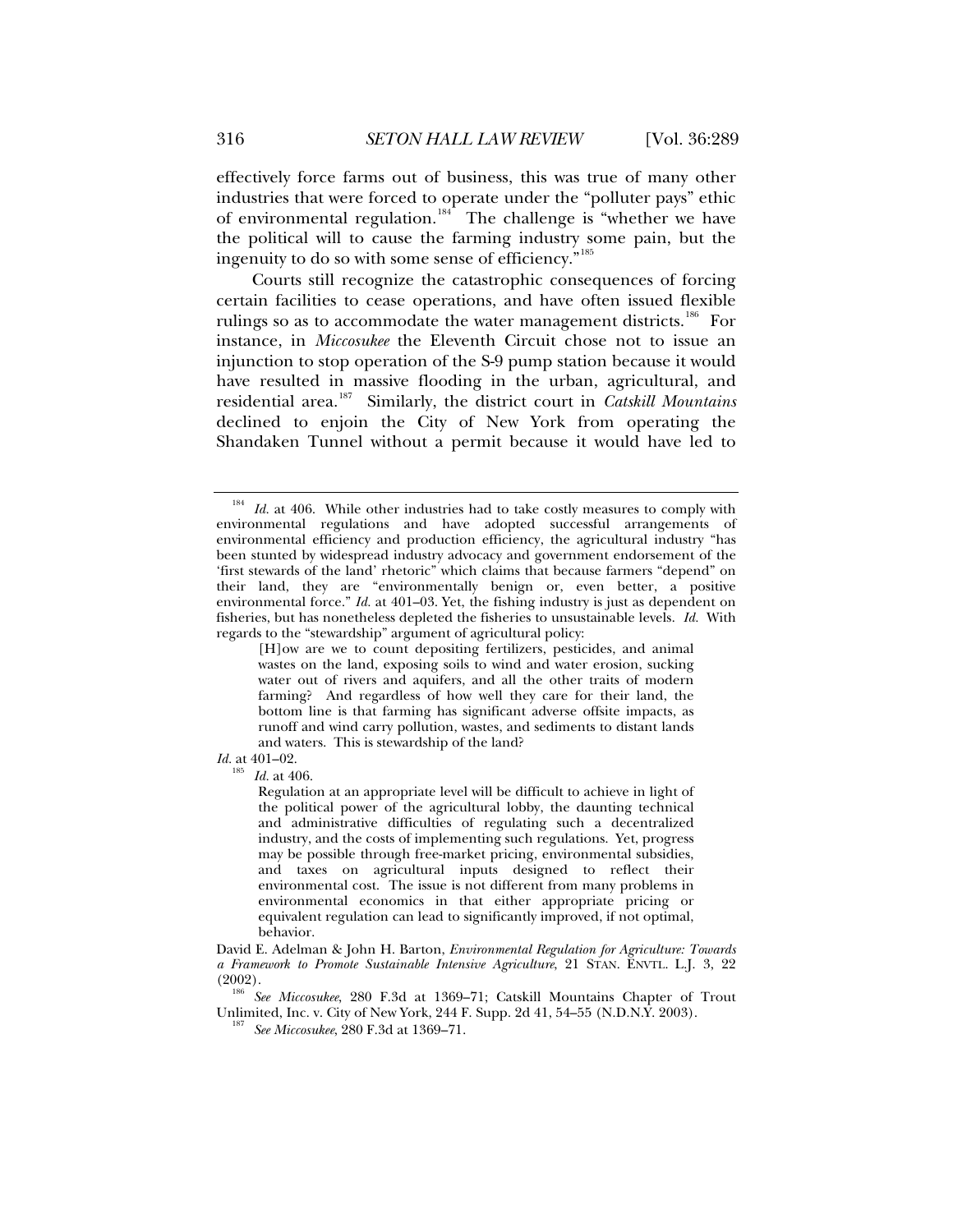water supply shortages for millions of people.<sup>[188](#page-28-0)</sup> This raises a question regarding the realistic ability to enforce the NPDES program where high permit costs could disturb the livelihood of so many people.

The imposition of permitting requirements on the diversion and delivery of water in an unaltered condition from one basin to another basin will most considerably impact the economic and social well-being of the western states.<sup>[189](#page-28-1)</sup> According to a brief filed by the states of Colorado and New Mexico, "[w]est of the  $100<sup>th</sup>$  Meridian, the nation is generally arid; that is, it receives less than the thirty inches of annual precipitation necessary to sustain non-irrigated agriculture. . . . Hence, it is necessary to divert and deliver water through a complex system of manmade and natural conveyances and reservoirs."<sup>[190](#page-28-2)</sup> In the absence of such a system, agricultural regions would not be able to support crops and many popular cities would never have flourished, including Denver, Las Vegas, Los Angeles, and Phoenix.<sup>[191](#page-28-3)</sup>

In *Miccosukee*, the U.S. Supreme Court attempted to allay the fear of high regulatory costs by suggesting that states or the EPA issue general permits to point sources associated with water distribution programs.<sup>[192](#page-28-4)</sup> Also, the Pennsylvania Department of Environmental Protection claimed that assertions stating that the NPDES permitting program was a "costly, time-consuming, burdensome and bureaucratic program that [would] 'wreak havoc'" were simply

<span id="page-28-1"></span><span id="page-28-0"></span><sup>&</sup>lt;sup>188</sup> See Catskill Mountains, 244 F. Supp. 2d at 54–55.<br><sup>189</sup> Brief Amici Curiae of the States of Colorado and New Mexico, *supra* note 171, at 5; *see also* Brief Amici Curiae of the Nat'l Water Res. Ass'n et al. in Support of

<span id="page-28-2"></span><sup>&</sup>lt;sup>190</sup> Brief Amici Curiae of the States of Colorado and New Mexico, *supra* note 171, at 2. "If water is the 'lifeblood' of the West, then transbasin diversions/deliveries are surely the 'arteries' that sustain the region's cities, towns, agriculture and industry." *Id.* at 29.

<span id="page-28-4"></span><span id="page-28-3"></span><sup>191</sup> *Id.* at 2. 192 *See Miccosukee*, 541 U.S. at 108. *But see* Peter D. Nichols, Miccosukee*: The Potential for Clean Water Act Discharge Permits for Water Transfers*, 33 COLO. LAW. 119, 121  $(2004).$ 

If it ultimately is determined that engineered transfers are required to obtain NPDES permits, they will be subject to all attendant CWA requirements, including water quality standards, anti-degradation, and wasteload allocations for impaired waters. These far-reaching requirements would accrue under any kind of permit, whether individual, general, or nationwide. Many water rights owners would have no alternative to curtailing their water transfers to meet NPDES permitting conditions, wasteload allocations for impaired waters, and anti-degradation requirements of the CWA.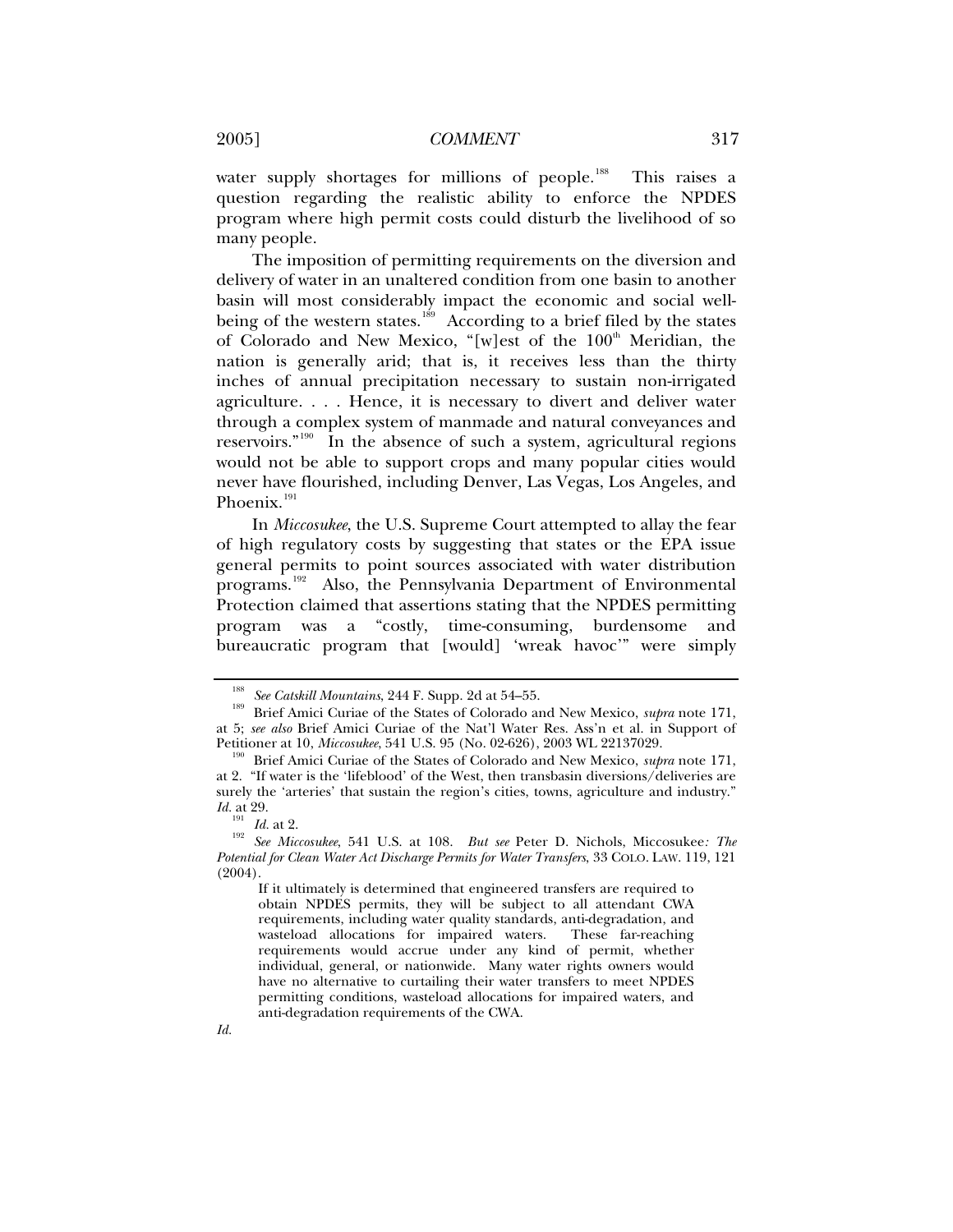<span id="page-29-0"></span>"unsupported," "not accurate," and "highly speculative."<sup>[193](#page-29-1)</sup> The Pennsylvania Commonwealth Court interpreted the CWA to cover interbasin water transfers in 1986 and since then has not encountered any catastrophic consequences.<sup>[194](#page-29-2)</sup> Therefore, the Pennsylvania Department of Environmental Protection professed that "Pennsylvania's actual experience with its NPDES program . . . establishes that the NPDES program provides a flexible, efficient and effective means to protect water quality and stream uses."<sup>[195](#page-29-3)</sup>

# V. "WATERING DOWN" THE CWA'S AGRICULTURAL EXEMPTION AND SOVEREIGN POWERS OF THE STATES

#### *A. The Agricultural Exemption*

Even if it is agreed that the agricultural industry should share in the costs of its environmental harms, the fact of the matter is that the CWA expressly provides agricultural exemptions for the discharge of waters used for the production of crops.<sup>[196](#page-29-4)</sup> The NPDES program expressly prohibits any permit requirements for agricultural discharges, stating that "[t]he Administrator shall not require a permit under this section for discharges composed entirely of return flows from irrigated agriculture, nor shall the Administrator directly or indirectly require any State to require such a permit."<sup>[197](#page-29-5)</sup> The possibility of federally regulating the movement of unaltered water under the NPDES program could effectively undermine these agricultural exemptions through "increased taxes, fees and/or assessments imposed by [water management districts] to pay for NPDES permits and technologies for . . . [certain] facilities."<sup>[198](#page-29-6)</sup>

Originally, the NPDES program did not cover non-point sources, which were primarily agricultural; instead, these sources were

<span id="page-29-1"></span>Brief of Amici Commonwealth of Pennsylvania, Dep't of Envtl. Prot. in Support of Respondents at 16, *Miccosukee*, 541 U.S. 95 (No. 02-626), 2003 WL

<span id="page-29-2"></span><sup>22793537.&</sup>lt;br><sup>194</sup> *Id.* at 11–18 (citing Del-AWARE Unlimited v. Dep't of Envtl. Res., 508 A.2d 348<br>(Pa. Commw. Ct. 1986)).

<span id="page-29-3"></span><sup>&</sup>lt;sup>195</sup> Id. at 16. The CWA provides for "schedules of compliance" to allow long-term implementation of corrective measures necessary to achieve compliance with applicable water quality standards, while allowing important, though problematic water diversions to continue in the short-term. See 33 U.S.C. § 1362(17) (2000).

<span id="page-29-6"></span><span id="page-29-5"></span><span id="page-29-4"></span><sup>&</sup>lt;sup>196</sup> 33 U.S.C. §§ 1342(1), 1362(14) (2000).<br><sup>197</sup> *Id.* § 1341(a)(1).<br><sup>198</sup> Brief for Amici Curiae Florida Fruit and Vegetable Ass'n et al., *supra* note 176, at 5.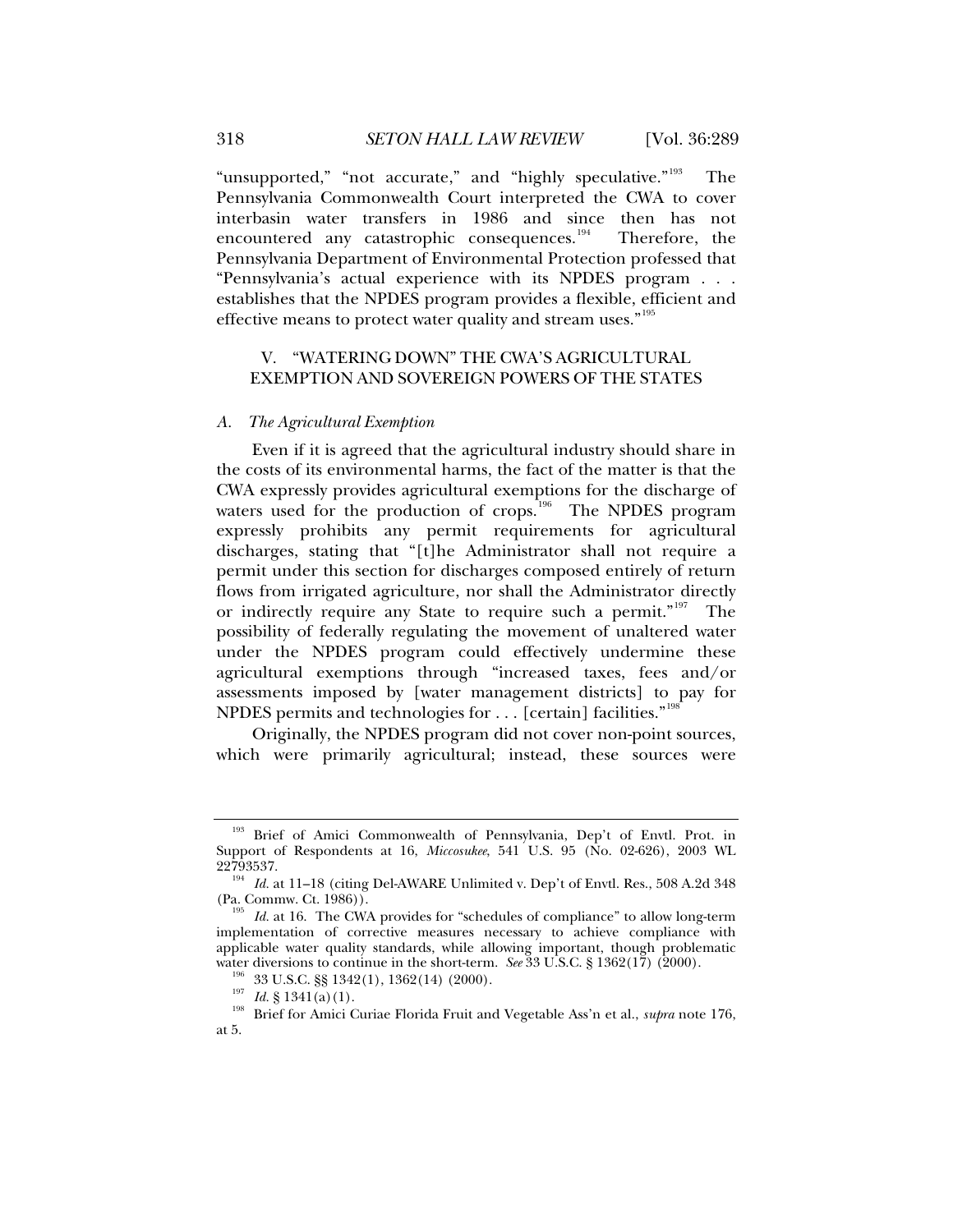addressed by the states.<sup>[199](#page-30-0)</sup> As Senator Bob Dole reasoned, this would "place responsibility on the states for instituting and expanding the control of water pollution related to agriculture."<sup>[200](#page-30-1)</sup> In the CWA's 1977 amendments, the exemption for "return flows from irrigated agriculture" was expressly added as an exclusion from the definition of "point source."<sup>[201](#page-30-2)</sup> A provision prohibiting NPDES permits for agricultural discharges was also added.<sup>[202](#page-30-3)</sup> The Water Quality Act of 1987 exempted "agricultural stormwater discharges" from the definition of "point source," confirming Congress' intent that agriculture is not covered as industrial or municipal pollution.<sup>[203](#page-30-4)</sup>

If the diversion of unaltered water requires an NPDES permit because agricultural discharges have contributed to the "addition" of "pollutants" to the navigable waters, the regulatory costs of complying with the permit may be passed on to farmers and ranchers.<sup>[204](#page-30-5)</sup> Consequently, the deliberate economic benefits realized from the agricultural exemptions may be substantially eroded, frustrating Congress' primary intentions for the exemptions. The Eleventh Circuit acknowledged this in *Fishermen Against the Destruction of the Environment, Inc. v. Closter Farms, Inc.*, [205](#page-30-6) where the court interpreted and applied the agricultural exemptions from the NPDES program. $^{206}$  $^{206}$  $^{206}$ Closter Farms irrigated sugar cane by a process called flood irrigation.<sup>[207](#page-30-8)</sup> Water from Lake Okeechobee was forced from irrigation canals "into the sugarcane fields by raising the water levels in the canals" and was then discharged back into the lake.<sup>[208](#page-30-9)</sup> Stormwater was also pumped into the lake, rather than allowing it to follow its natural flow.<sup>[209](#page-30-10)</sup> The Eleventh Circuit held the discharges to

<span id="page-30-0"></span><sup>&</sup>lt;sup>199</sup> Pub. L. No. 92-500, § 208; 86 Stat. 816, 839–41 (1972) (codified as amended at 33 U.S.C. § 1288 (2000)); S. REP. NO. 92-414, at 1 (1971), *reprinted in* 1972

<span id="page-30-2"></span><span id="page-30-1"></span> $\frac{200}{201}$  1972 U.S.C.C.A.N. 3668, 3759 (supplemental views of Sen. Dole).<br><sup>201</sup> Pub. L. No. 95-217, § 33(b); 91 Stat. 1577 (1977) (codified as amended at 33 U.S.C. § 1362(14) (2000)). This exclusion overrode a 1975 federal district court opinion holding the 1972 amendments to the Federal Water Pollution Control Act did not exclude point sources from agriculture from NPDES permitting. Natural Res. Def. Council, Inc. v. Train, 396 F. Supp. 1393, 1402 (D.D.C. 1975).

<span id="page-30-3"></span><sup>&</sup>lt;sup>202</sup> Pub. L. No. 95-217, § 33(c); 91 Stat. 1577 (1977) (codified as amended at 33 U.S.C. § 1342(1) (2000)).<br><sup>203</sup> Pub. L. No. 100-4, § 503; 101 Stat. 7, 75 (1987) (codified as amended at 33

<span id="page-30-8"></span><span id="page-30-7"></span><span id="page-30-6"></span><span id="page-30-5"></span><span id="page-30-4"></span>U.S.C. § 1462(14) (2000)).<br><sup>204</sup> *See* Davis & Doster, *supra* note 15, at 97.<br><sup>205</sup> 300 F.3d 1294 (11th Cir. 2002).<br><sup>206</sup> *Id.* at 1297.<br><sup>208</sup> *Id.* <sup>208</sup> *Id.* 

<span id="page-30-9"></span>

<span id="page-30-10"></span>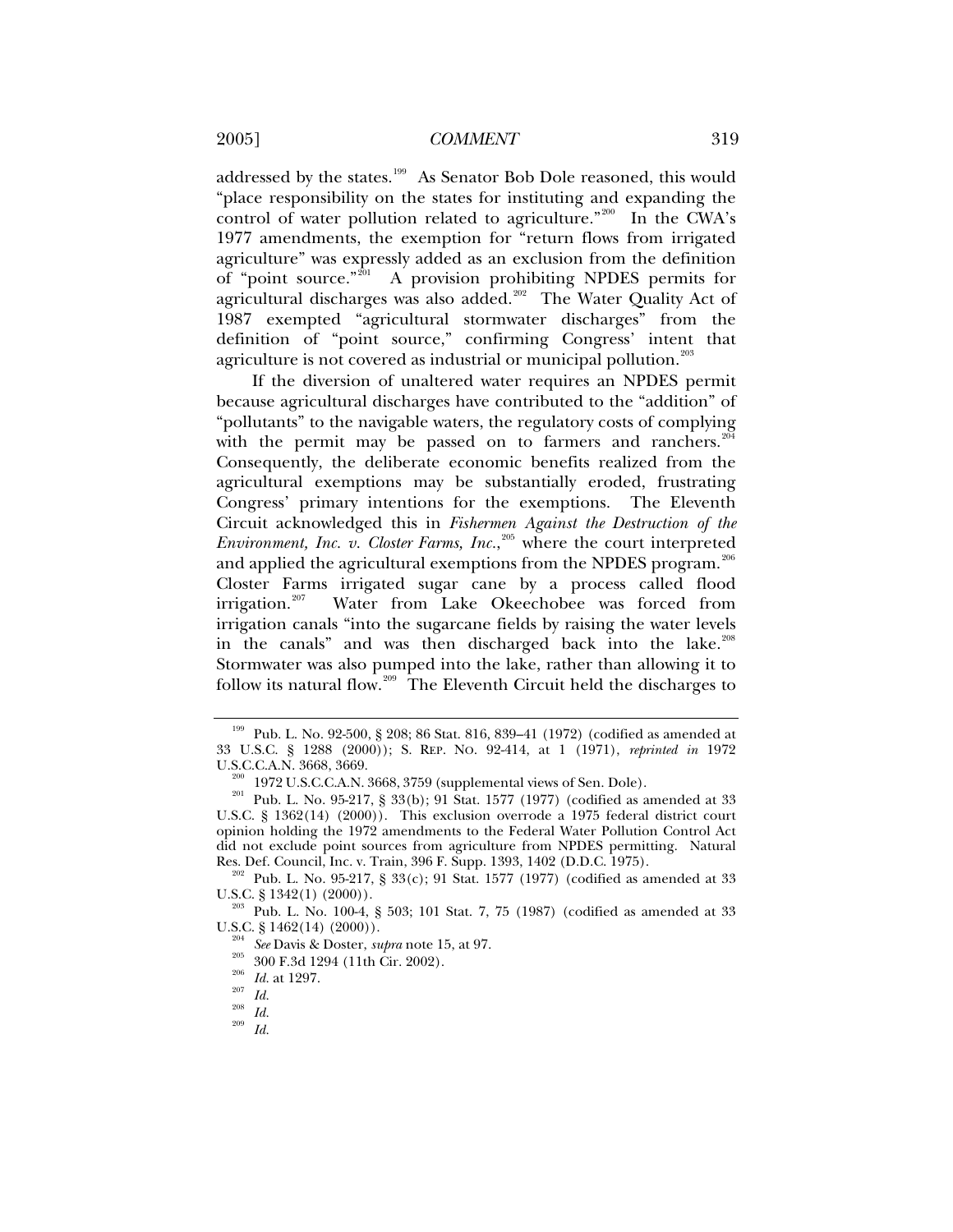<span id="page-31-0"></span>the lake were covered by the agricultural exemptions and, with regards to the stormwater runoff, that "[n]othing in the language of the statute indicates that stormwater can only be discharged where it naturally would flow."<sup>[210](#page-31-1)</sup> The court further held that the canals used to irrigate the sugarcane fields through flood irrigation were a "return flow from irrigation agriculture" and expressly exempt from the definition of "point sources" regulated by the NPDES program.<sup>[211](#page-31-2)</sup>

Most of the cases involving the movement of unaltered water to another navigable water body, such as in *Miccosukee*, also involve pollution caused by agricultural runoff.<sup>[212](#page-31-3)</sup> If water diversion facilities are now forced to obtain NPDES permits because of this type of pollution, it is likely that costs associated with such regulation will be passed on or at least shared with agricultural communities; an effect which possibly undermines the very purpose of having an agricultural exemption under the CWA.<sup>[213](#page-31-4)</sup>

#### *B. Federalism*

"Federalism" concerns the balance of power between "a centralized but limited federal government and dispersed but relatively unfettered state governments."[214](#page-31-5) It advances the protection of individual liberty by "preventing governmental power from concentrating in one governmental body or in a single person."[215](#page-31-6) In enacting the CWA, Congress showed concern in maintaining states' traditional rights and responsibilities "to plan the development and use of land and water resources" so as not to impair allocations by states of their waters.<sup>[216](#page-31-7)</sup> Therefore, extending the NPDES program to

<span id="page-31-7"></span><span id="page-31-6"></span><span id="page-31-5"></span><span id="page-31-4"></span><span id="page-31-3"></span>*Id.* <sup>213</sup> 33 U.S.C. § 1341(a)(1) (2000).<br><sup>214</sup> Craig, *supra* note 32, at 119–20.<br><sup>215</sup> *Id.* at 120. <sup>216</sup> 33 U.S.C. § 1251(b) (2000). The CWA also states:

Except as expressly provided in this chapter, nothing in this chapter shall (1) preclude or deny the right of any State or political subdivision thereof or interstate agency to adopt or enforce (A) any standard or limitation respecting discharges of pollutants, or (B) any requirement respecting control or abatement of pollution; except that if an effluent limitation, or other limitation, effluent standard, prohibition, pretreatment standard, or standard of performance is in effect under this chapter, such State or political subdivision or interstate agency may not adopt or enforce any effluent limitation, or other limitation, effluent standard, prohibition, pretreatment standard, or standard of

<span id="page-31-2"></span><span id="page-31-1"></span><sup>210</sup> *Id.* (citing 33 U.S.C. § 1362(14) (2000)). 211 *Closter Farms*, 300 F.3d at 1297*.* 212 Ruhl, *supra* note 183, at 400. As of 1992, farm runoff released 1.16 million tons of phosphorous and 4.65 million tons of nitrogen into the nation's waters each year.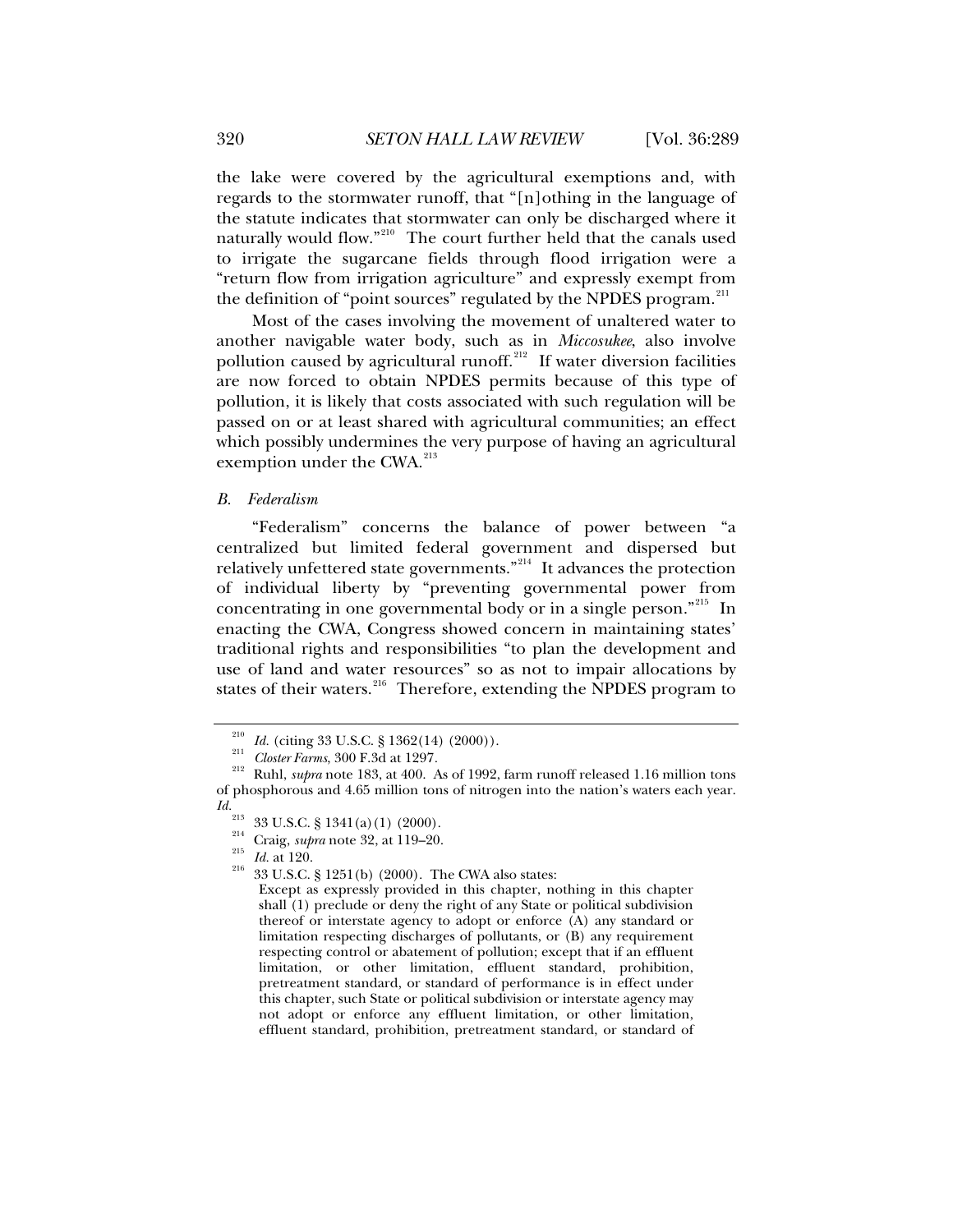the traditionally local water management activity of moving water across levees may fundamentally shift the federal-state balance achieved in the CWA.<sup>[217](#page-32-0)</sup>

The CWA states that "[i]t is the policy of Congress that the authority of each State to allocate quantities of water within its jurisdiction shall not be superseded, abrogated or otherwise impaired by the [CWA]."<sup>[218](#page-32-1)</sup> As a result, Congress chose to "recognize, preserve, and protect the primary responsibilities and rights of States to prevent, reduce, and eliminate pollution, [and] to plan the development and use (including restoration, preservation, and enhancement) of land and water resources."<sup>[219](#page-32-2)</sup> Consequently, the Supreme Court has acknowledged that the CWA must be interpreted with Congress' intent to maintain the federal-state balance of powers in mind.<sup>[220](#page-32-3)</sup> In *Solid Waste Agency of Northern Cook County v. United States Army Corps of Engineers* ("SWANCC"),<sup>[221](#page-32-4)</sup> the United States Supreme Court noted that land and water use decisions are traditionally and primarily state prerogatives and where a statutory interpretation "alters the federal-state framework by permitting federal encroachment upon a traditional state power," Congress must clearly convey its intent.<sup>[222](#page-32-5)</sup>

Congress has never expressly established its intent to impose NPDES permit requirements on transbasin diversions, though it has clearly expressed its intent to honor long-standing federal deference to state water law.[223](#page-32-6) In 1977, the Senate adopted the Wallop-Hart Amendment in reaction to proposals that "reducing water diversions/deliveries under state law might be necessary to solve water quality problems" and in order to ensure the protection of the

performance which is less stringent than the effluent limitation, or other limitation, effluent standard, prohibition, pretreatment standard, or standard of performance under this chapter; or (2) be construed as impairing or in any manner affecting any right or jurisdiction of the States with respect to the waters (including boundary waters) of such States.

*Id.* § 1370.

<span id="page-32-6"></span><span id="page-32-5"></span><span id="page-32-4"></span><span id="page-32-3"></span>Ecology, 511 U.S. 700, 704 (1994).<br><sup>221</sup> 531 U.S. 159 (2001).<br><sup>223</sup> *Id.* at 173.<br><sup>223</sup> See Brief Amici Curiae of the States of Colorado and New Mexico, *supra* note 171, at 5–9.

<span id="page-32-2"></span><span id="page-32-1"></span><span id="page-32-0"></span><sup>&</sup>lt;sup>217</sup> See Brief for Petitioner, *supra* note 74, at 4.<br><sup>218</sup> 33 U.S.C. § 1251(g) (2000).<br><sup>219</sup> *Id.* § 1251(b). See Solid Waste Agency of N. Cook County v. U.S. Corps of Eng'rs, 531 U.S. 159, 163 (2001) [hereinafter, "SWANCC"]. *See also* PUD No. 1 v. Wash. Dep't of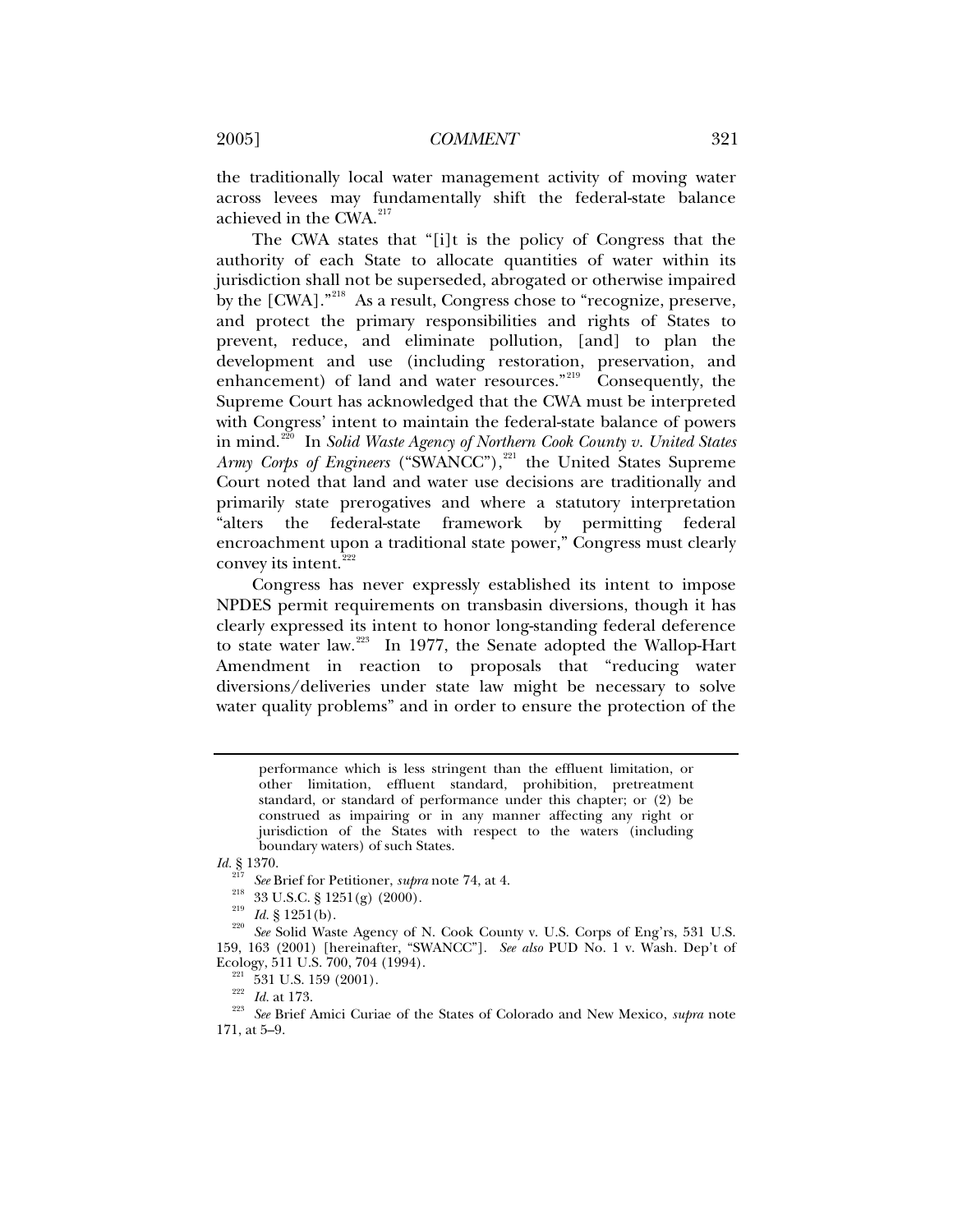<span id="page-33-0"></span>states' sovereign powers.<sup>[224](#page-33-1)</sup> As part of the 1977 CWA amendments and building upon the 1972 amendments, Congress declared that the authority of each state to allocate quantities of water will not be impaired by the CWA and that nothing in the CWA will be construed to abrogate water rights established by any state.<sup>[225](#page-33-2)</sup> Therefore, it may be that NPDES permit requirements for the movement of unaltered water "under individual water rights allocated under state law would directly abrogate state water allocations" and that "[s]uch federal interference has important implications, not only for individual water rights, but also for comity among the states under interstate compacts and equitable apportionments and for the maximum utilization of scarce water resources."<sup>[226](#page-33-3)</sup>

#### VI. MAKING WAY THROUGH MURKY WATERS

Based on the Supreme Court's guidance in *Miccosukee* and supportive case law, it seems that the mere transport of unaltered water from one body of water to a water body that would not naturally receive this diverted water could require an NPDES permit if the diverted water degrades the receiving water body.<sup>[227](#page-33-4)</sup> Permitting the diversion of such unaltered water could affect thousands of dams, levees, aqueducts, canals, and other structures used for ordinary water management, public water supply, flood control, and navigation.<sup>[228](#page-33-5)</sup> While it could be argued that the NPDES program is the wrong tool for regulating water transfers and diversions, there remains a concern that allowing the unpermitted diversion of polluted water would open the door to major degradation of less polluted water bodies by more polluted ones, thereby creating a significant gap in the states' authority under the CWA to protect and maintain the quality of their waters. $229$ 

<span id="page-33-3"></span><span id="page-33-2"></span><span id="page-33-1"></span><sup>224</sup> *Id.* at 10. 225 *See* 33 U.S.C. § 1251(g) (2000). 226 Brief Amici Curiae of the States of Colorado and New Mexico, *supra* note 171, at 12. Western states are particularly concerned with how the CWA's federal-state relationships affect the allocation of water: "[t]he history of the relationship between the Federal Government and the States in the reclamation of the arid lands of the Western States is both long and involved, but through it runs the consistent thread of purposeful and continued deference to state water law by Congress."

<span id="page-33-4"></span>Miccosukee, 541 U.S. at 112; Catskill Mountains Chapter of Trout Unlimited v. City of New York, 273 F.3d 481, 492 (2d Cir. 2001); N. Plains Res. Council v. Fidelity

<span id="page-33-6"></span><span id="page-33-5"></span>Exploration and Dev. Co., 325 F.3d 1155, 1163 (9th Cir. 2003). 228 *See* Davis & Doster, *supra* note 15, at 92. 229 *See* Brief Amici Curiae of the States of Colorado and New Mexico, *supra* note 171, at 12.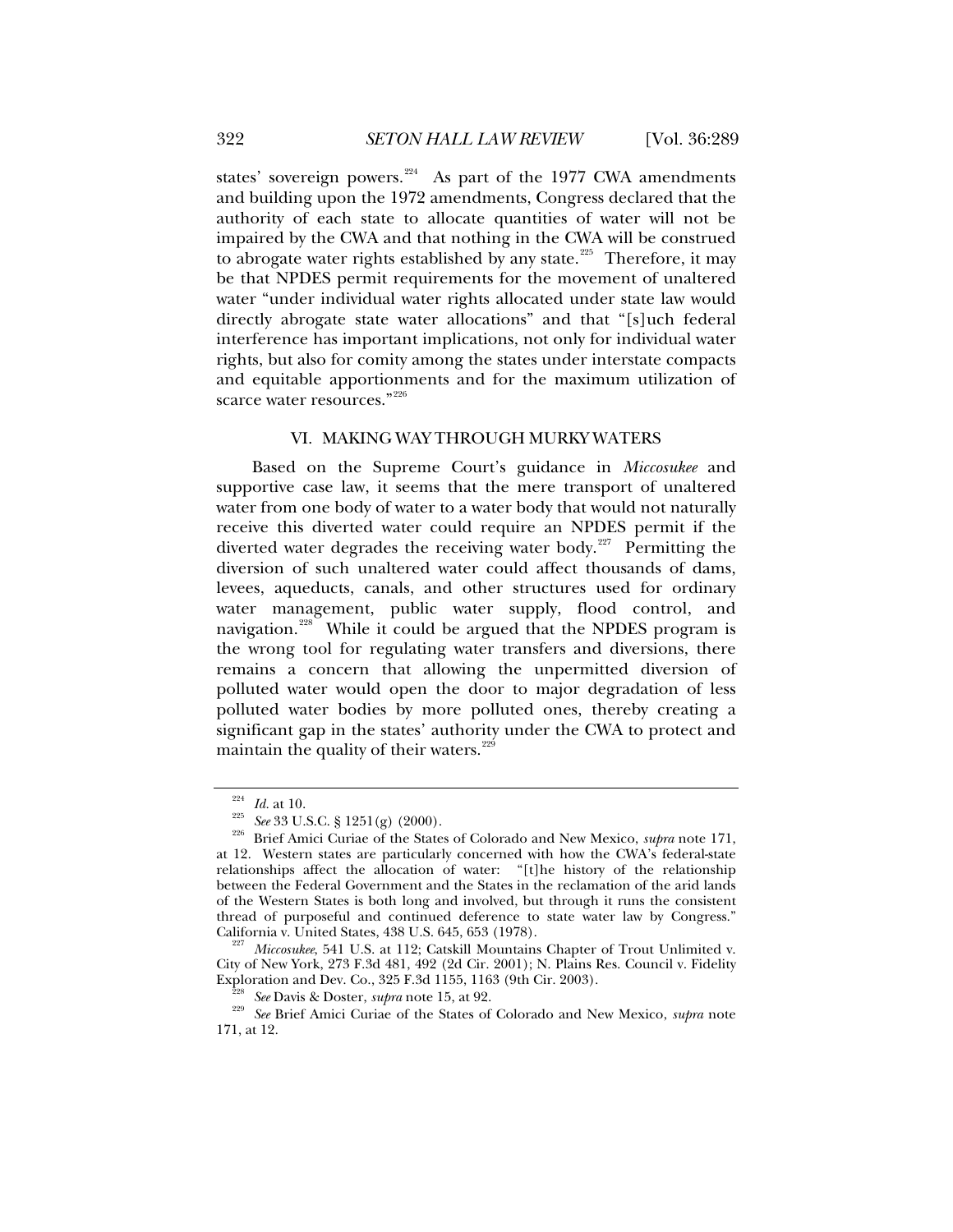2005] *COMMENT* 323

The ultimate holding in *Miccosukee* on remand has the potential to overturn dam cases such as *Gorsuch* and *Consumers Power*. [230](#page-34-0) Both the C-11 basin and WCA-3 were part of the historical Everglades and have been described as waters that would essentially be a single water body, but for man's intervention.<sup>[231](#page-34-1)</sup> To say that two bodies of water would be one, but for man's intervention, would describe a dam and, under the established law, dams do not "add" pollutants to downstream waters. Therefore, if the South Florida Water Management District is required to obtain an NPDES permit, despite the possibility that the C-11 basin and WCA-3 would together naturally be a single wetland, this would presumably contradict the holdings of the dam cases. If the C-11 basin and WCA-3 are in fact found not to naturally constitute a single water body, the only alternative argument is the "unitary waters" theory. Unfortunately, given the plain language, structure, history, and interpretations of the CWA, it is likely that the "unitary waters" argument will, in fact, not hold water.

As more and more water diversion facilities are becoming exposed to stricter water regulations, each of their cases will come down to detailed and complex issues such as where the water would flow, but for the intervening facility, and the particular processes used to divert the water. These potentially confusing and factintensive inquiries have led facility operators and water districts to argue possible inconsistencies with the CWA's agricultural exemption, the undermining of federalism, and administrative burdens.<sup>[232](#page-34-2)</sup> What these groups may ideally be seeking, however, is a separate exemption for their facilities under the CWA. As Justice Scalia suggested: "The horribles that can be imagined–if they are really so horrible and ever come to pass–can readily be corrected by Congress" should the NPDES permit process as enacted truly prove unworkable in practice. $233$  Unfortunately, this is unrealistic, as the difficulty and reluctance to propose an amendment for the CWA will always serve as an obstacle.

<span id="page-34-0"></span><sup>230</sup> Brief of the States of New York et al. as Amici Curiae, *supra* note 127, at 8 n.2. "If the dam context is determined to be factually indistinguishable from the facts of this case, however, it would become apparent that the dam cases were wrongly decided." Id.

<span id="page-34-2"></span><span id="page-34-1"></span><sup>&</sup>lt;sup>231</sup> *Miccosukee*, 541 U.S. at 101. 232 Brief Amici Curiae of the States of Colorado and New Mexico, *supra* note 171, at 2. 233 E. Assoc. Coal Corp. v. United Mine Workers, 531 U.S. 57, 69 (2000) (Scalia, J.,

<span id="page-34-3"></span>concurring).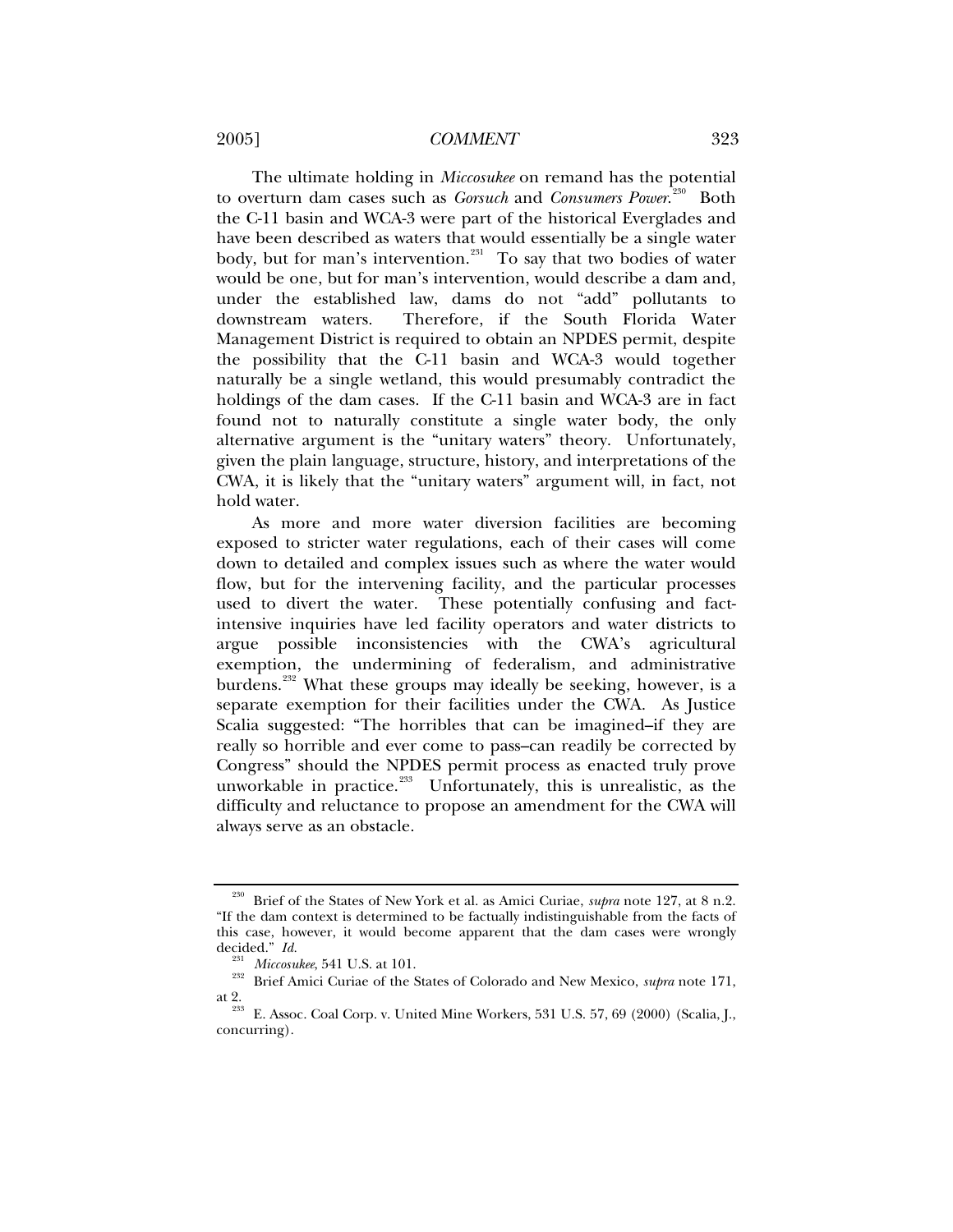It is also questionable whether the EPA could itself exempt its own categories of point sources from the CWA's permit requirements. The D.C. Circuit held in *Natural Resources Defense Council, Inc. v. Costle*<sup>[234](#page-35-0)</sup> that:

The wording of the statute, legislative history, and precedents are clear: the EPA Administrator does not have authority to exempt categories of point sources from the permit requirements of [Section] 402. Courts may not manufacture for an agency a revisory power inconsistent with the clear intent of the relevant statute. $\mathbb{Z}^2$ 

The court noted that such a task was appropriate only for the legislature, rather than the judiciary, "where the public interest may be considered from the multifaceted points of view of the representational process."[236](#page-35-2) More recently, the Ninth Circuit distinguished the EPA's authority to define point and non-point sources from attempts to wholly exempt categories of point sources from NPDES permitting requirements.<sup>[237](#page-35-3)</sup> In *League of Wilderness Defenders/Blue Mountains Biodiversity Project v. Forsgren*, [238](#page-35-4) the court stated that although the EPA has the power to define point and nonpoint source pollution "where there is room for reasonable interpretation of the statutory definition," the EPA may not merely "exempt from NPDES permit requirements that which clearly meets the statutory definition of a point source by 'defining' it as a nonpoint source. Allowing the EPA to contravene the intent of Congress, by simply substituting the word 'define' for the word 'exempt,' would turn *Costle* on its head."<sup>[239](#page-35-5)</sup>

What the *Costle* court did concede was the necessary flexibility in the conditioning of permits, so long as the conditions were not inconsistent with the express terms of the CWA.<sup>[240](#page-35-6)</sup> Since the EPA could not exempt categories of point sources, the court suggested the use of general permits as devices to mitigate the overwhelming burden of issuing thousands of new permits, while accommodating

<span id="page-35-4"></span><span id="page-35-3"></span><span id="page-35-2"></span><span id="page-35-1"></span><span id="page-35-0"></span><sup>&</sup>lt;sup>234</sup> NRDC v. Costle, 568 F.2d 1369, 1377 (D.C. Cir. 1977).<br>
<sup>235</sup> *Id.* (citing Fed. Power Comm'n v. Texaco, Inc. 417 U.S. 380, 400 (1974)).<br>
<sup>236</sup> League of Wilderness Defenders/Blue Mountains Biodiversity Project v. Forsgren, 309 F.3d 1181, 1190 (9th Cir. 2002). 238 *Id.* <sup>239</sup> *Id.* <sup>240</sup> *Costle*, 568 F.2d at 1382.

<span id="page-35-6"></span><span id="page-35-5"></span>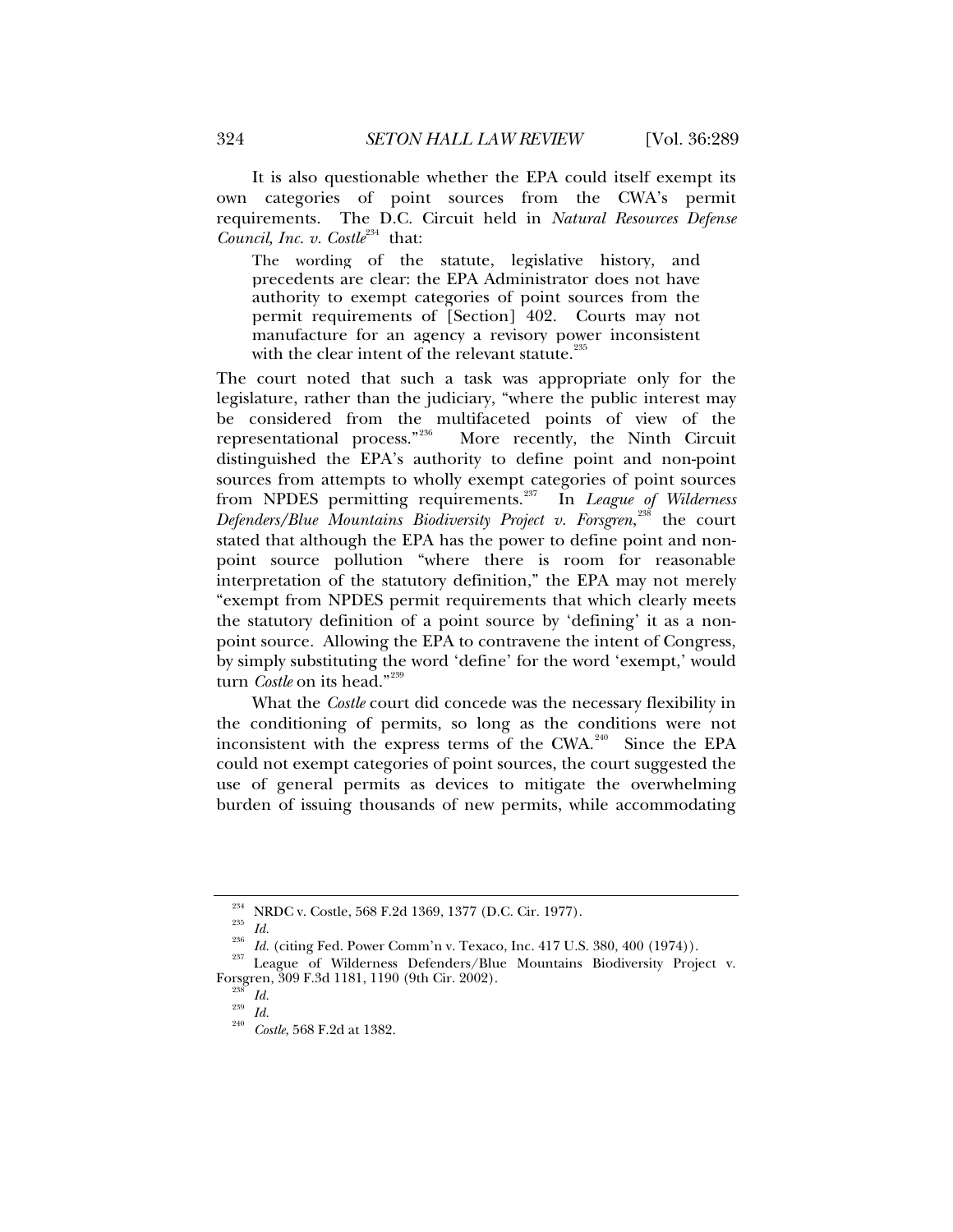"Congress' clear mandate that all point sources have permits."[241](#page-36-0) This suggestion may now serve as one answer to the troubles associated with imposing NPDES permitting requirements upon water diversion facilities.

While an applicant for an individual NPDES permit must provide information about, among other things, the point source itself, the nature of the pollutants to be discharged, and any water treatment system that will be used, general permits greatly reduce these administrative burdens by authorizing discharges from a category of point sources within a specified geographic area.<sup>[242](#page-36-1)</sup> Once the EPA or a state agency issues such a permit, covered entities, in some cases, need take no further action to achieve compliance with the NPDES besides adhering to the permit conditions.<sup>[243](#page-36-2)</sup>

The EPA often uses such general permits for the oil and gas industry.[244](#page-36-3) Also, the United States Army Corps of Engineers' dredge and fill permitting program includes a "nationwide permit" which authorizes the discharge of dredged or fill material for small-scale projects that will have minimal harmful effects on the environment.<sup>[245](#page-36-4)</sup> The State of Pennsylvania has advocated its use of general permits as a way to significantly save on both time and money for applicants, while still meeting the applicable provisions of the CWA and state laws.<sup>[246](#page-36-5)</sup> Pennsylvania uses general permits for categories such as concentrated animal feeding operations, stormwater associated construction activities, and municipal separate storm sewer systems.<sup>[247](#page-36-6)</sup> These general permits are said to have eliminated a "litany of

<span id="page-36-0"></span><sup>&</sup>lt;sup>241</sup> Id. at 1381. The court noted the practical differences between general permits and exemptions:

An exemption tends to become indefinite: the problem drops out of sight, into a pool of inertia, unlikely to be recalled in the absence of crisis or a strong political protagonist. In contrast, the general or area permit approach forces the Agency to focus on the problems of specific regions and requires that the problems of the region be reconsidered at least every five years, the maximum duration of a permit.

*Id.* at 1382.

<span id="page-36-3"></span><span id="page-36-2"></span><span id="page-36-1"></span><sup>&</sup>lt;sup>242</sup> See 40 C.F.R. § 122.28(b) (2) (v) (2003).<br><sup>243</sup> Id.<br><sup>244</sup> See Texas Oil & Gas Ass'n. v. EPA, 161 F.3d 923, 929 (5th Cir. 1998).<br><sup>245</sup> Keith Rizzardi, *Regulating Watershed Restoration: Why the Perfect Permit is the* 

<span id="page-36-5"></span><span id="page-36-4"></span>Kathleen A. McGinty, *Pennsylvania's Approach to Sustainable Development*, 19 NAT. RES. & ENV'T 46, 49 (2004); *see also* Brief of Amici Commonwealth of Pennsylvania, Dep't of Envtl. Prot., *supra* note 193, at 16. 247 Brief of Amici Commonwealth of Pennsylvania, Dep't of Envtl. Prot., *supra* 

<span id="page-36-6"></span>note 193, at 16.